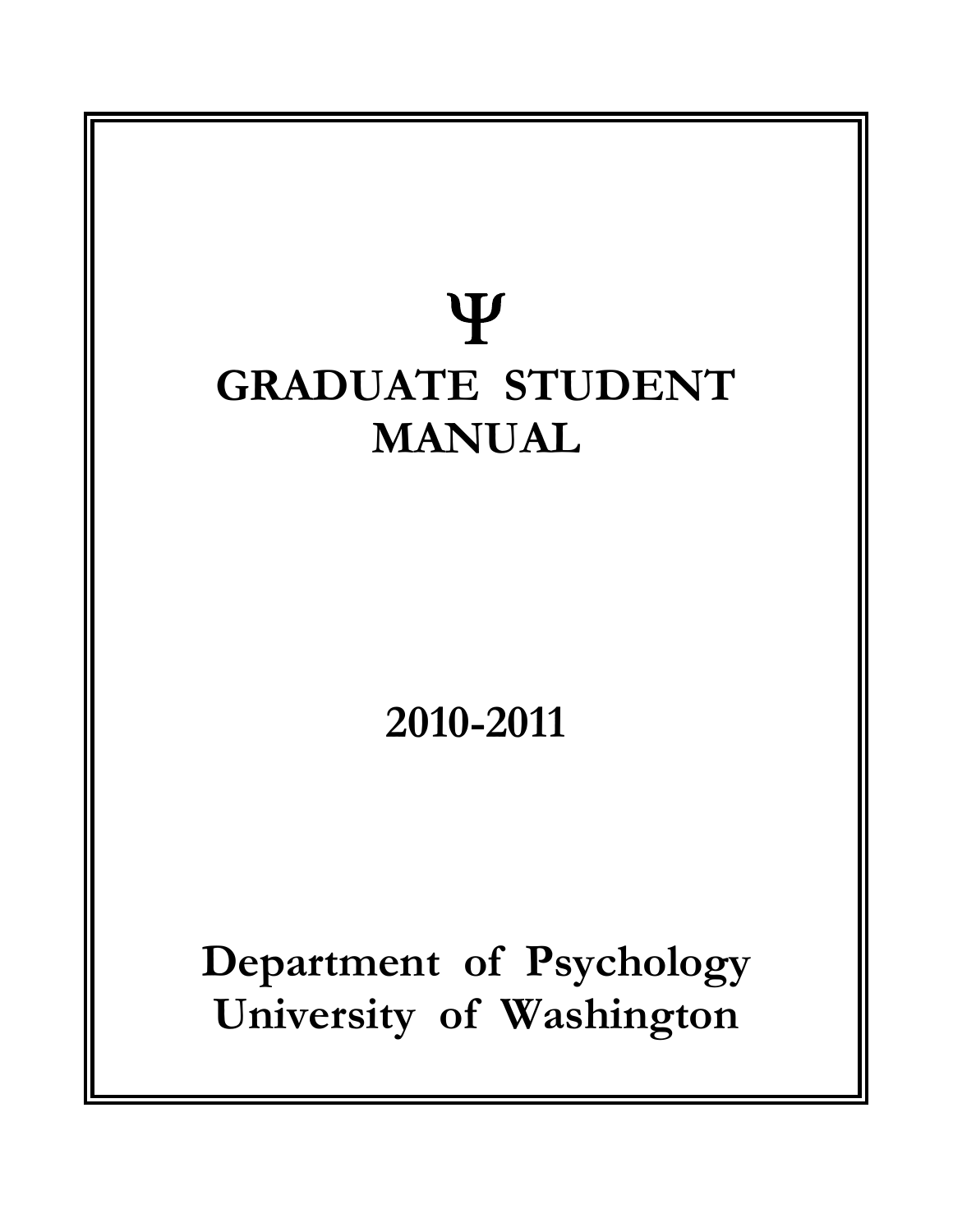The information in this Manual is designed to be a quick guide to all the information that you ought to know about procedures, polices, and miscellany of the Psychology Department and the UW Graduate School. Any University, Graduate School, and Departmental policies not included here have not, by that omission, ceased to exist. Consult the UW General Catalog for University rules and procedures for graduate requirements. Keep this guide as a reference throughout your program. You may receive revisions that should be added to this packet. If you think there is misleading or missing information, please make this known to the Director of Graduate Training or the Graduate Program Advisor.

This Manual is revised annually. Suggestions are welcome. Please send your suggestions to:

| Jeanny Mai   | jeanny@uw.edu  |
|--------------|----------------|
| Nancy Kenney | nkenney@uw.edu |

Representatives of the Graduate Program Action Committee (GPAC):

Ben Drury drurybj@uw.edu Tom Soare **twsoare@uw.edu**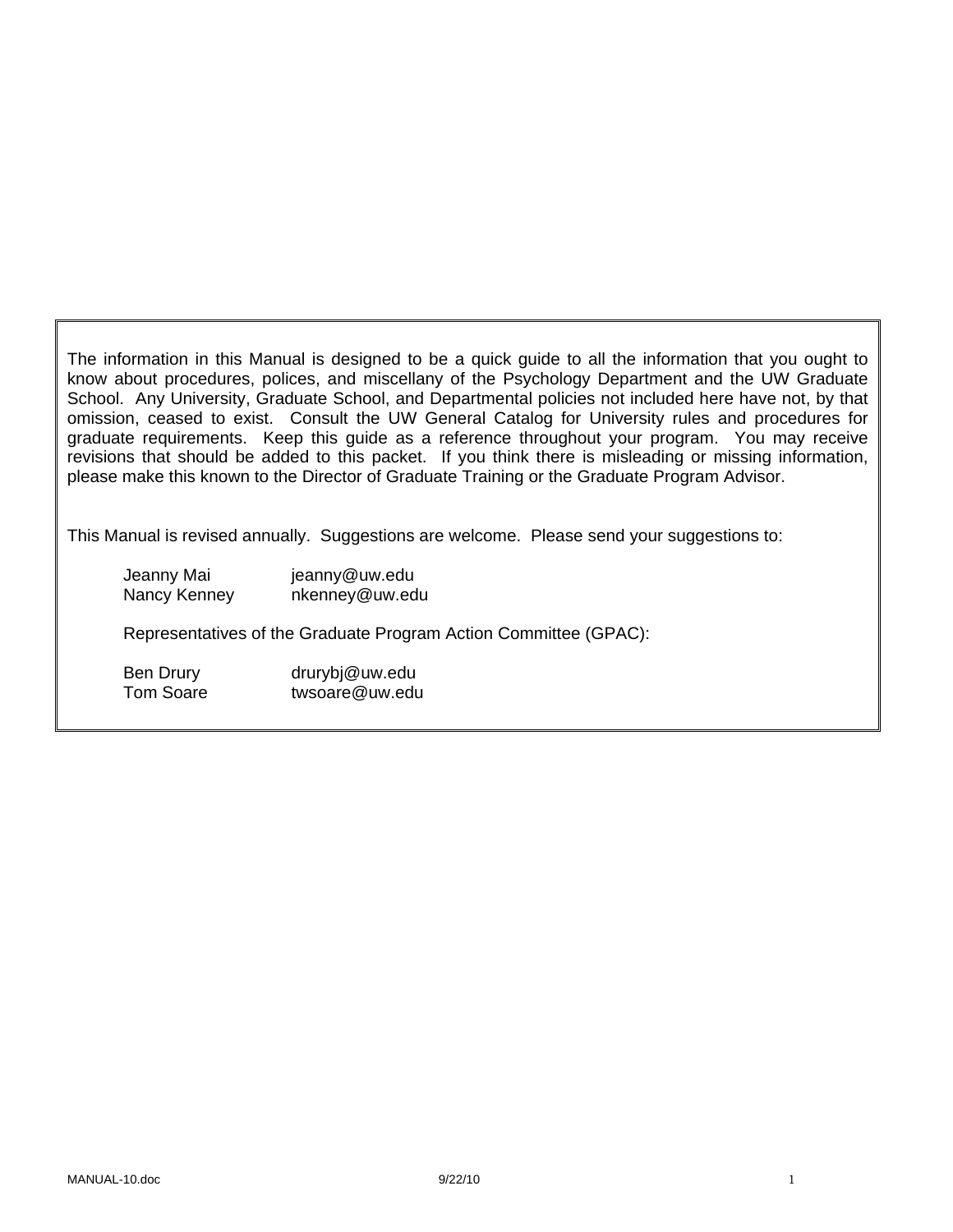# TABLE OF CONTENTS

|               | A. Basic Information for First Year Students   |  |
|---------------|------------------------------------------------|--|
| I.            |                                                |  |
| II.           |                                                |  |
| III.          |                                                |  |
| IV.           |                                                |  |
|               |                                                |  |
|               | B. Progressing Through the Program             |  |
| I.            |                                                |  |
| II.           |                                                |  |
| III.          |                                                |  |
| IV.           |                                                |  |
| V.            |                                                |  |
|               | Finding a GSR (Graduate School Representative) |  |
|               | <b>Reading Committee</b>                       |  |
| VI.           |                                                |  |
| VII.          |                                                |  |
| VIII.         |                                                |  |
|               | Timing with Internships, Graduation, Jobs      |  |
| IX.           |                                                |  |
|               |                                                |  |
|               | C. Areas of Study and Area Course Requirements |  |
| I.            |                                                |  |
| Ш.            |                                                |  |
| III.          |                                                |  |
|               | <b>Quantitative Minor</b><br>$\bullet$         |  |
|               | <b>Diversity Science Specialization</b>        |  |
|               | D. Policies and Procedures                     |  |
| I.            |                                                |  |
| ΙΙ.           |                                                |  |
| III.          |                                                |  |
| IV.           |                                                |  |
| V.            |                                                |  |
| VI.           |                                                |  |
| VII.          |                                                |  |
|               |                                                |  |
|               | E. Funding and Money Matters                   |  |
| I.            |                                                |  |
| ΙΙ.           |                                                |  |
| III.          |                                                |  |
| IV.           |                                                |  |
| F. Appendices |                                                |  |
| I.            |                                                |  |
| Ⅱ.            |                                                |  |
| III.          |                                                |  |
| IV.           |                                                |  |
|               |                                                |  |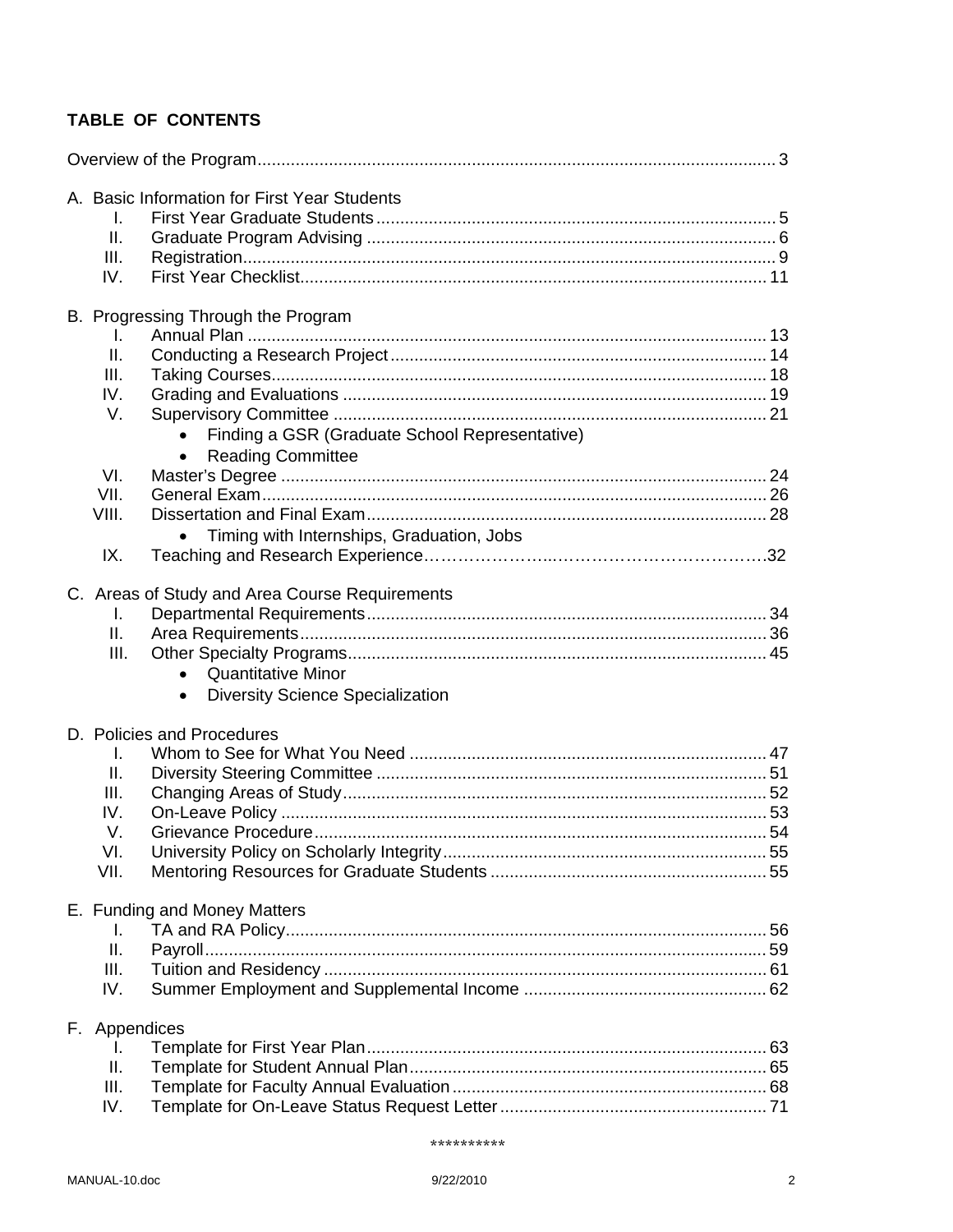## **Overview of the Psychology Ph.D. program**

**1. Goal**. The goal of the Psychology Graduate Program at the University of Washington is to train the next generation of psychologists for excellence in research, teaching and/or clinical practice. Toward that end, graduate students are expected to take some formal course work. More importantly, you will be challenged to acquire and demonstrate mastery of a set of professional skills, including research, reading, writing, and speaking in your professional field.

Our program places an emphasis on self-definition of goals, and the development of individualized graduate programs centered around your goals. The purpose of this overview is to give you a general picture of the events that will constitute your graduate training, and define their general time scale.

**2. Areas and Advisors**. For administrative purposes, the Department is divided into eight Areas: Animal Behavior, Behavioral Neuroscience, Clinical (Adult Clinical), Child Clinical, Cognition and Perception, Developmental, Quantitative and Social Psychology & Personality. The specifics of graduate training vary somewhat among Areas, particularly between the clinical and non-clinical Areas.

Each student is admitted to the graduate program under the sponsorship of a particular faculty member, who becomes the student's Advisor. A Co-Advisor is also selected for each student. The Advisor and Co-Advisor help the student plan his/her course of study, and guide him/her in all aspects of graduate training. Each student is also assigned to an Area -- typically the Area to which his or her Advisor belongs.

**3. Coursework**. Students in the non-clinical Areas are required to take about 10 courses in the first two years. Students in the clinical Areas take many more courses -- about 20 in the first three years. All students are strongly encouraged to participate in seminars and advanced seminars throughout their graduate careers. (See page 34 for Department and Area requirements)

**4. Milestones**. The student progresses through the graduate program by passing a variety of milestones. They are:

**First (or second) Year Research Project**. During the first year, each non-clinical student undertakes a research project under the supervision of his or her Advisor. Due to their heavy course load, clinical students undertake their first year project in their second year. The research project includes planning, data collection, data analysis, and presentation of the project at the Research Festival held at the end of Spring quarter, and writing up the project for publication.

**Continuing Research**. During the second year, and throughout his/her graduate career, students carry out increasingly independent research with their Advisors. An emphasis on research is a major hallmark of our graduate program.

**Formation of Supervisory Committee**. At the end of the first year or the beginning of the second, each student forms a Supervisory Committee to guide him/her through the remainder of his/her program. For clinical students, the Committee is formed at the end of the second year. (See page 21)

**General Examination ("Generals")**. During the third year, the student takes the General Examination. The purpose of the General Examination is to challenge the student to demonstrate mastery of a body of literature and concepts in his/her field, and a set of professional skills. The format of the General Examination varies among Areas and individual students (See page 26). Most commonly, the student develops a reading list in consultation with members of the supervisory committee, reads a body of literature, writes answers to a set of essay questions based on it, and defends his/her answers in an oral examination.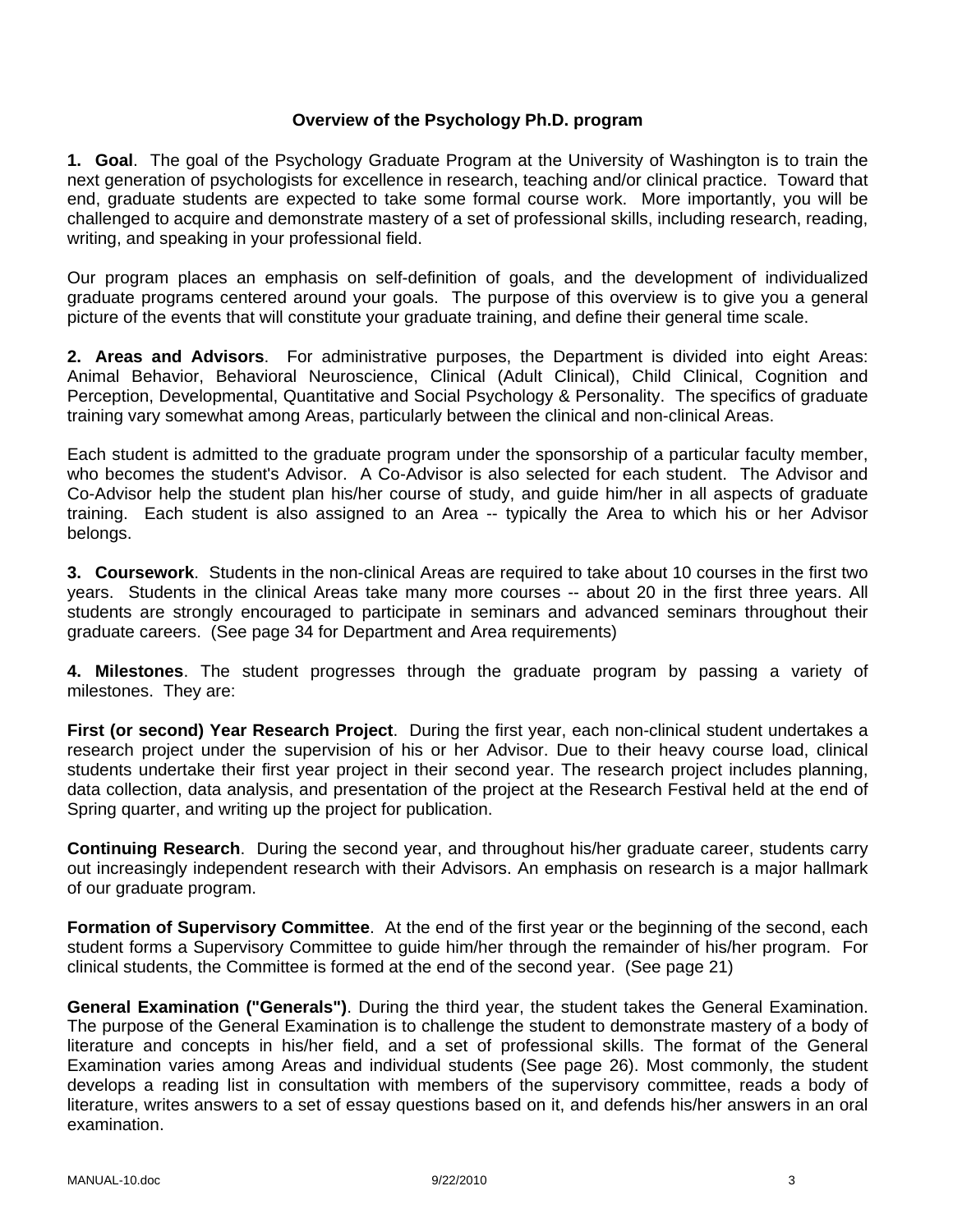**Dissertation Proposal.** During the fourth year, each student develops a formal research proposal for his/her dissertation work. The format of the dissertation proposal varies among Areas and individual students. The proposal is presented, orally and/or in writing, to the Supervisory Committee for discussion and feedback. (See page 28)

**Formation of Reading Committee**. When the dissertation is nearly complete, three members of the Supervisory Committee agree to serve as your Reading Committee. The Reading Committee is appointed to read and approve the dissertation. (See page 23)

**Final Examination.** When the reading committee has read a draft of the entire dissertation and the members of the doctoral supervisory committee agree that the Candidate is prepared to take the Final Examination, all members of the doctoral supervisory committee must sign the Request for Final Examination form. The work is presented to the Supervisory Committee, usually in the form of a colloquium, and a formal dissertation is completed. (See page 28)

**Clinical training and internship**. This is required for all clinical students. Consult with your faculty advisors, the clinic director, and the director of clinical training about how to prepare for this required clinical training experience.

---

The rest of this manual provides more comprehensive descriptions of course work and milestones, including the many rules that apply to them, and some suggestions about how to accomplish them.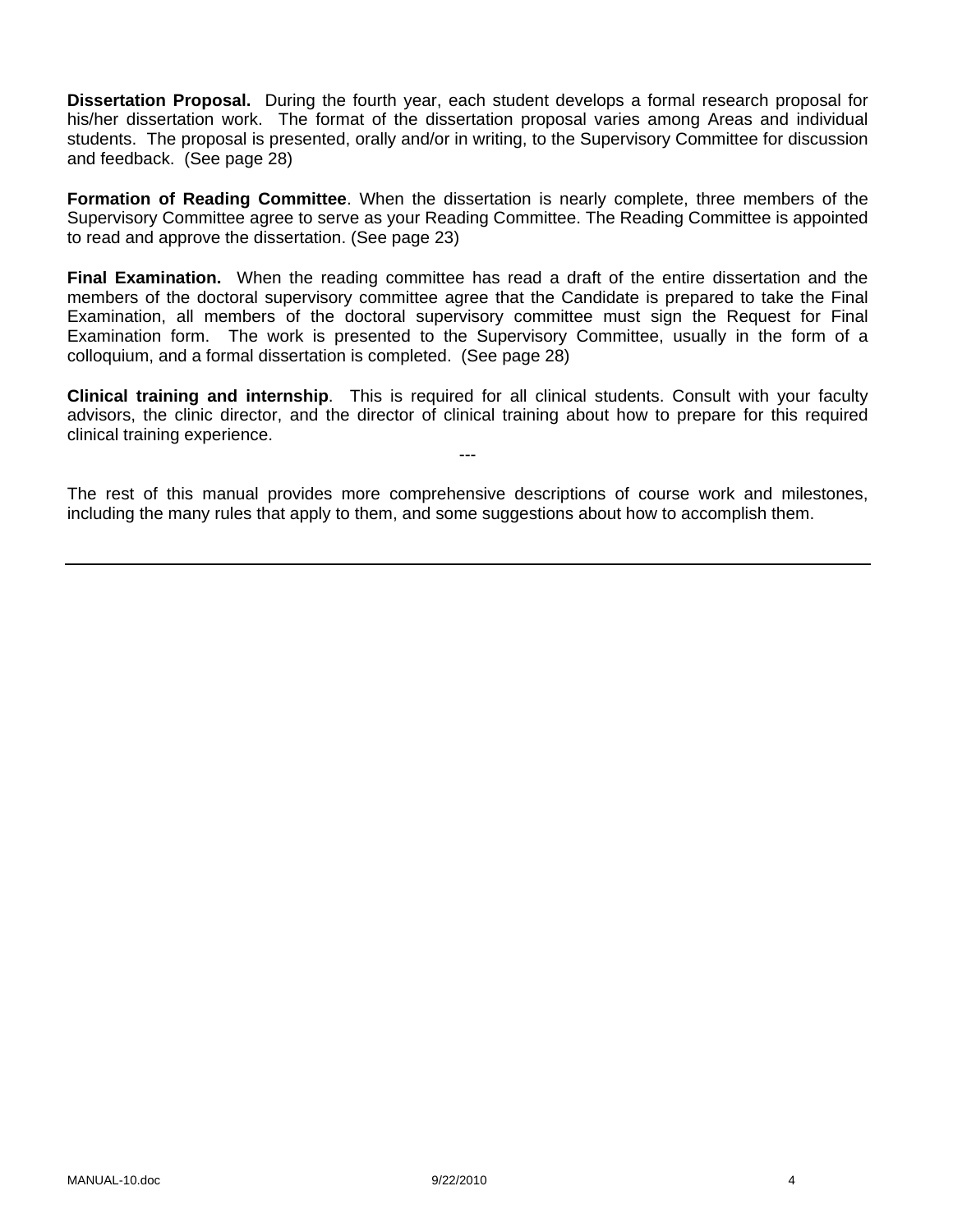## **A. Basic Information for First Year Students**

## **A. I. FIRST YEAR GRADUATE STUDENTS**

Welcome to the Psychology Department! This manual was written in an effort to guide you through your graduate program. Please read through the manual to get a clear picture of the procedures involved in completing the program. The first year of graduate school can be a difficult time. Many faculty members, advanced graduate students, and staff members are committed to helping new graduate students in their transition to graduate school. Please make use of these resources when the need arises. If you have questions not included in the manual, please contact the Graduate Program Advisor in Guthrie 127 (jeanny@uw.edu, 206-543-9329), your advisors, another graduate student, or the Director of Graduate Training, Nancy Kenney.

- **1. Faculty Advisors.** You will have been assigned two (primary and secondary) or more advisors in your major area who will assist you with planning your program for the first year. Your advisor(s) will also supervise your research during the first year. Although many students continue with this advisor past their first year and/or make this person the chair of their Supervisory Committee, this is not required. You should feel free to pursue work with another faculty member if that should better fit your educational needs. (See page 6, Graduate Program Advising).
- **2. Orientation Week.** First year graduate students are expected to attend an orientation seminar during the week prior to the start of classes, Autumn Quarter. Please register for orientation credit, under Psych 500 A. Contact the Psychology Graduate Program Advisor (jeanny@uw.edu, 206-543-9329) for details if you have not received the orientation schedule.
- **3. First Year Plan.** Early in Autumn quarter of the first year (preferably during Orientation Week), new students are to schedule a planning meeting with their advisor(s). After the meeting, the student is asked to prepare a written version of his/her goals, coursework, research, etc., for the upcoming year (the First Year Plan, see page 63 for template).
- **4. Course Requirements.** You should begin fulfilling departmental course requirements during the first year. In particular, you must complete courses to satisfy the statistics requirement by the end of the second year. Check with your area about specific requirements (See page 34).
- **5. First Year Research Project.** All first year students are required to conduct research during the year. This activity culminates in a formal presentation of your work at the annual Psychology Department Research Festival, held at the end of Spring Quarter. Clinical students present at the end of their second year in the program. All other students present at the end of their first year.
- **6. Annual Evaluations.** You will be evaluated at the end of each year by the faculty in your major area. The evaluation will be based on your accomplishments during the prior year and your Annual Plan which is prepared in May of each year to discuss the following year. (See the template, page 65). A letter providing feedback from the evaluation and any appropriate recommendations will be sent to you from your advisor(s). For more detailed feedback, you should talk with your advisor and/or the Area GTC Representative. (See Area Rep list, page 35)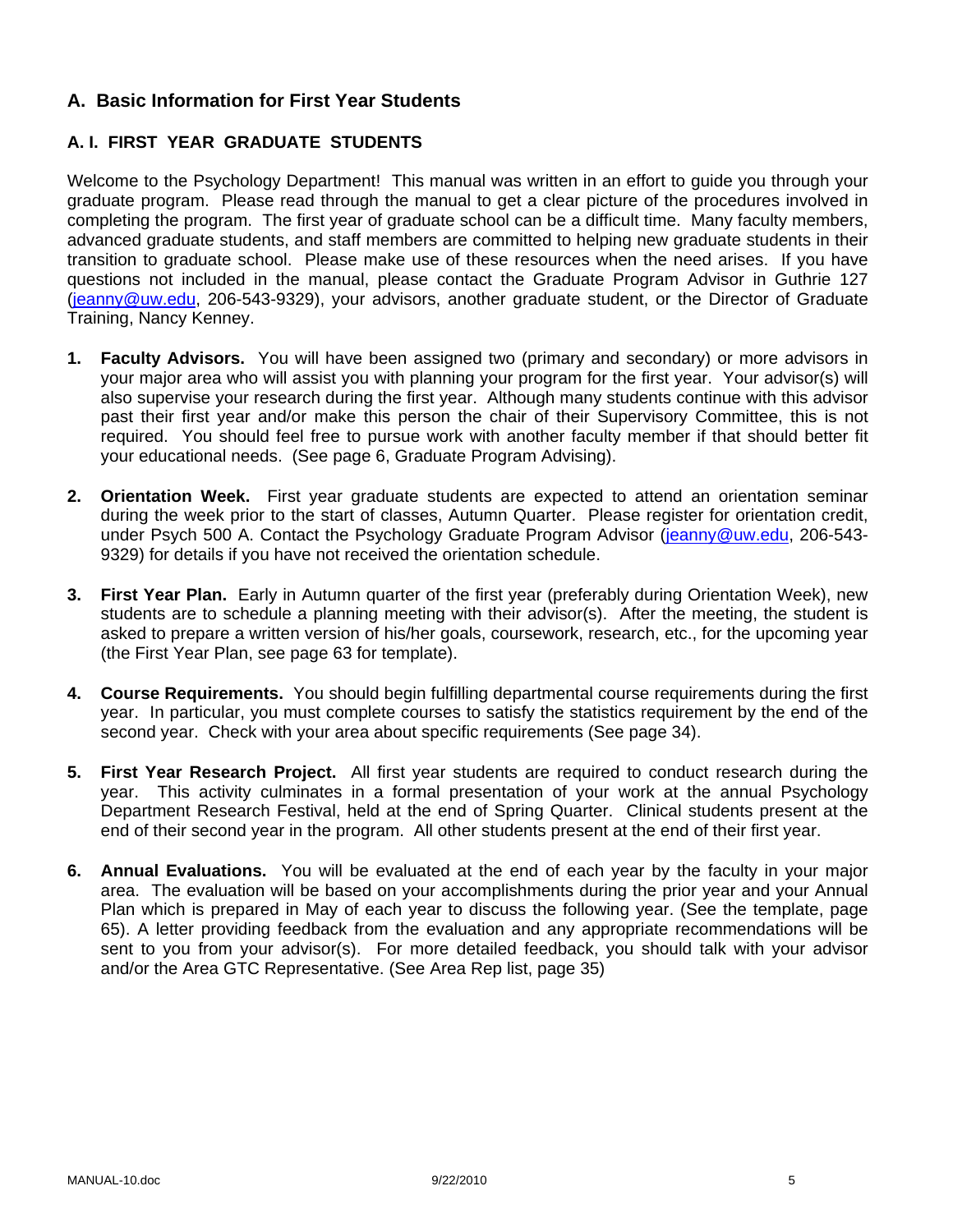- **7. Office Space.** Many students will have office space available through their advisors. If you do not, or would like to have space, some graduate student desk space is available in Guthrie Annex 4 (GA4). This space includes equipment for computer use and internet access, a ping-pong table, pool table, and a kitchen with a refrigerator and microwave. Students are responsible for space assignments and upkeep in this area. Contact your Graduate Program Action Committee (GPAC) Representatives (See page 8).
- **8. E-Mail.** In order to sign up for a UW e-mail account, go to https://uwnetid.washington.edu/newid/. Then follow the online instructions. Send questions to UW Technology Service Center via their Web site (http://www.washington.edu/computing/help/) or call 206-221-5000.

## **A. II. GRADUATE PROGRAM ADVISING**

## **Advisors/Co-Advisors**

Advisors work to help students with their goals and with their research. They also usually serve as the chair of the student's Supervisory Committee. Co-advisors are assigned to students to provide students with additional support. Students should feel free to approach their advisors and co-advisors with questions or concerns regarding their program. Advisors and co-advisors are also typically the ones who sign the Master's Warrant (See page 24). Although the advisors and co-advisors are assigned to students for the first year of the program, students may change these assignments. It is recommended that students who would like to change advisors or co-advisors discuss this possibility with their advisor or coadvisor. For a student perspective, consult with other graduate students, and/or GPAC (See page 8).

## *Graduate Training Committee –* **Chaired by Nancy Kenney** (G306, 206-543-2563,

e-mail: nkenney@uw.edu)

The Graduate Training Committee (GTC) is an appointed committee of the faculty. Faculty members of the Committee represent each of the sub-areas within the Psychology Department, and two graduate students attend the meetings to provide student input. The functions of the Committee are to:

- 1. Consider graduate training issues that relate to the entire department in order to make recommendations for departmental action. This would include such topics as departmental course requirements, research requirements, timing of general exams, etc.
- 2. Address grievances any student may have in regard to training issues or individual treatment within the department.
- 3. In collaboration with the Areas, review the progress of individual graduate students, recommend disciplinary actions when necessary (rare).
- 4. Keep abreast of changes in Graduate School policies in order to interpret them to students and faculty.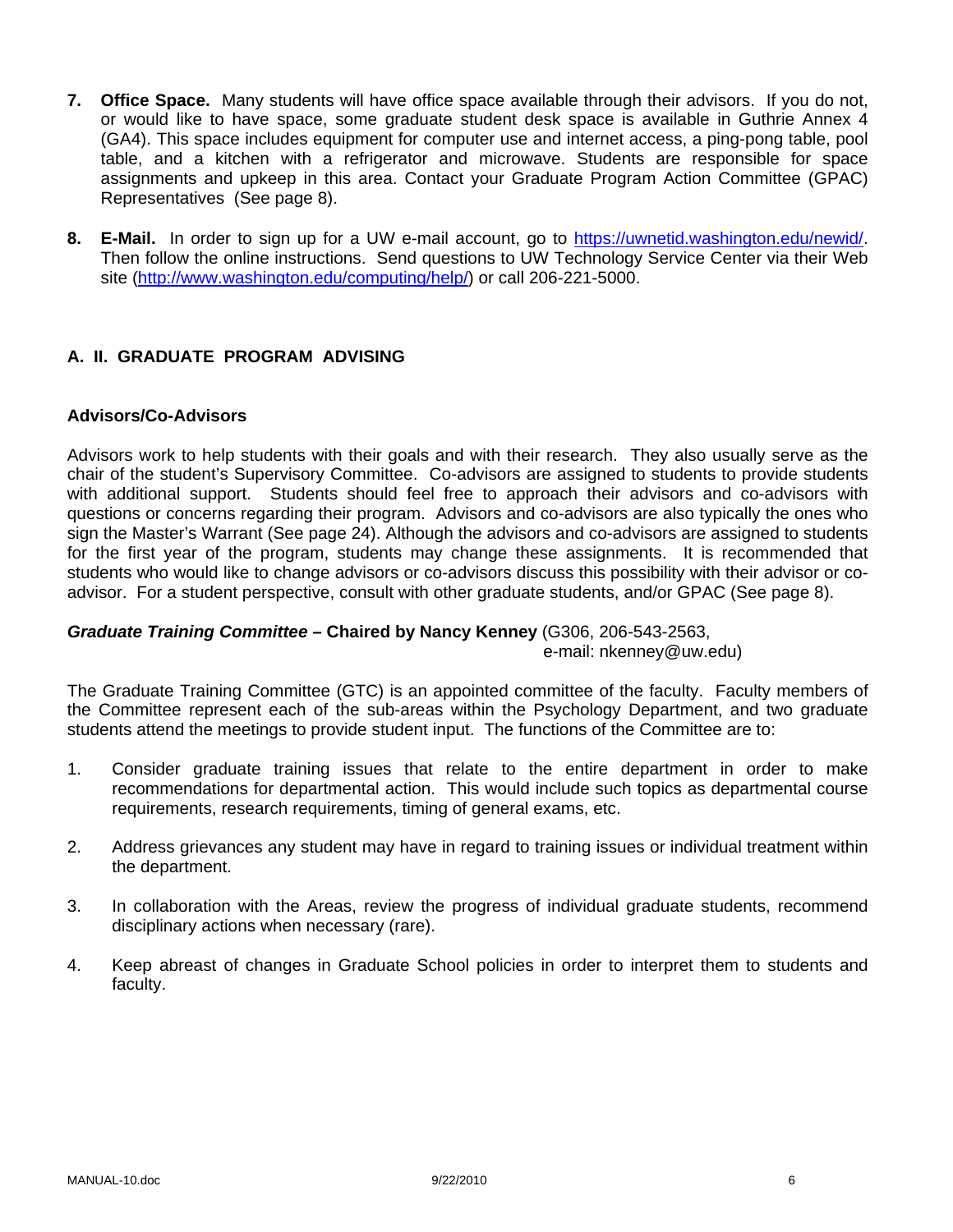## **Graduate Program Coordinator – Nancy Kenney** (G-306, 206-543-2563, nkenney@uw.edu)

The Graduate Program Coordinator (GPC) supervises the activities of the Graduate Program Office, is the Chair of the GTC, acts as liaison with the Graduate School, assigns teaching assistants in collaboration with the Graduate Program Advisor and the Associate Chair, and provides individual counseling and troubleshooting to graduate students. Academic advising, in general, is provided by your own advisor, though the GPC may be more knowledgeable and up-to-date on some policies and requirements. If in doubt, see the GPC, who can refer you to a more appropriate person, if necessary. (Also see the 'Whom to See' list on page 47)

#### **Graduate Program Advisor – Jeanny Mai** (G-127, 206-543-9329, jeanny@uw.edu)

The Graduate Program Advisor (GPA) may be the most important of all these sources, as she is knowledgeable about the Graduate School and the University, and knows the procedures that you must follow along the way toward your degree.

Graduate Program Advisor activities of importance to you include:

- 1. Keeping an updated record of your student status, Supervisory Committee members, etc. Also, if given some idea of your time schedule for completing requirements, she can remind you of procedural details you must attend to.
- 2. Making official requests to the Graduate School for Supervisory / Reading Committee formation and changes.
- 3. Scheduling General and Final Examinations with the Graduate School.
- 4. Preparing and distributing Master's / General Exam / Final Exam warrants. (The term 'warrant' refers to the document signed by the supervisory committee stating that the student has passed the Master's, General or Final Exam.)
- 5. Coordinating TA assignments in collaboration with the GPC and Associate Chair, handling TA budget questions, entering TA payroll appointments.
- 6. Questions concerning University and departmental requirements.
- 7. Registration problems.
- 8. Entering scholarships or fellowship awards, requesting non-resident tuition waivers from the Graduate school.
- 9. Organizing department events, such as Research Festival and Hooding.

The Graduate Program Advisor also has many other responsibilities, including the time-consuming job of graduate admissions. So please be considerate of her time, especially in the months of December and January, when the input from graduate school applicants peaks.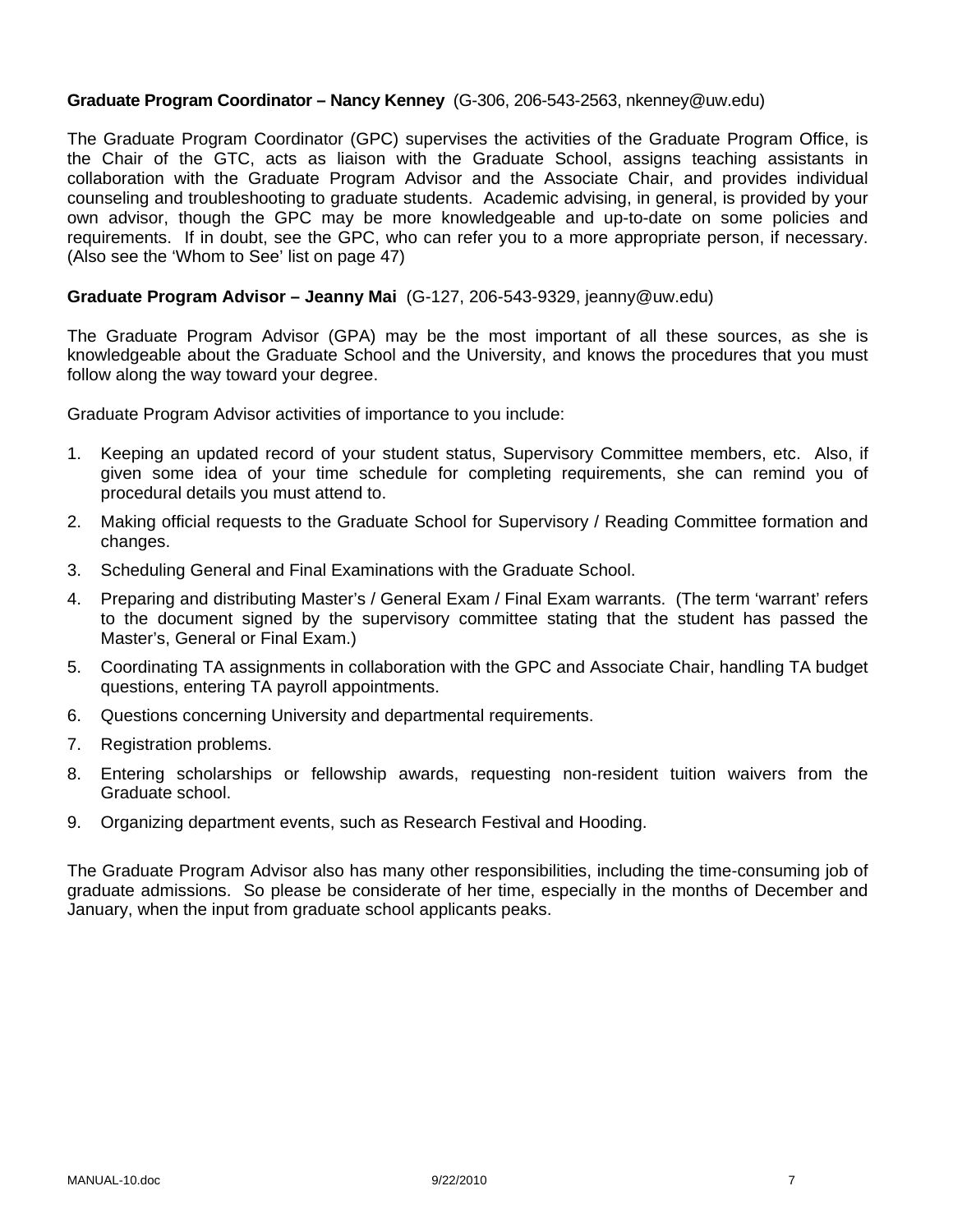## **Psychology Graduate Program Action Committee (GPAC)**

Founded in 1998, this committee represents all graduate students in the Psychology Department and serves as a liaison between students, faculty, and administration. **Membership is open to all psychology graduate students.** Students are invited to participate in this committee and are welcome to attend any meetings, to ask questions, or to raise issues pertaining to the Psychology Department.

GPAC Representatives for this year are:

| Ben Drury     | drurybj@uw.edu                                       |  |  |
|---------------|------------------------------------------------------|--|--|
| Tom Soare     | twsoare@uw.edu                                       |  |  |
| GPAC website: | https://catalyst.uw.edu/workspace/gpacpsy/5179/23487 |  |  |

#### **Graduate & Professional Student Senate (GPSS)**

The Graduate and Professional Student Senate (GPSS) is the student government at UW that represents you, in all aspects of your student life EXCEPT labor issues. GPSS is made up of two senators from each degree-granting department, four officers and several staff members. GPSS provides graduate and professional students with representation both on campus and in the legislature. In addition, GPSS acts as a resource center and funds graduate programming. Here is a list of the functions of GPSS:

 • We can give you money. Every year, departments can apply for departmental funding, registered student groups can request special allocation funds, and individuals attending conferences—even if you're not presenting—can apply for travel grants. We also have a diversity fund for events that promote diversity on campus.

 • We represent you and all UW graduate and professional students to the UW administration, the City of Seattle, the State of Washington, and the federal government. We do this, in part, by having two Senators from each department (or school) attend a monthly GPSS Senate meeting in order to represent you. Make sure you know your Senators, as they are your representation and also the people who can make your departmental funding request.

 • We lobby for you in Olympia. Because UW is a state school, not all decisions about the school are made on campus; some policies are decided in Olympia. The GPSS Vice President (gpssyp@uw.edu) is our official lobbyist and spends the winter quarter living in Olympia, advocating on behalf of all graduate and professional students at UW. GPSS plans lobby days, and we also aid students in contacting their legislators when important bills with potential impacts on higher education are coming up for a vote.

We appoint people to serve on University committees. Serving on a committee is a great opportunity for graduate and professional students to gain experience working with administrators and faculty, to have an impact on campus, and to bulk up a CV in the process. Committees range from the Human Subjects Review Committee and the Institutional Animal Care and Use Committee, to the Student Technology Fee Committee, with a \$4.5 million dollar budget. Contact the GPSS Vice President for more information on all of the various committees.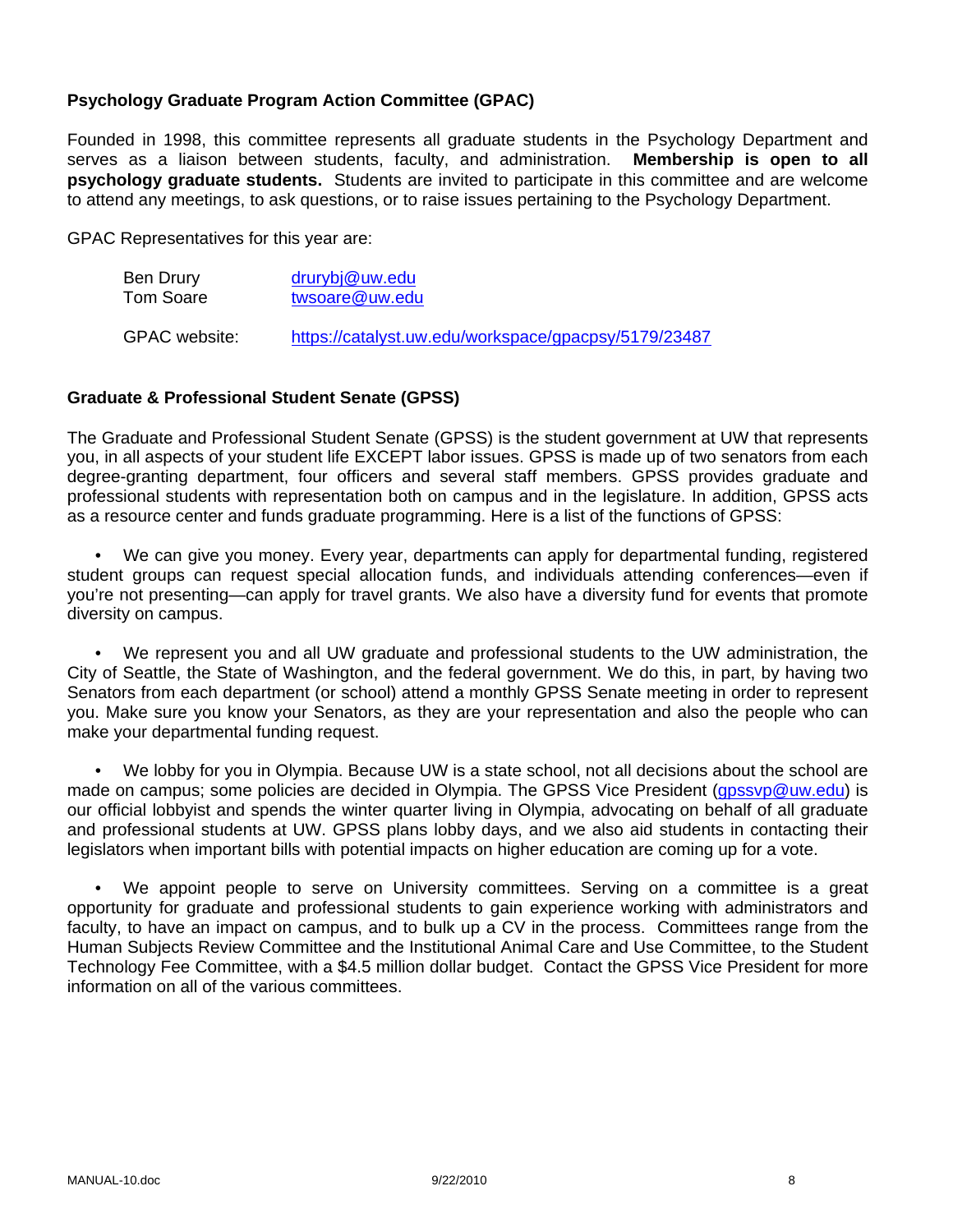• We offer free food and beer. We organize several social events during the school year. We have a social in the fall and another in the spring. Our socials are completely free and open to all UW graduate and professional students. In the winter quarter, we also host graduate and professional speed dating, just in time for Valentine's Day, which always fills up quickly.

GPSS Representatives for this year are:

| <b>Rick Cruz</b> | cruzr1@uw.edu                   |  |  |
|------------------|---------------------------------|--|--|
| Adrienne Sussman | adris@uw.edu                    |  |  |
| GPSS website:    | http://www.gpss.washington.edu/ |  |  |

## **A. III. REGISTRATION**

**Choose your courses**. Review the course requirements on page 34. A description of Psychology courses is found on the Psychology webpage (http://www.washington.edu/students/crscat/psych.html). In consultation with your advisor, make your Annual Plan (see page 65) and decide which courses to take. Also talk with other students or the instructor of the course.

**Look up courses in the Time Schedule**. Once you have decided upon the classes you want to take, look in the "Time Schedule" for the appropriate quarter to find out the days and times when these classes meet. The UW Time Schedule can be found on the UW website http://www.washington.edu/students/timeschd/.

**Entry Codes**. You should make note of the classes that need a "course entry code" or a "course permission card." The course entry code numbers are usually available from the instructor. If the course has variable credits, such as Psych 600, 700, or 800, the entry code numbers should be available in the main office of Guthrie (G-119A.) Course permission cards can be picked up at the main office. They need to be signed by the instructor of the course (or your advisor for independent research) and then exchanged for the course entry code number. If problems with entry codes occur during registration, you should contact the instructor, Kim Arbios, Course Scheduling Coordinator (206-543-1469, karbios@uw.edu), or Jeanny.

**During the academic year you must be registered for courses or petition for on-leave status.**  Failure to do so will result in being dropped from the University. (Exception: You do not need to go onleave or register for Summer Quarter. Summer quarter On-Leave status is automatic for all graduate students who were either registered or officially On-Leave during the prior Spring Quarter.) If you have a teaching or research assistantship, please see the section of this manual entitled "Number of Credits" on page 11.

#### *Registration*

Registration must be done before the first day of class to avoid a late first time registration fee (\$25). Changes in courses may be made no later than the fifth day of the quarter to avoid a change of registration fee (\$20) and possible tuition forfeiture. Registration is done on the web at: http://myuw.washington.edu. If you have questions, please email the Registration Office (regoff@u.washington.edu), or call (206) 543-8580, Monday through Friday, 8:00 a.m. to 5:00 p.m., and a staff member will gladly assist you.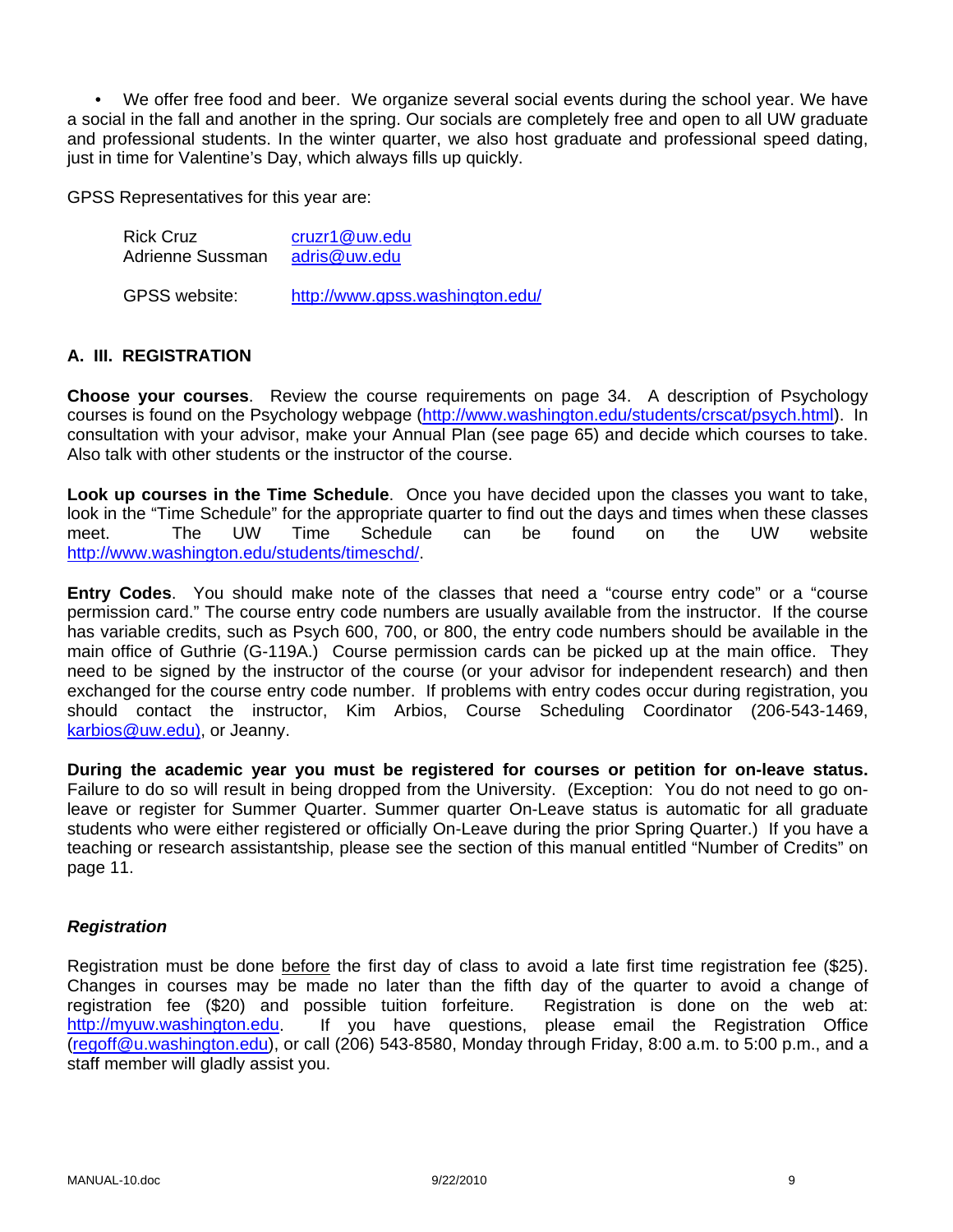**Important**: Keep a file for yourself of all the courses you take, *including* seminars and independent studies. In this file enclose reading lists, syllabi, instructor name(s), and the quarter and year each course was taken. This file will be invaluable to you later; e.g., when you apply for licensing or teaching positions.

**10 Year Limit**: The count of years in the program begins during the Autumn Quarter following the student's admission. Quarters on-leave or assigned off campus count as if the student has been in residence, i.e., "the clock keeps ticking." Quarters in clinical internships also count in the determination of the student's number of years in the program. In the unlikely event it becomes necessary to complete your program in more than 10 years, you must submit a petition to the Dean of the Graduate School for permission to extend the 10-year limit. The petition is available online at the Graduate School webpage, http://www.grad.washington.edu/mygrad/student.htm. A common goal is to finish the program in 5 to 7 years.

## *Dropping and Adding Courses*

If you need to drop or add a course, be certain to do this within the first five days of the quarter to avoid a \$20 change of registration fee or possible tuition forfeiture. Once the change of registration fee is in effect, and you need to change your schedule, make all changes in ONE day, so you get charged once.

If you drop classes or withdraw after the  $8<sup>th</sup>$  day of the quarter, you will be charged a \$20 (change of registration fee) and tuition forfeiture (next section).

#### *Tuition Forfeiture*

Tuition forfeitures are fees that are charged when you make changes to your schedule from the 8th through the 30th calendar day of the quarter that result in you dropping from one tuition rate to another, or withdrawing completely from your classes.

#### http://f2.washington.edu/fm/sfs/node/60

You should note, that you are permitted **only ONE** drop after the second week of the quarter, per academic year – choose wisely!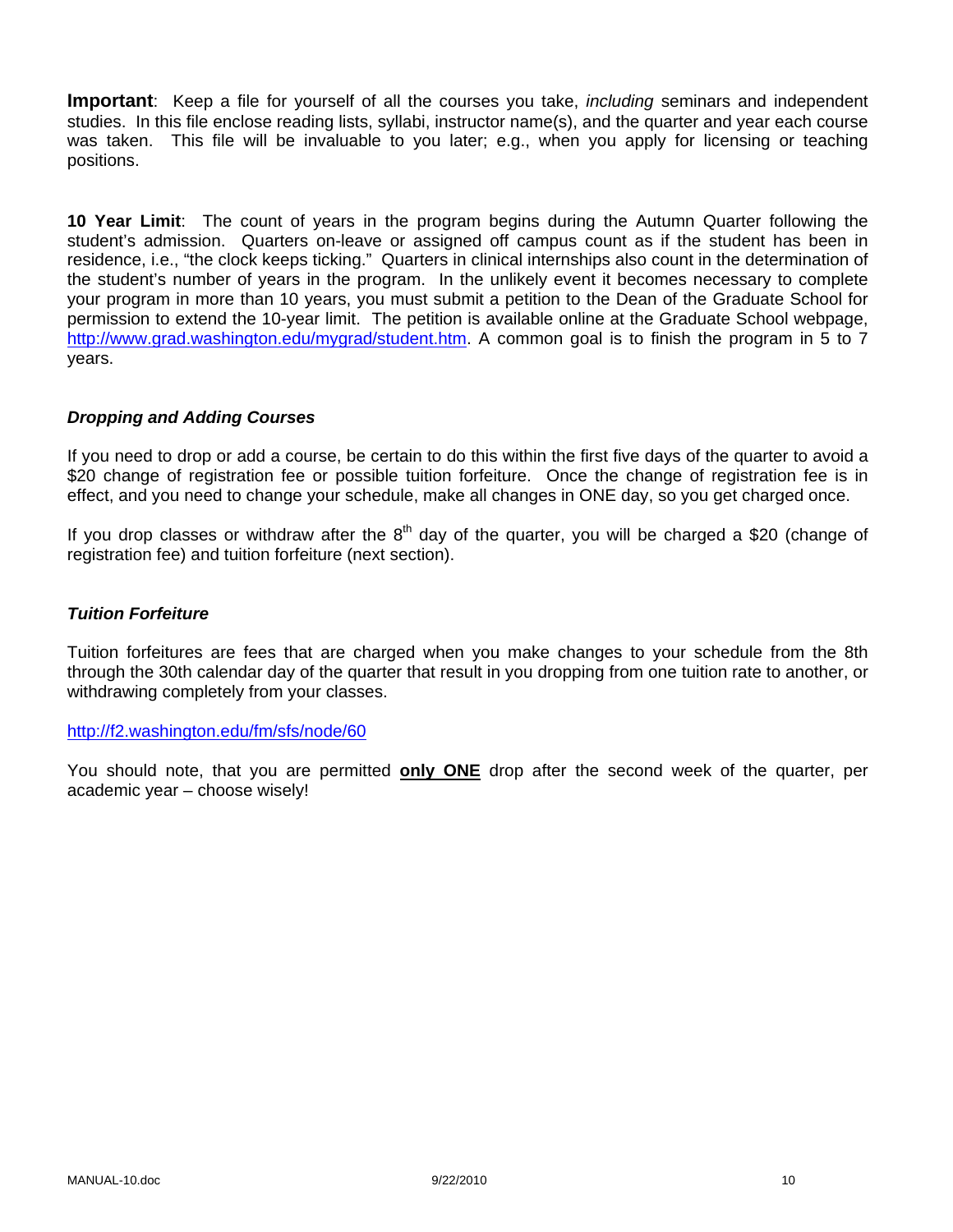#### *Number of Credits*

TAs and RAs must register for a minimum of 10 credit hours for each quarter of their appointment (2 credits for Summer Quarter). These credits can include credit for Psych 600 (Independent Study/Research), Psych 700 (Master's Thesis), or Psych 800 (Doctoral Dissertation) with the number of credit hours commensurate with your time commitment to your research and individual study (suggested guideline of 3hrs/wk = 1 credit). Since you are virtually always conducting a program of independent study and research, you will generally register for several credits in one or more of these courses each quarter.

The tuition charge is the same for 7-18 credit hours. You will be charged additional tuition for credits in excess of 18. A minimum of 9 credits in Psych 700 is needed for the Master's degree. A minimum of 27 credits over at least 3 quarters in Psych 800 is needed for the Doctoral Degree (See page 28). There is no maximum number of credits for these courses, which can be earned over multiple quarters, but students cannot register for more than 10 credits of Psych 800 per quarter.

| <b>REGISTRATION REQUIREMENTS</b>            | Academic Year | <b>Summer Quarter</b> |
|---------------------------------------------|---------------|-----------------------|
| <b>Full time Status</b>                     | $10 - 18$     | $10 - 18$             |
| <b>Minimum Credits Required</b>             | 2             | $0^*$                 |
| Minimum Credits to maintain TA/RA           | 10            |                       |
| Minimum Credits to maintain Financial Aid** | 10            | variable <sup>+</sup> |

\*If registered during previous academic year (3 quarters)

+ For Full time Financial Aid you likely need anywhere between 5-10 credits every quarter (including summer). Please check with Student Fiscal Services (sfshelp@uw.edu, 206-543-4694, or chat with them at: http://f2.washington.edu/fm/sfs/students) for your particular situation.

## **A. IV. FIRST YEAR CHECKLIST**

- Attend the Psychology Orientation Seminar and the UW's CIDR TA/RA Conferences which occur the week before school starts
- $\Box$  Prior to the beginning of classes, meet with your advisor to go over course requirements, research plan, and TA/RA assignment
- $\Box$  Get Washington State driver's license (http://www.dol.wa.gov/)
- $\Box$  Complete payroll, insurance, and tax paperwork with Merly Jones, G-126, 206-543-3366, merlej@uw.edu
- $\Box$  Get e-mail account, office space, etc
- Acquire building keys in the Guthrie front office
- Pay student fees/tuition before the due date by the  $3<sup>rd</sup>$  Friday of the quarter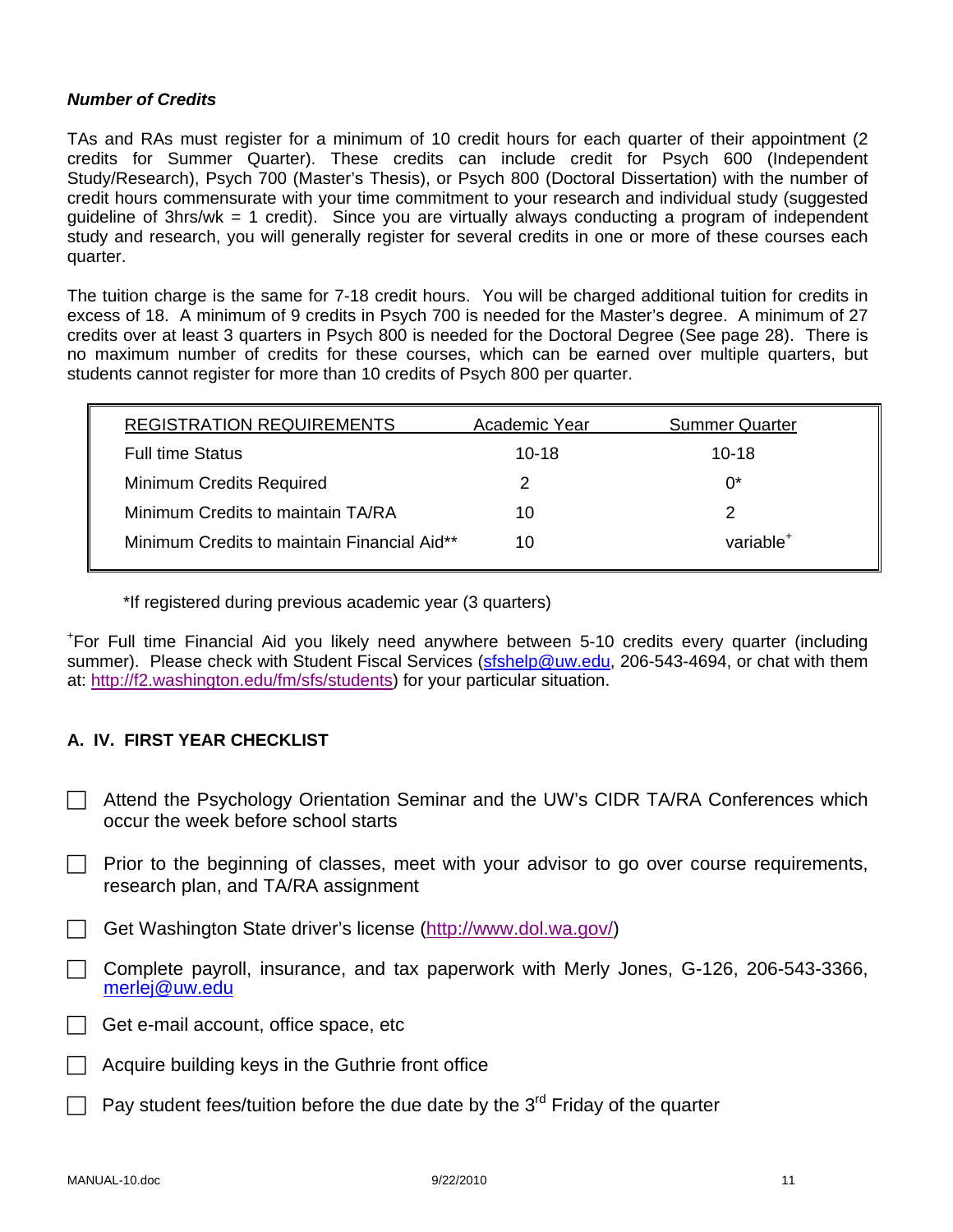| $\Box$ Talk with more advanced students to get their tips on the program |  |  |  |
|--------------------------------------------------------------------------|--|--|--|
|                                                                          |  |  |  |

- ◯ Complete your First Year Plan with your advisor (See First Year Planning Section, page 5 and page 63 for Template) Turn in the final version to your advisor by the end of the first week of classes
- $\Box$  Register for classes before the first day of classes, including:  $\Box$  Orientation seminar, statistics sequence, Colloquium Series
- $\Box$  Keep a file for yourself of all the courses you take, *including* seminars and independent studies. In this file enclose reading lists, syllabi, instructor name(s), and the quarter and year each course was taken. This file will be invaluable to you later, e.g. when you apply for licensing or a teaching position.
- Prepare for the first/second year project
- $\Box$  Plan for summer funding
- Review this manual for information that might be helpful
- $\Box$  Get to know the cafes on and off campus
- $\Box$  If any concerns arise, don't be shy. Talk to your advisor, co-advisor, another student, the lead TA, the GPAC reps, the Graduate Program Advisor (Jeanny Mai), the Director of Graduate Training (Nancy Kenney), or anyone else you think might be helpful.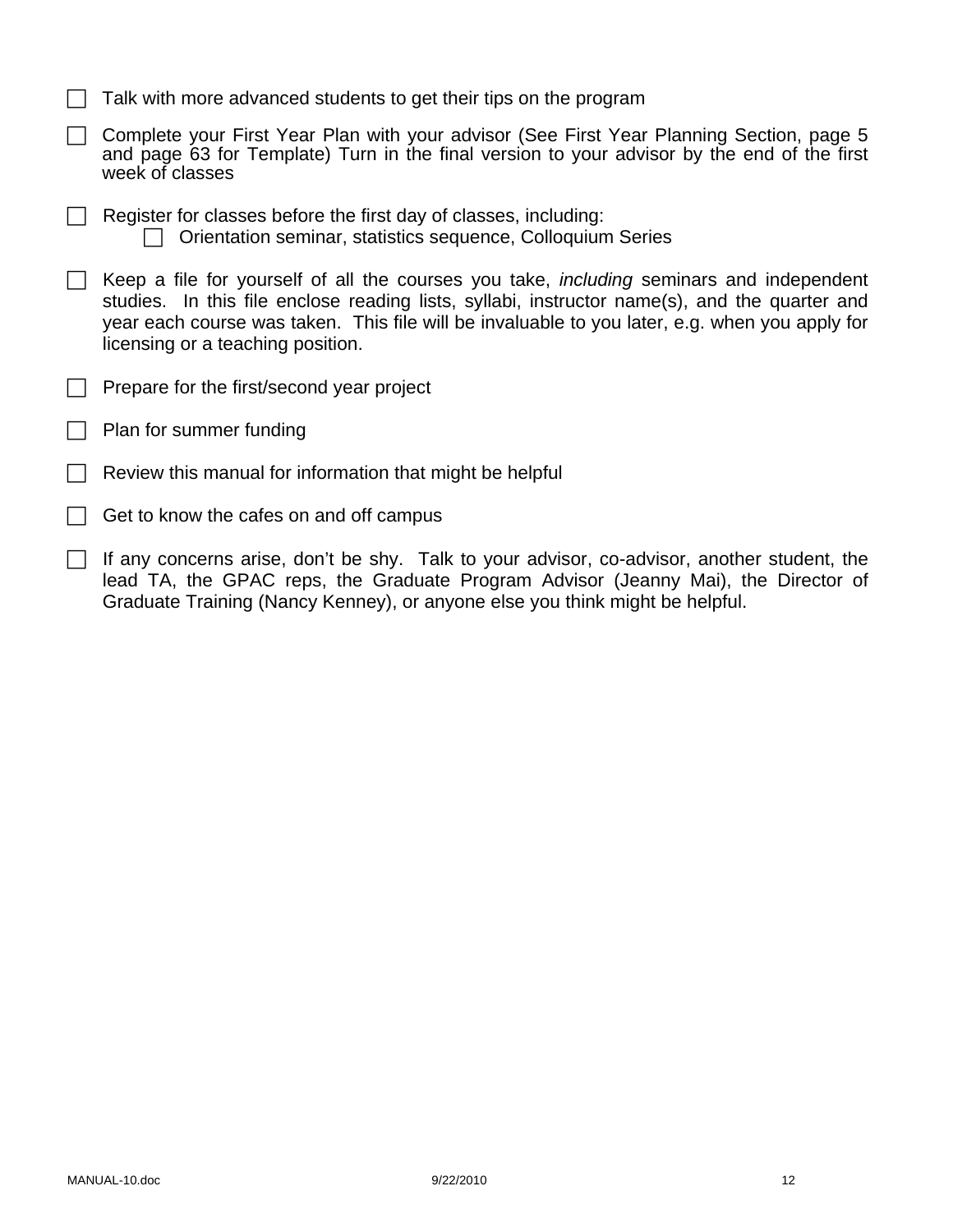## **B. PROGRESSING THROUGH THE PROGRAM**

## **B. I. ANNUAL PLAN**

All graduate students and their advisors are expected to participate in an annual planning and evaluation process. In 1999 and again in 2003, the faculty approved changes in the course requirements for our new graduate program. We also adopted a new Planning/Evaluation process. We are currently implementing the new planning process, which will undergo revision and improvement as needed.

*First Year Plan*. Each new graduate student should study the planning template (See page 63). He/she should meet with his/her advisor(s) prior to the beginning of Autumn Quarter, and begin developing a plan for the first year of study. After the meeting, the student should prepare a draft of his/her first year plan, including goals, coursework, research, etc., for the upcoming year. The student and the advisor(s) should complete and sign the first year plan by the end of the first week of classes, and forward it to the Graduate Program Advisor (GPA, Jeanny Mai). She will forward the plan to the Director of Graduate Training (GPC, Nancy Kenney) for review from a graduate school perspective and thereafter place it in the student's file.

*Annual Plan*. Annual plans are prepared in May of each year. Templates (See page 65) will be distributed as a reminder around April 1. The student and advisor should meet in early April or May, and the final version of the plan should be in the advisor's hands at the end of May. The student's co-advisor and/or committee should be involved as appropriate. The advisor will then draft a feedback/evaluation letter to the student, and forward both the plan and the draft evaluation letter to the Graduate Training Committee (GTC) Area Rep by mid-June.

*Evaluation/Feedback Letters.* Areas will meet and review the plans and letters at the end of Spring Quarter. Other Area faculty members will suggest additions or modifications to the letter. Letters should be signed by the advisor and the GTC Area Rep, and given to Jeanny for distribution. Students should receive their evaluation letters by about July 1.

Copies of the plans and letters will also be forwarded to Nancy Kenney (GPC), who will review them from a Graduate School Perspective. Problem cases will be considered by the Graduate Training Committee (GTC) at its meeting early in Summer Quarter. If needed, an additional letter advising the student of official actions by the GTC or the Graduate School will be sent to the student from the GTC. After review by the GTC, the original evaluation will be given to the student, the plans and copies of the evaluation letters will be placed in the student's file.

Templates setting forth the topics that need to be covered for both the student plan and the faculty evaluation letter can be found at the back of this manual. Topics include items such as goals, accomplishments, progress, development of skills in teaching and research, coursework, service, presentations, awards, and preparation of a *curriculum vitae* (academic résumé). (See appendices page 63.)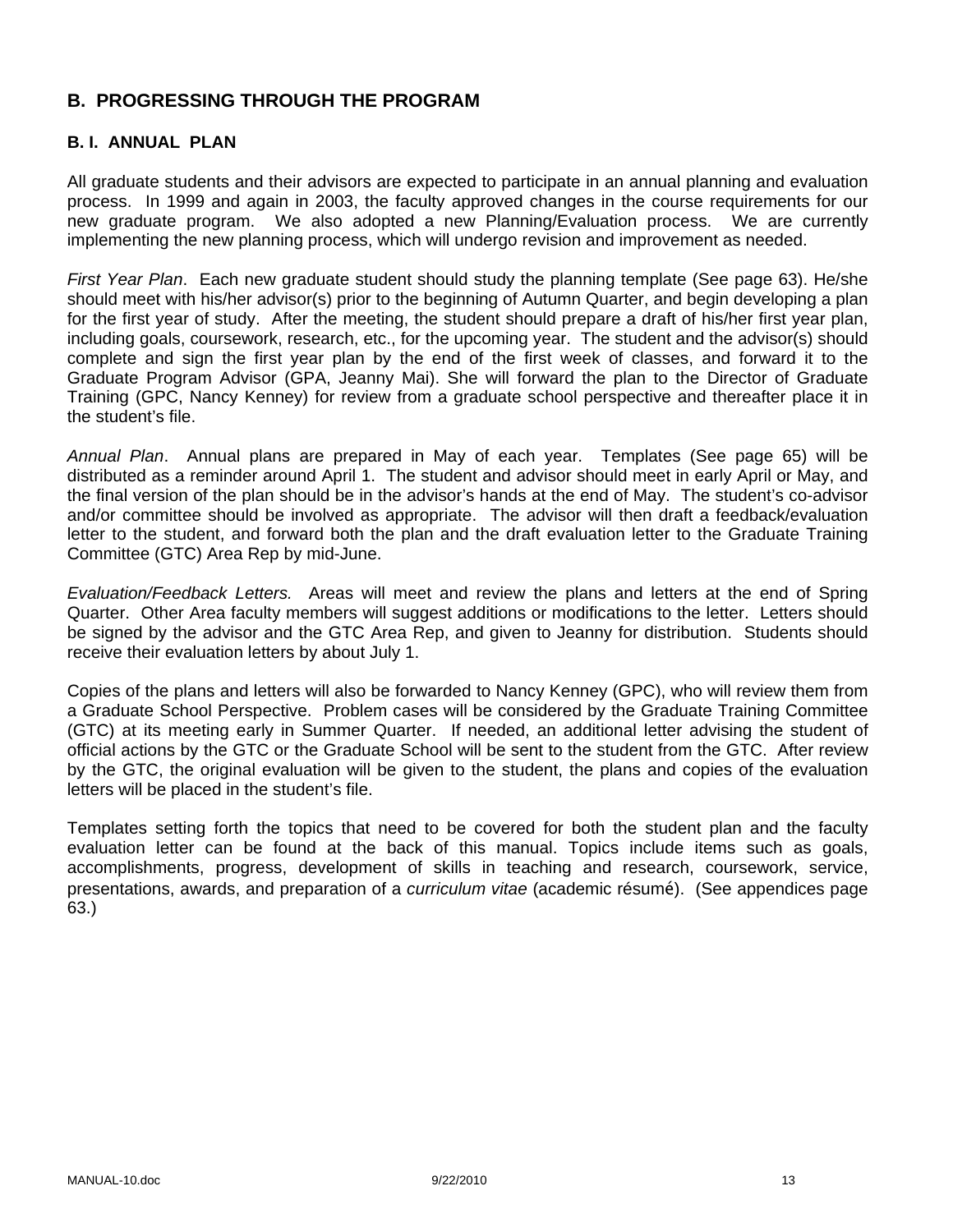## **B. II. CONDUCTING A RESEARCH PROJECT**

**1. General Considerations.** All students are expected to acquire research skills. All research must have a faculty sponsor, typically the student's advisor. A student's research experience begins in the first year of graduate school and should be an ongoing activity throughout his/her graduate career.

#### **2. Acquisition of Research Participants (Subjects)**

*Animal Research* - James Campanelli (G-138) coordinates the use of the department's supply of laboratory animals. (*icampane@uw.edu*)

*Human Participants -* The Psychology Subject Pool (PSP) is an administrative mechanism that (a) offers a convenient way for undergraduate students enrolled in psychology courses to gain experience with a broad range of psychological research, and (b) furnishes faculty and graduate students in the Psychology Department with participants for their research projects. The PSP is designed to ensure that consistent and proper procedures are followed by all researchers for the protection of the participants. It is also designed to make participation by the students as easy and educational as possible. Every research study in the PSP must be individually approved by a UW Human Subjects Review Committee, or it must receive administrative approval for Certification of Exemption from the Human Subjects Division. Research sessions are conducted on a daily basis throughout the quarter, including summer quarter. Detailed information regarding the PSP is contained on the PSP homepage of the department website (http://web.psych.washington.edu/subjectpool/).

Psychology Questionnaire Day (Q-Day) is an administrative mechanism (a one-day per quarter event) for efficient collection of large amounts of questionnaire data, and for recruitment of research participants. It involves administration of two types of self-report inventories to students in PSYCH 101 classes (Introduction to Psychology). Research questionnaires are designed to collect data on a variety of theoretically and/or practically-relevant topics. Each research questionnaire is specific to a particular study, and its completion provides data for that study. Screening questionnaires are designed to identify students having particular characteristics (e.g., gender, ethnicity). They are used to recruit students for participation in studies conducted as part of the PSP. Not all PSP studies require preliminary screening of participants; but for those that do, screening questionnaires are administered as a part of Q-Day. Detailed information regarding Q-Day is contained on the Q-Day homepage of the Psychology Department website (http://web.psych.washington.edu/questionnaireday/).

A faculty member (Frank Smoll, Human Subjects Coordinator) is responsible for the operation of the PSP and Q-Day. A psychology graduate student (Danny O'Rourke, Subject Pool Manager) is employed to conduct the day-to-day operations of the PSP. The PSP office is located in Guthrie Hall, room 232.

*Infant and Child Participants* - Contact Jennifer McBride at the Communication Studies Participant Pool, partpool@uw.edu or 206-616-9081. You will need a faculty sponsor and human subjects approval for your research in order to use the participant pool. You should also talk to your advisor about funding. Check out their website: https://depts.washington.edu/cspp/

**3. Research Space.** The Department Chair and Assistant Chair(s) coordinate space for animal research. The research space reserved by the Psychology Department for group studies with human participants (large groups up to 15) is G-184. Contact the Administrator (Michele Jacobs, G-119) for more information and/or to make reservations for this research space. Also contact your advisor for further options.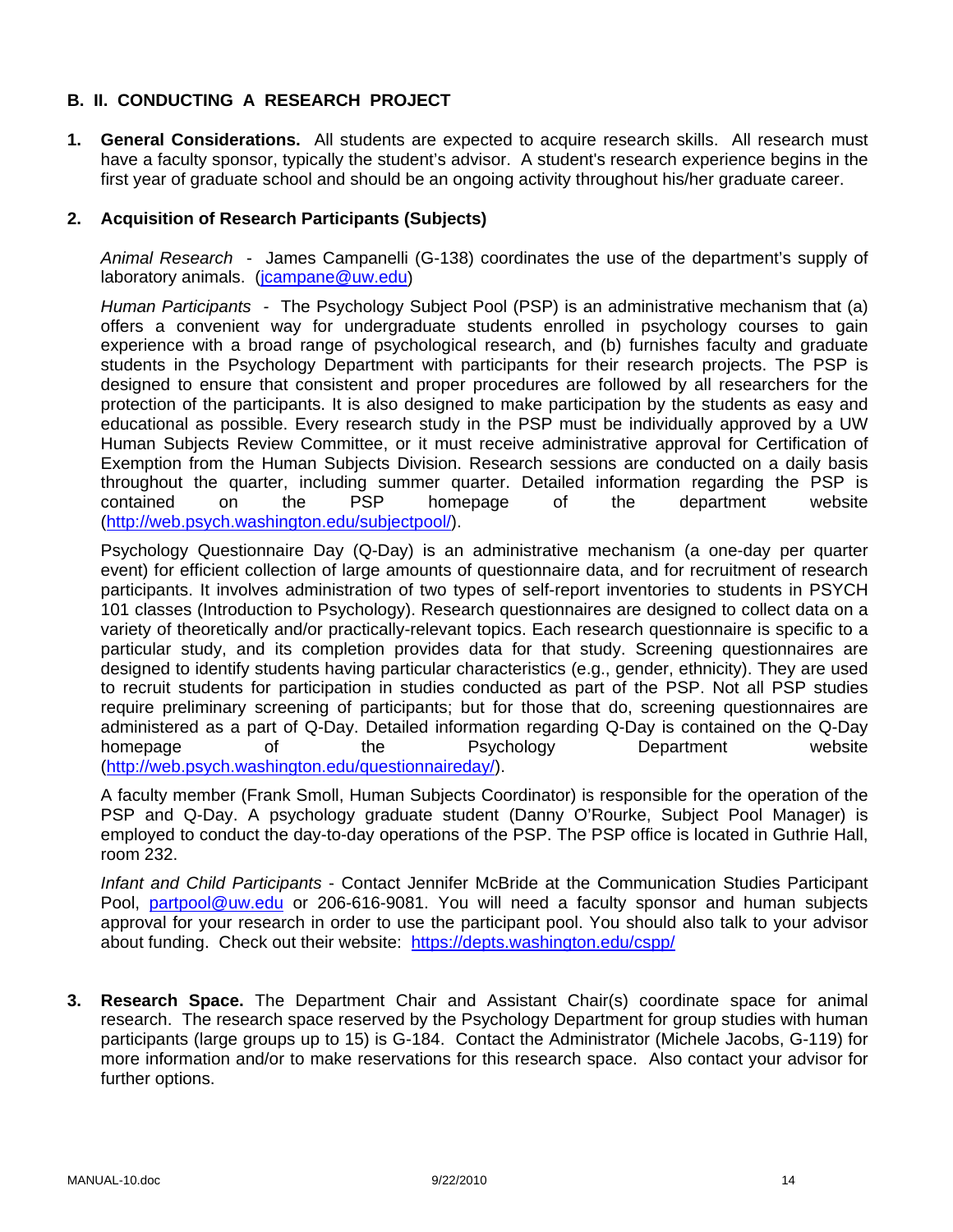A departmental lab for running human subjects utilizing computers is located in the Chemistry Library building, Room 210E. Fourteen PCs allow experimenters to run multiple subjects at one time. Some rules governing the use of the computer lab include:

- 1) The room is for use by faculty, graduate students, or personnel under their direct supervision.
- 2) The room must be scheduled online at least one week in advance via PsyCal, https://web.psych.washington.edu/psycal/
- 3) If you will not be using the room after you have scheduled it, please cancel the reservation in PsyCal so it can be made available to others.
- 4) The room should be scheduled in 30-minute increments. Please keep scheduling requests to 2 hours per day per person, or 10 hours per week. We will always attempt to accommodate requests for more time. Schedule only the time you know you will use.
- 5) The room is available from 8:00 AM to 7:00 PM, Monday through Friday.
- 6) You must provide your own software and supplies.
- 7) When scheduling, please take into account set up and takedown time for your software. Also, please clean the room for the next person.
- **4. Equipment.** Small research equipment and audio-visual aids are available by reservation in PsyCal as well. The department orders new equipment on an annual basis. See the Administrator (G-119) for current inventory and future needs. The Office of Technical Services aka "the Shop" (G-28) also has equipment that may be borrowed for experimental research. A faculty member must sponsor equipment requests.
- **5. Financial Support for Research.** The department generally cannot provide funds for student research projects. Clerical support such as typing questionnaires and manuscripts or Xeroxing for unfunded projects is not available. You may apply for funds for equipment, supplies, subject payment, etc., for your dissertation. To be eligible, you must have reached Ph.C. status (i.e. passed general exam). This fund is not available for travel expenses. Application forms can be picked up from Phillip Burger and submitted to the Chair of the department.

If you are a research assistant on a grant, all grant-related work must be billed to the budget number on the grant. If your research is not funded by a faculty grant, you may write your own grant under sponsorship of a faculty member. For information on grants being offered, watch the Department Newsletter for agency requests for proposals, see Phillip Burger, or discuss the possibility with your advisor. Graduate fellowships for research are also available. For information on such opportunities, watch the Newsletter or visit the Grants and Funding Information Service (GFIS) office located in Suzzallo Library Reference & Research Services.

**Grants and Funding Information Service (GFIS)**, located in Suzzallo Library, assists UW graduate students in their search for information about financial opportunities available outside the University of Washington. See their website at http://www.lib.washington.edu/gfis/ or email them at gfis@uw.edu or call at 206-616-3084.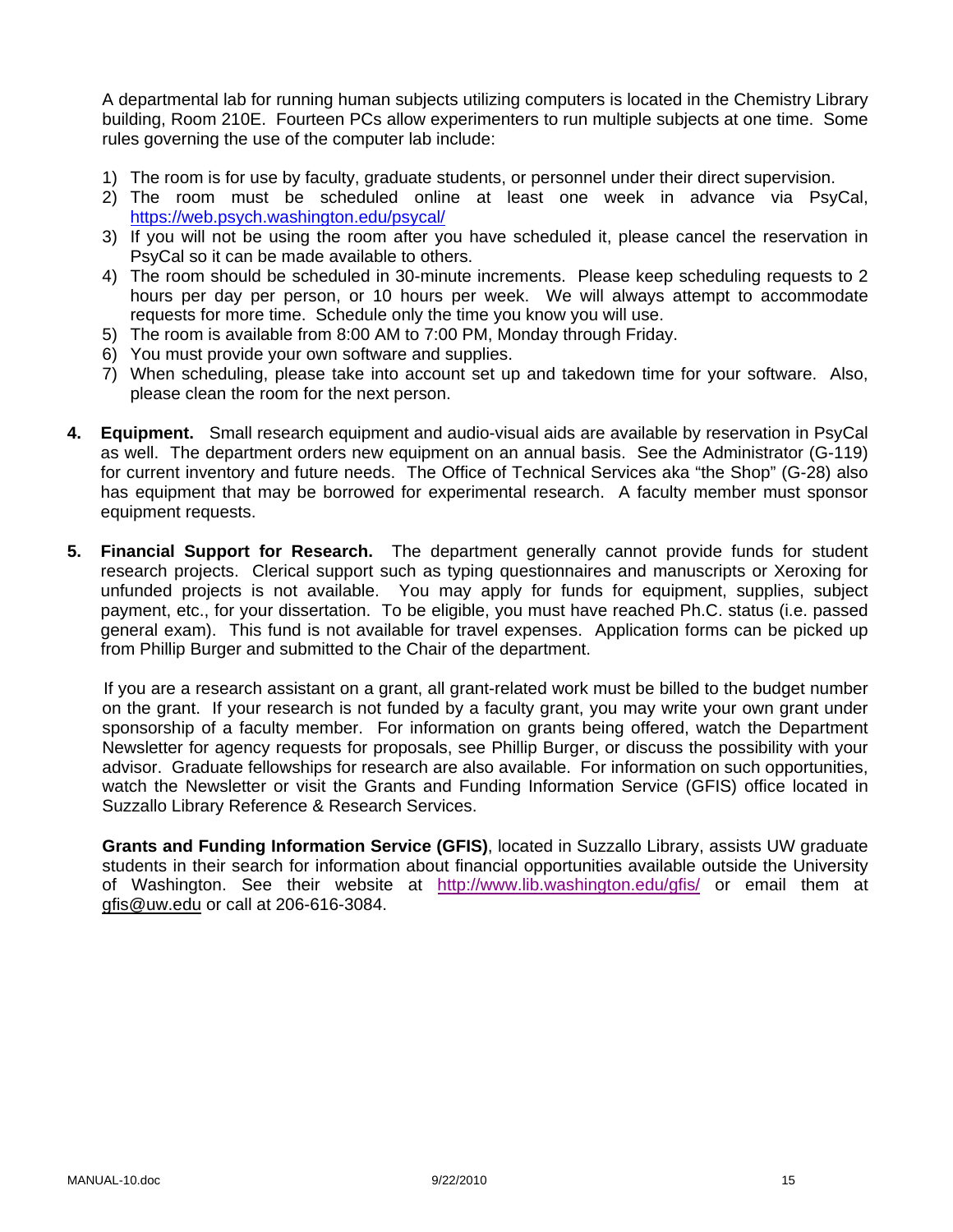#### **6. Computer Facilities**

#### Psychology Department Resources

Each graduate student has a faculty advisor and/or faculty person with whom he/she is doing research. The computer facilities of the faculty advisor/research colleague are generally shared with his/her graduate students.

#### **Intradepartmental Resources (Guthrie)**

The Office of Technical Services aka "the Shop" (G-28, 206-543-8281) is responsible for computer maintenance, equipment, and software advice.

**Chemistry Library 210E and Guthrie Annex 4** – 14 Windows XP workstations in ChemLib's Research Lab. Guthrie Annex 4—Psychology Undergraduate Study Center (room 113) with 3 Windows XP workstations and the Graduate Student study areas (room 102/110) has 5 Windows XP workstations, iMac, and HP LaserJet. All of these computers are connected to the Internet and to the departmental network.

**Guthrie Room 53** (Media Lab) – 2 PCs and 2 Mac computers with a b/w laser and a color printer. There is an array of web/image/video editing and presentation software available to graduate TA's and all faculty members.

An additional printer is located in room 119 (Main Office) – Laserjet 2430 connected to 3 Dell systems. We support all computer models, but specialize in Dell. For statistical analysis, we support Systat and SPSS. We recommend SPSS because it is used in the required statistics course sequence.

#### **Extra-Departmental Resources**

#### **Center for Social Science Computation and Research (CSSCR)**

Savery Hall, Room 110 Phone: 206-543-8110

e-mail: CSSCR@uw.edu example web: http://julius.csscr.washington.edu/

Students should familiarize themselves with this resource center. It is located in Savery Hall and exists to help social scientists with using computers in their research, particularly in the social sciences. The Center has a large number of terminals and printers, as well as microcomputer teaching classrooms. The Center offers basic courses free of charge in computing, e.g., SPSS X, MS Windows, etc. Consultants are available to assist you. Normally a Psychology graduate student serves as one of the consultants. The Center also has a special facility for graduate students equipped with high-powered computers and statistical packages, such as SAS, M-Plus, etc. **The Psychology Department is part of this center. Please use it!**

**Center for Teaching, Learning, & Technology (Catalyst)**  Odegaard Undergraduate Library (OUGL) room 230 Phone: 206-616-8154 e-mail: catalysthelp@uw.edu web: http://catalyst.washington.edu/

**Center for Instructional Development and Research (CIDR)**  100 Gerberding Hall

Phone: 206-543-6588

e-mail: cidr@uw.edu web: http://depts.washington.edu/cidrweb/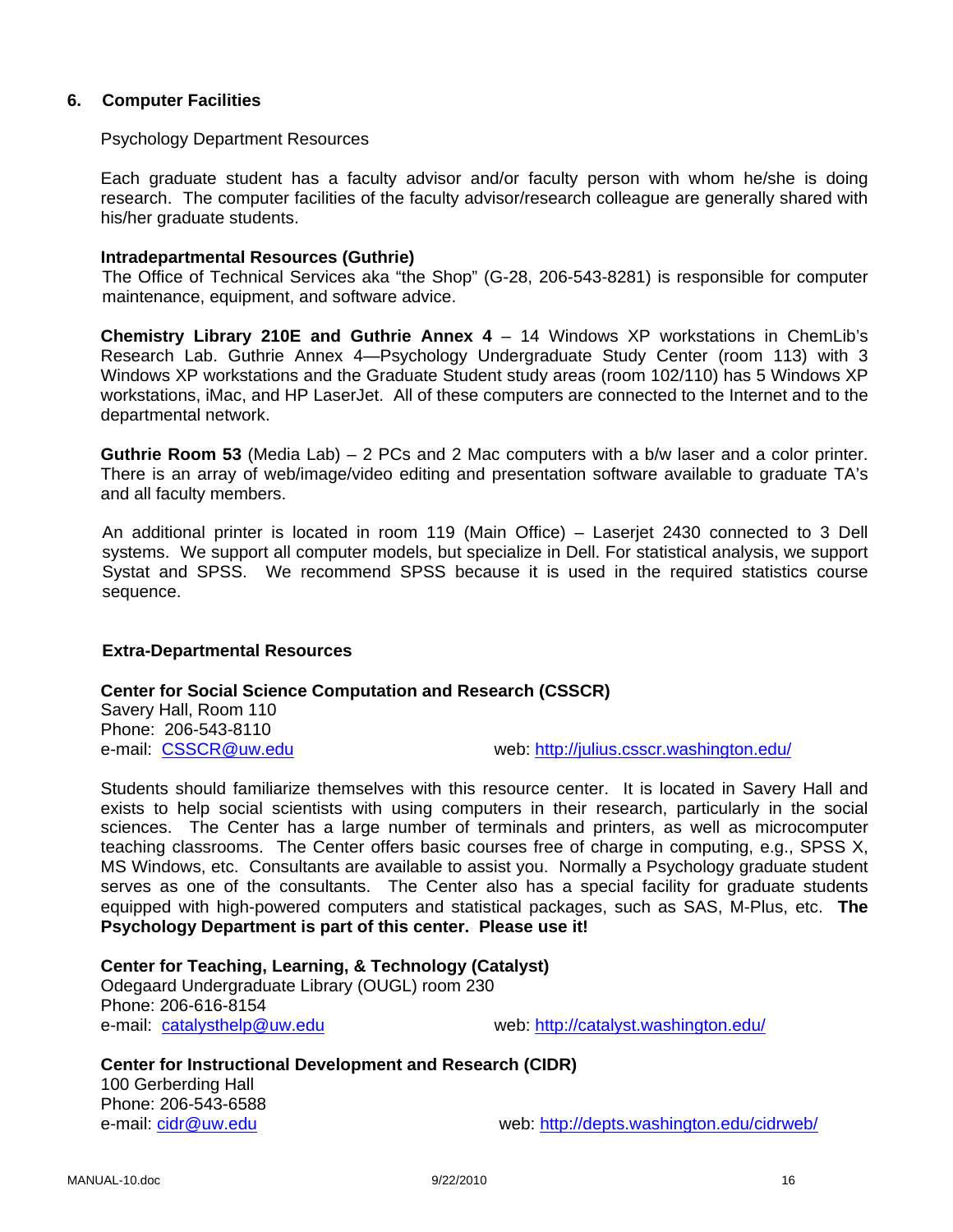**8. Undergraduate Research Assistants (499s**) The department requires undergraduate Psychology Majors to have some type of field or research experience. Undergraduate research assistants enroll in Psych 499 under the sponsorship of a faculty member. Often undergraduates help or work with graduate students. The Psychology Undergraduate Advising Office (G-114) manages the recruitment of undergraduate students for 499. Contact the Psychology Undergraduate Advising Office for further information or check the departmental website under undergraduate studies http://web.psych.washington.edu/undergraduate/499.php).

**Concluding Comments.** Conducting good research requires substantial planning and ongoing administration. Your advisor and those listed above are available to aid you in your research endeavors. Research skills will play an important part in your graduate career, so get started early, plan well, and don't hesitate to ask for help.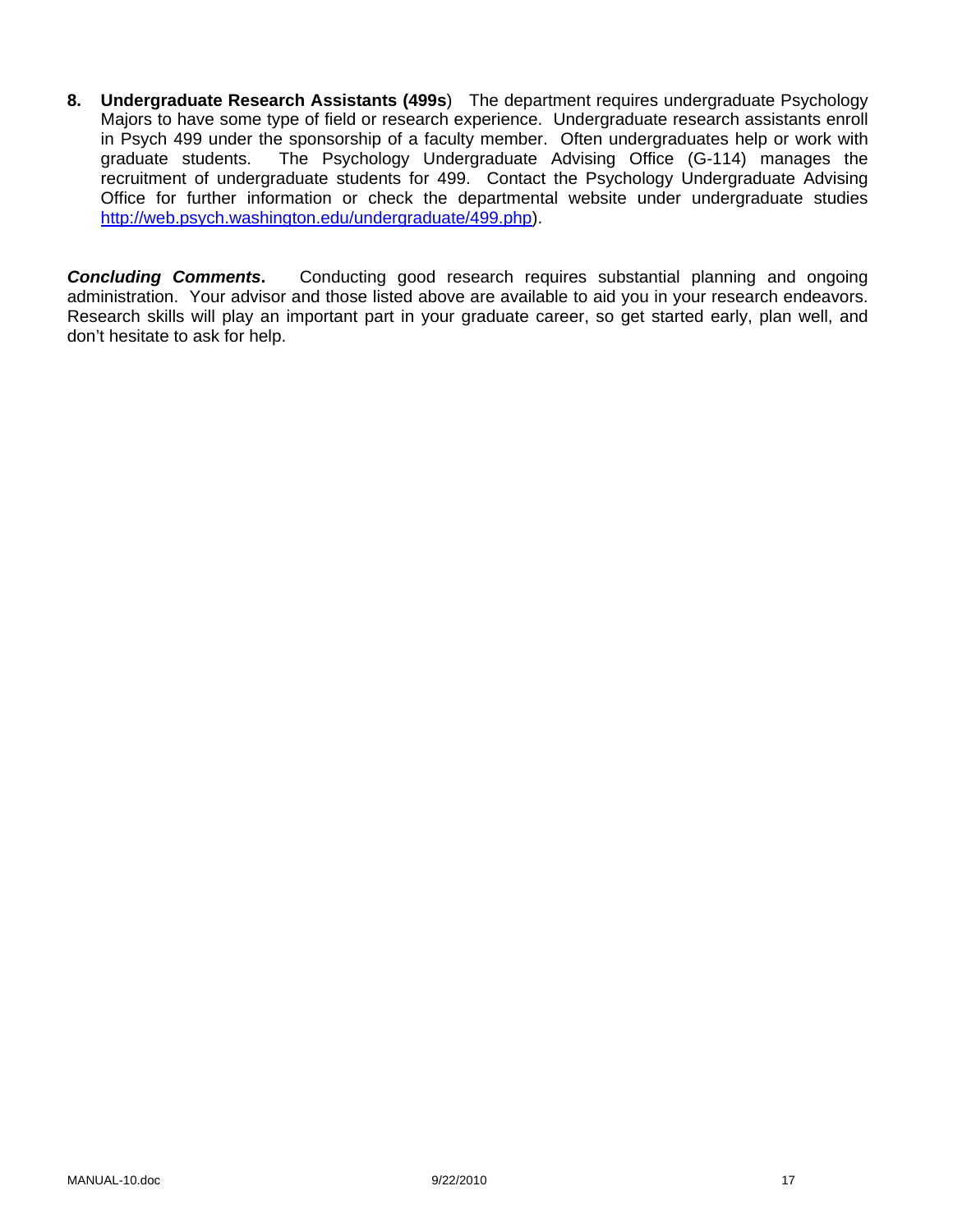## **B. III. TAKING COURSES**

1. *Philosophy.* The Graduate Program was revised in 1999 and again in 2003. The new program features individualized programs centered around preparing you to meet your own self-defined goals. In keeping with this intention, **your individual coursework should be chosen carefully as part of the annual planning process**. You will need to invest some time in searching out the optimal set of courses to meet your goals. Your advisor and advanced graduate students will be good sources of suggestions, especially for courses outside the Department.

Graduate School is not like undergraduate school in the sense that there is no set program to be completed. You should not be thinking "What do I need to do to pass this course?" but rather "What do I need to do to prepare myself in the best possible way for my career?"

2. *Required courses.* The Department and the Areas have adopted some minimal course requirements for graduate students (described in detail on page 34) In the non-clinical areas a minimum of about 10 courses is required (depending upon how you count). In the clinical areas a greater number of courses is required, and learning to do psychological testing and psychotherapy are additional goals.

Most of your required coursework should be completed in your first two years of graduate study (three years for students in the clinical areas), before you take your General Exam. (See page 26)

- *3. Role of the Supervisory Committee.* Your Supervisory Committee will review your coursework in relation to your goals, and may also suggest or require additional coursework. This is one of the reasons that it is to your advantage to form your Supervisory Committee as early as feasible in your second year. (See page 21)
- *4. Seminars.* As you progress through graduate school, seminars requiring your active participation should replace lecture-type courses. At more advanced levels of graduate study, there is a temptation for students to narrow their focus to the topics studied in their advisors' labs. To counteract this tendency, we strongly urge advanced graduate students to continue to take a couple of advanced seminars each year in a broader range of topics. Seminars outside the Department will also be very valuable, but must be sleuthed out on your own.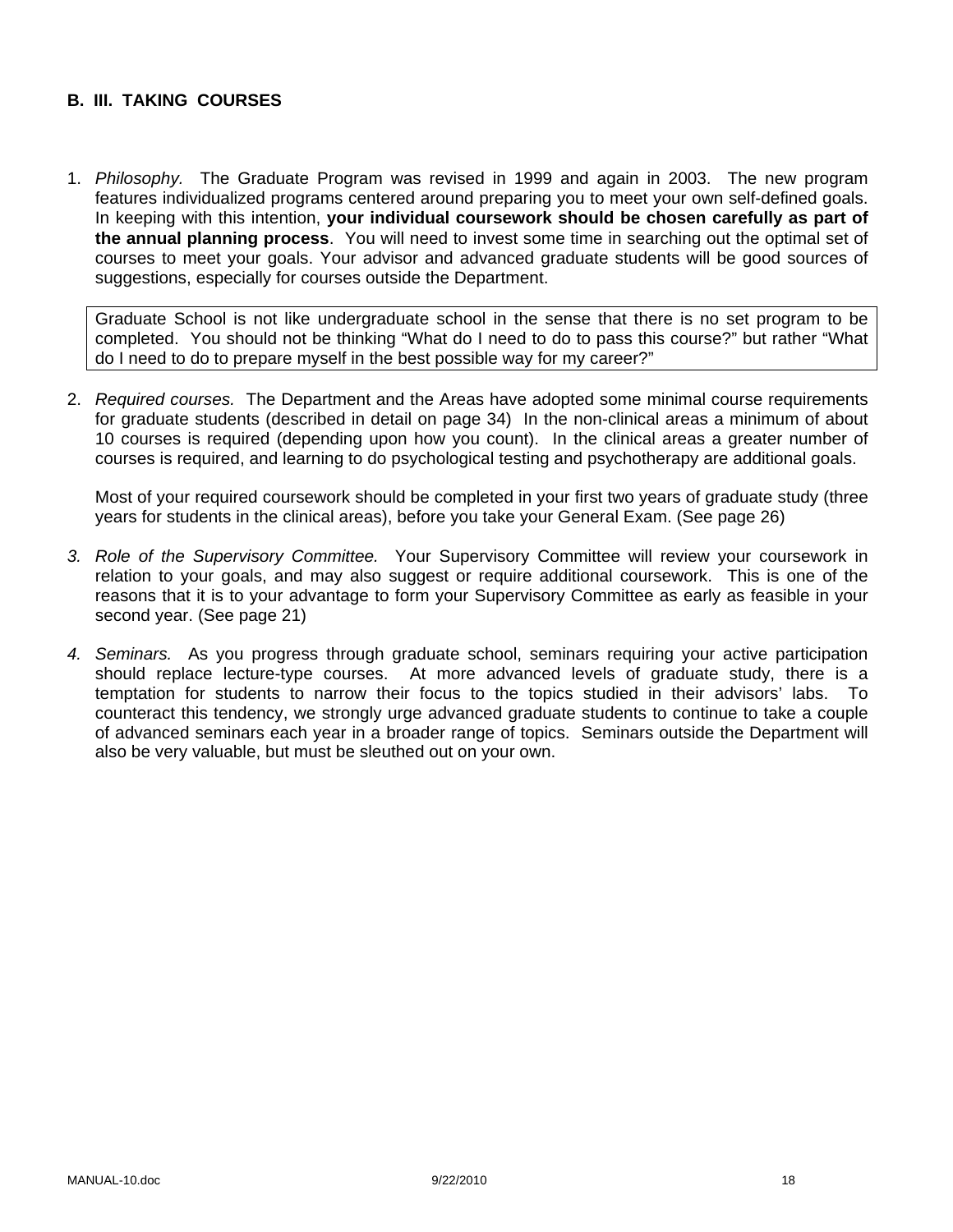## **B. IV. GRADING AND EVALUATIONS**

#### **Grades**

- 1. All courses fulfilling departmental requirements (300, 400, and 500 level courses only) must be taken for a grade unless the course as a whole is offered on a Credit/No Credit basis. As stated by the Graduate School, a grade of 2.7 is the minimal satisfactory grade for a course to fulfill departmental requirements. In order to earn a graduate degree, you will need at least 18 graded credits (with grades above 2.7) and a minimum grade point average of 3.0.
- 2. Some courses will be offered as Credit/No Credit and designated as such in the Time Schedule. These courses cannot be counted toward the 18 graded credits required for the completion of a graduate degree.
- 3. You may opt to take courses other than those fulfilling departmental requirements on a Satisfactory/Not Satisfactory basis. You must make that designation when you register for the course. The instructor must give you a numerical grade (2.7 and higher for an S) that will be changed by the Registrar's Office for transcript purposes. Again, these credits will not be counted in the 18 graded credits required for graduation.
- 5. Two sections of each independent study/research course (498, 499, 597, 598, 599, 600, 700 & 800) are offered; section "A" for graded credit, section "B" for Credit/No Credit. You should discuss which section to take with the person sponsoring your work. Grades in these courses are not considered in calculating your grade point average.

600 is for independent research and should be used mainly during the first year. 700 is for the Master's degree (9 credits required) – thesis required 800 is for the Dissertation (27 credits required) and should be used as soon as your committee is formed and/or you have begun your own independent research

- 6. An "N" grade is given in independent study/research courses when a project continues over several quarters and will not be graded until its completion. You must maintain continuous registration in that course until a grade is given, and you must be consistent in registering for either the graded or the Credit/No Credit section.
- 7. An "X" grade appears on a student's transcript when the instructor has either not yet submitted a grade for a particular course or has marked the column "No Grade Now." X grades remain on a student's record until a grade is submitted. "X" grades do not affect the GPA, but "X" grades do affect student status and eligibility for some types of financial aid. As a result, please review your transcript each quarter to ensure you receive credit/grades for all your coursework.

#### **Evaluation Procedures**

- 1. Your most important evaluations will be provided by your advisor and in your annual evaluation/feedback letter.
- 2. If your quarterly or cumulative grade point average drops below 3.0, your name will appear on the "Low Scholarship List" sent by the Dean of the Graduate School to the Director of Graduate Training. The progress of those students will then be reviewed by the Graduate Training Committee at their next meeting (within the first two weeks of the same quarter), and one of the five possible actions listed next may be taken.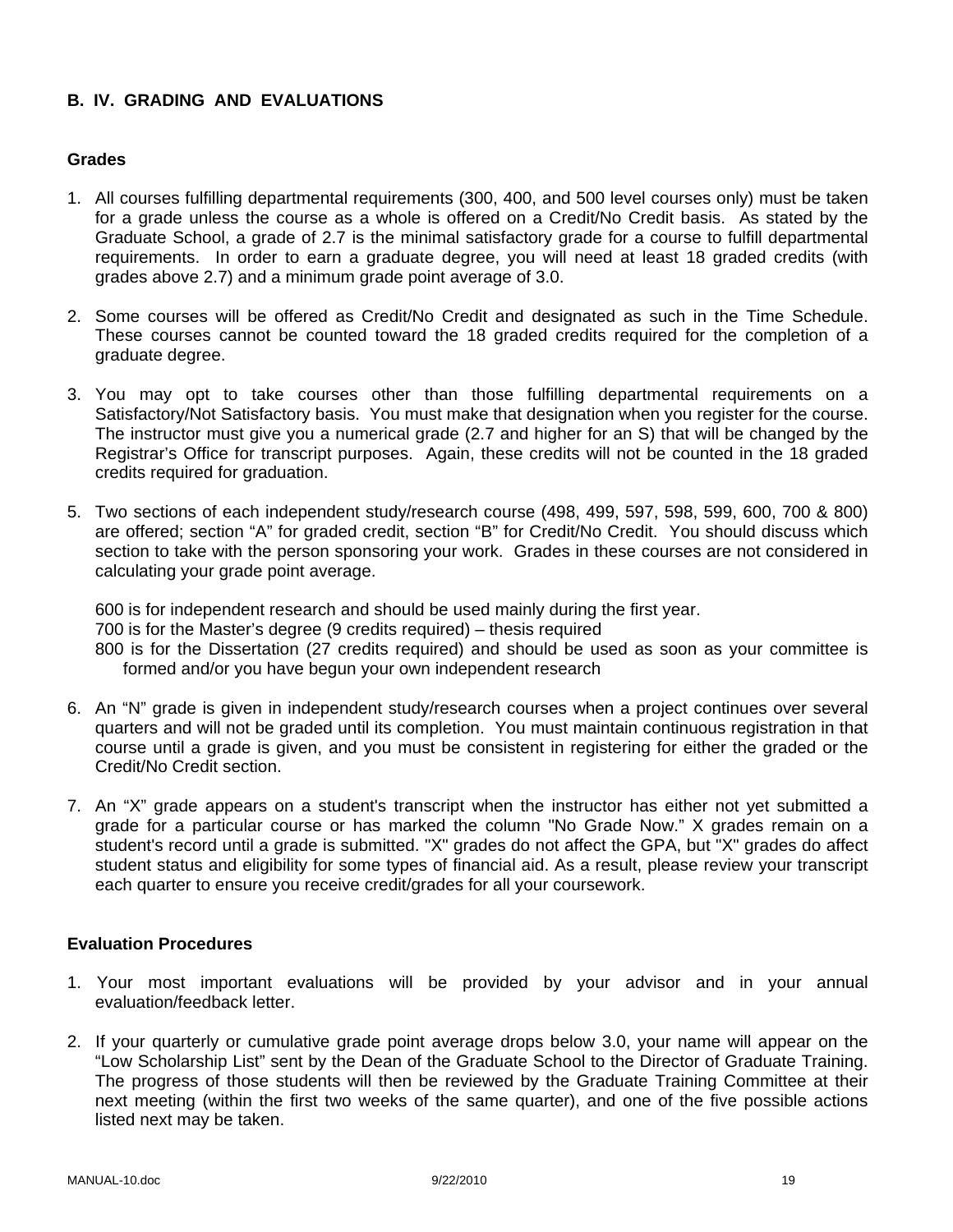- 3. In the unlikely event that your progress is less than satisfactory in any area of your program, you will receive feedback from the Director of Graduate Training, and in some cases, from the Dean of the Graduate School. There are five ways in which unsatisfactory progress can be communicated to a student. They are, in increasing order of seriousness:
	- 1) a verbal warning from the student's advisor(s),
	- 2) a written warning from the Director of Graduate Training ("Internal Watch list/Safety net"),
	- 3) a change in the student's status to "Warn," (external/Graduate School)
	- 4) a change in the student's status to "Probation," or (external/Graduate School)
	- 5) a change in the student's status to "Final Probation." (external/Graduate School)

Procedures 1 and 2 are essentially "internal" warnings within the department, whereas procedures 3, 4, and 5 are actions taken by the Dean of the Graduate School.

"Probation" or "Final Probation" status results in a notation on your transcript and in a letter being sent to you by the Dean. Students in each of the three "external" categories (3, 4, and 5) will be informed in a letter from the Director of Graduate Training of the steps they must take to return their standing to that of a student in good standing. A student is not usually dropped from the University unless he/she has spent at least one quarter in the status of "Final Probation." Students in Probation or Final Probation status are less likely to receive assignments as teaching assistants (see "TA Assignment Procedures on page 56).

- 4. At the request of any faculty member, Supervisory Committee, or individual student for him- or herself, the Graduate Training Committee will review the academic status of any graduate student and will make any appropriate recommendations.
- 5. You should receive your annual evaluation in mid-summer. Should you have questions about your evaluation, see your advisor or the Director of Graduate Training.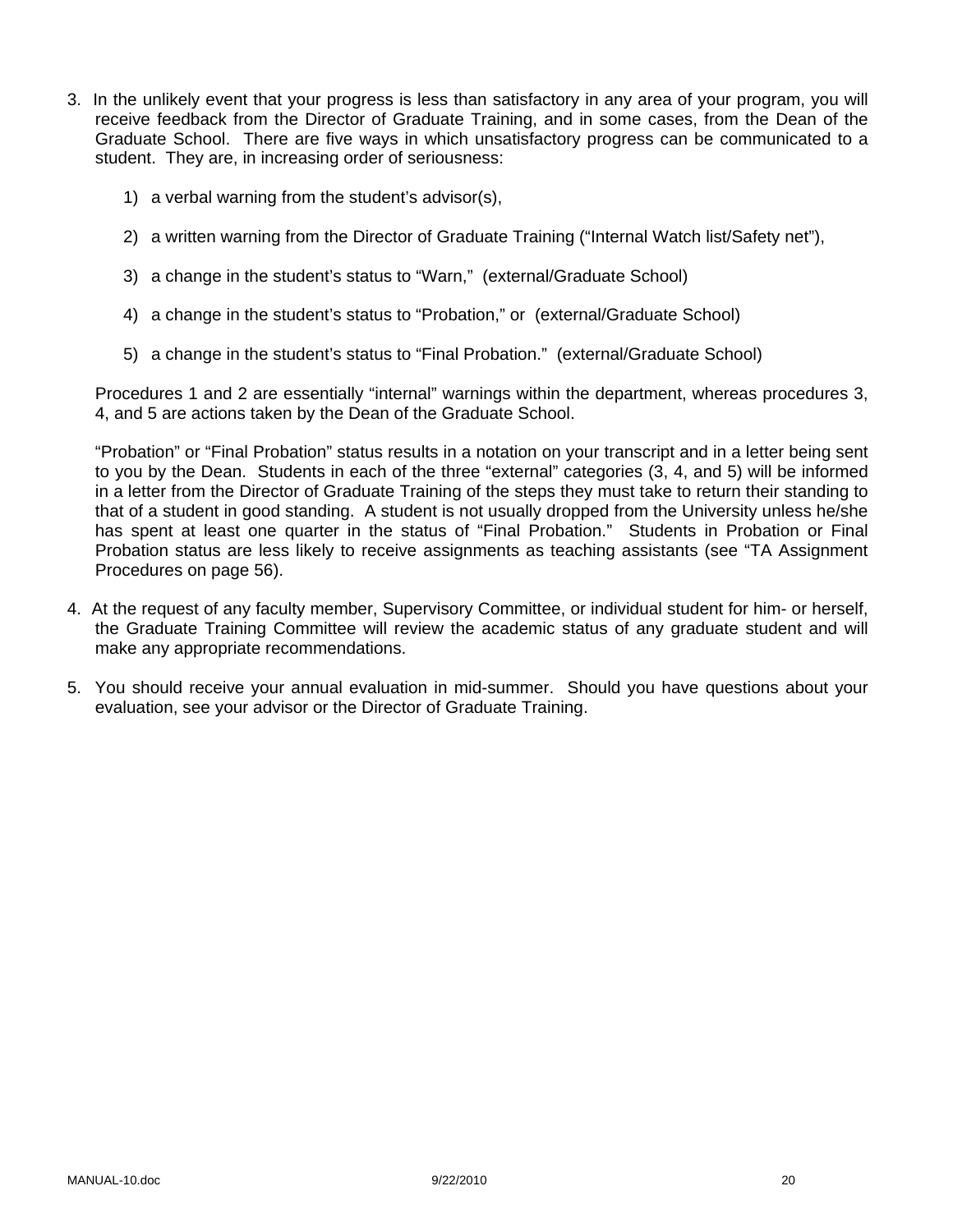## **B. V. SUPERVISORY COMMITTEE**

Your Supervisory Committee's roles are to guide you in the preparation of your graduate program, to conduct your General Examination, and to conduct your Final Examination.

- 1. *Composition of the Supervisory Committee*: You must set up a Supervisory Committee consisting of at least four and not more than seven members. This Committee must be officially formed at least four months prior to the time the request for the General Exam is presented to the Graduate School. It is advisable to have one or more members over the minimum number to assure a necessary quorum for meetings and examinations. The following are considerations for composition of the committee:
	- a) Members of the committee must be appointed Graduate Faculty. One or two members may be appointed who are not on the Graduate Faculty, if the majority of the members are Psychology Graduate Faculty members, and if a CV is provided to the Graduate Program Advisor for the non-Graduate Faculty member. Not every faculty member is a member of the Graduate Faculty, although most are. Some new assistant professors, lecturers, and research associates are not. If in doubt, ask the person you are considering having your committee, check with the Psychology Graduate Program Office, or call the Graduate School's Student Services Office at 206-543-8720. You may also check the following website: http://www.grad.washington.edu/gradfac/
	- b) A majority of your members must be from your major area, e.g., Clinical, Behavioral Neuroscience, etc. Normally, at least three of your members are core faculty in the Psychology Department, but members of other departments are also eligible.
- 2. *When to Form Your Supervisory Committee*: Your supervisory committee should be formed either at the end of your first year or as early as feasible in your second year in the program. It is advisable to form this committee early so that your committee members can have a voice in the curriculum you follow in preparation for your General Examination (see "General Examination" section on page 26.)
- 3. *Procedures for the Formation of Your Supervisory Committee*:
	- a) Get an "Application for Ph.D. Supervisory Committee" form from the Graduate Program Office, by emailing Jeanny (jeanny@uw.edu).
	- b) Discuss your committee with each potential member and get a signature on the form for each member who is willing to serve on the committee. An e-mail concurrence may be attached to the request form in lieu of a signature.
	- c) Return the completed form with signatures or emails to the Psychology Graduate Program Office. After the Graduate Program Coordinator evaluates the representation on your proposed committee, an official request will be prepared and sent to the Graduate School.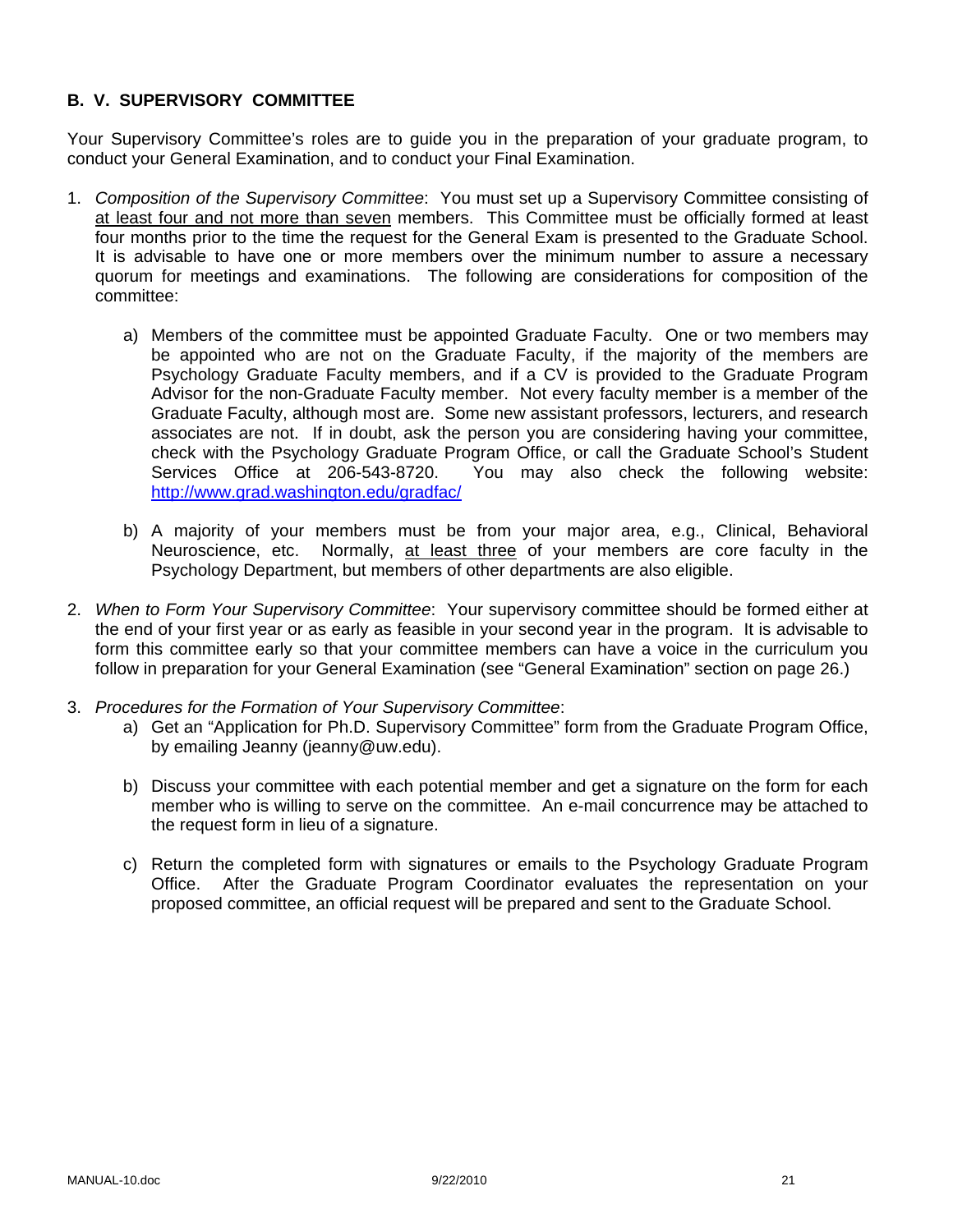- 4. *Graduate School Representative (GSR)*: You are expected to find a Graduate School Representative who is from a field other than Psychology and who does not have any conflicts of interest with you or your Chair. Budgetary relationships, personal relationships, primary or joint appointments in common with primary or adjunct appointments or research and/or publication relationships between the GSR and either the student or the committee chair are examples of possible conflicts of interest. The GSR represents the broad concerns of the Graduate School. The role of the GSR includes monitoring the conduct of the student's exams, resolving conflicts, and facilitating communications between committee members and the student. The GSR is charged with the additional responsibility of reporting directly to the Dean of the Graduate School on the content and quality of the General and Final Examinations. The main function of the GSR is to ensure that the process allows for fairness to all parties. **The GSR is currently a voting committee member**. Please see below for information on locating a GSR.
- 5. *Changing (Reconstituting) Your Committee*: Within reason, it is possible to change the members of your committee. For example, if your dissertation focus has changed, a different committee member may be more appropriate. The Graduate School will not honor requests to change the GSR if the reason for the change is a scheduling difficulty. If you and your advisor decide that a change is needed, follow the steps outlined below.
	- a) Email Jeanny and ask for a "Request for Supervisory Committee Reconstitution" form.
	- b) Indicate the changes to be made, and your reasons for making these changes.
	- c) Get the signatures of any members who are being added to, or removed from, the committee. An e-mail concurrence may be attached to the request form in lieu of a signature.
	- d) Return the completed form with signatures or emails to the Graduate Program Office. After the Graduate Program Coordinator evaluates the change(s) proposed, an official request will be prepared and sent to the Graduate School.
- 6. Meetings with your Supervisory Committee
	- a) As early in your second year as feasible, you should meet with your Supervisory Committee to plan the course work, reading, and other activity you will undertake in preparation for your General Examination, which is normally taken during the  $3<sup>rd</sup>$  year.
	- b) The committee (a minimum of 4—the chair, the GSR, and any two other members of your supervisory committee) will meet for the oral portion of your General Examination.
	- c) Normally, a meeting is held to approve your dissertation proposal. The GSR is not required at this meeting, only at the General Exam and at the oral defense of the Dissertation (Final Exam).
	- d) The committee (a minimum of 4—the chair, the GSR, and any two other members of your supervisory committee) will meet for your Final Examination, during which you will defend your dissertation.
	- e) Other meetings may be scheduled as you and the chair of your committee deem necessary.
	- f) The GSR does not need to be present at routine supervisory meetings (e.g., to plan a course of study). The GSR is required to be present at the General Exam and at the oral defense of the Dissertation (Final Exam).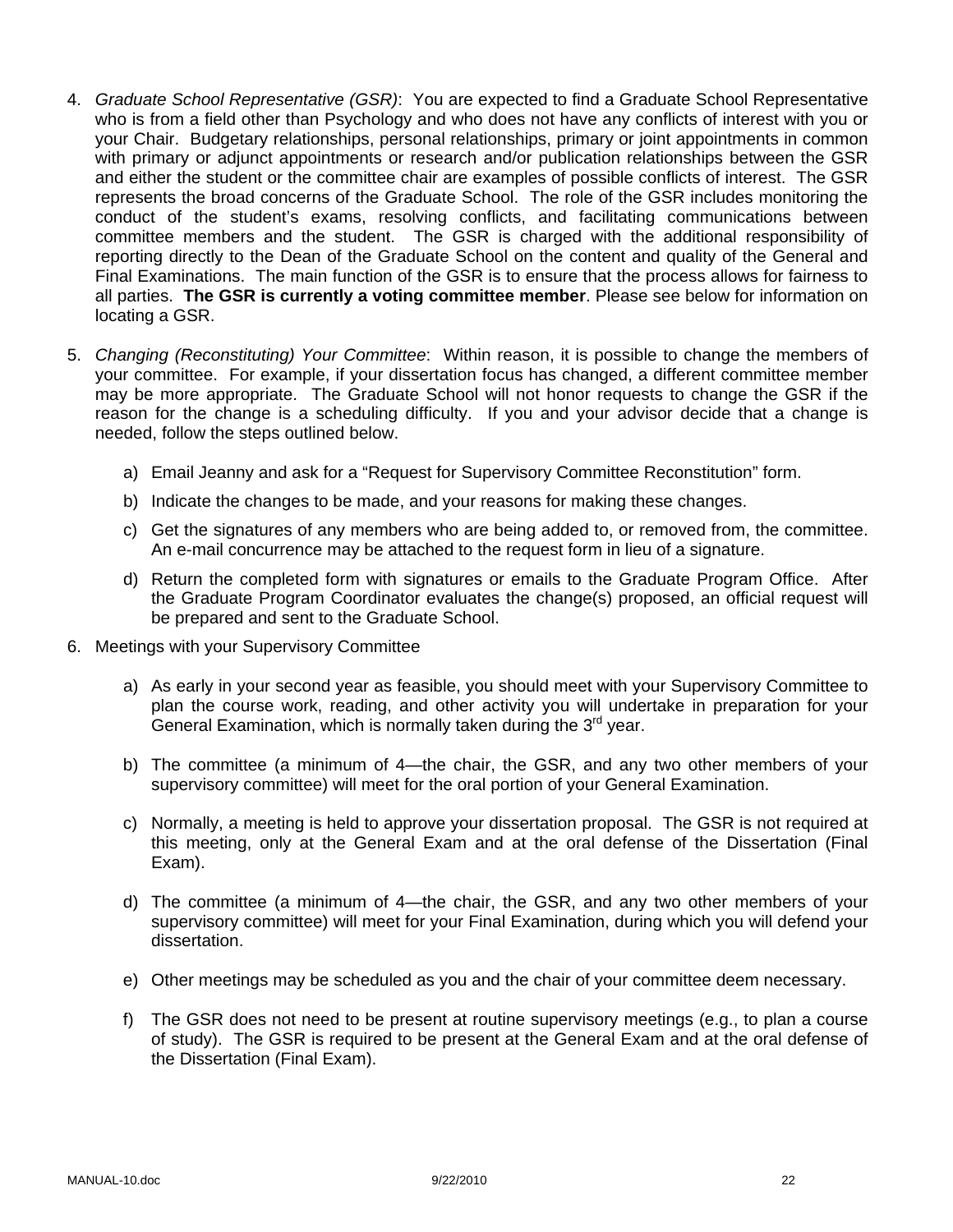## **Finding a GSR (Graduate School Representative)**

The GSR (Graduate School Representative) is a required member of your supervisory committee. This person has to be a member of the Graduate Faculty (not all faculty fit this) and they must have an endorsement that allows them to chair a supervisory committee (again not all graduate faculty fit this). This person should have some familiarity with the type of research that you intend to do (although this is not critical). They must be independent of your committee chair, e.g., they cannot have appointments in the same department as the committee chair and they can't be on the same grants. The role of the GSR is to assure that the committee holds the student to a high enough standard to maintain the reputation of the University and enforces rules and procedures in a way that is totally fair to the individual student.

The student is responsible for identifying a faculty member who is willing to serve as their GSR. This can be done in a number of ways. One way is to talk with your advisor and other Psychology Departmentbased committee members and/or to other faculty in your area seeking their suggestions for a good GSR. Talk to students, especially those who are finishing, about who they have as their GSR. Sometimes, though, the people known best in the department are not available for another committee appointment.

The Graduate Faculty Locator is another source of ideas about who to approach for your committee. The Graduate Faculty Locator is found at:

http://www.grad.washington.edu/gradfac/Default.asp

If you are looking for ideas of who you might ask, the "search by Research/Scholarly Interest" is the way to go. Type in various descriptors that reflect your research focus, e.g., "memory," nutrition," "adolescence." If no names come up try another topic area. All the people whose names come up in such a search are members of the graduate faculty, but not all have the chair endorsement needed to be a GSR. Only those whose names are followed by an asterisk can serve as your GSR. Once you have possible names, check out their department websites to see what you can learn about their research focus. If they look good, talk to your advisor and psychology committee members to see if they know the possible GSR. If all looks good, contact the prospect briefly explaining your research focus and asking if you can meet to discuss the possibility of them joining your committee as GSR.

#### **READING COMMITTEE**

The Reading Committee is a subset of your Supervisory Committee and must be appointed separately.

You should form your Reading Committee when you are close to defending your dissertation. The purpose of this committee is to read the dissertation and agree that you are ready to defend it in an oral (Final) examination. Choose any three members of your supervisory committee (including the Graduate School Representative) who will agree to be on the committee. They will read the various drafts of your dissertation, make comments and suggestions for improvement, and sign the signature pages of your dissertation. Your entire supervisory committee must give approval to schedule the Final Examination and sign the exam warrant after your defense. See the section on Final Examination (page 28) for details on forming this committee.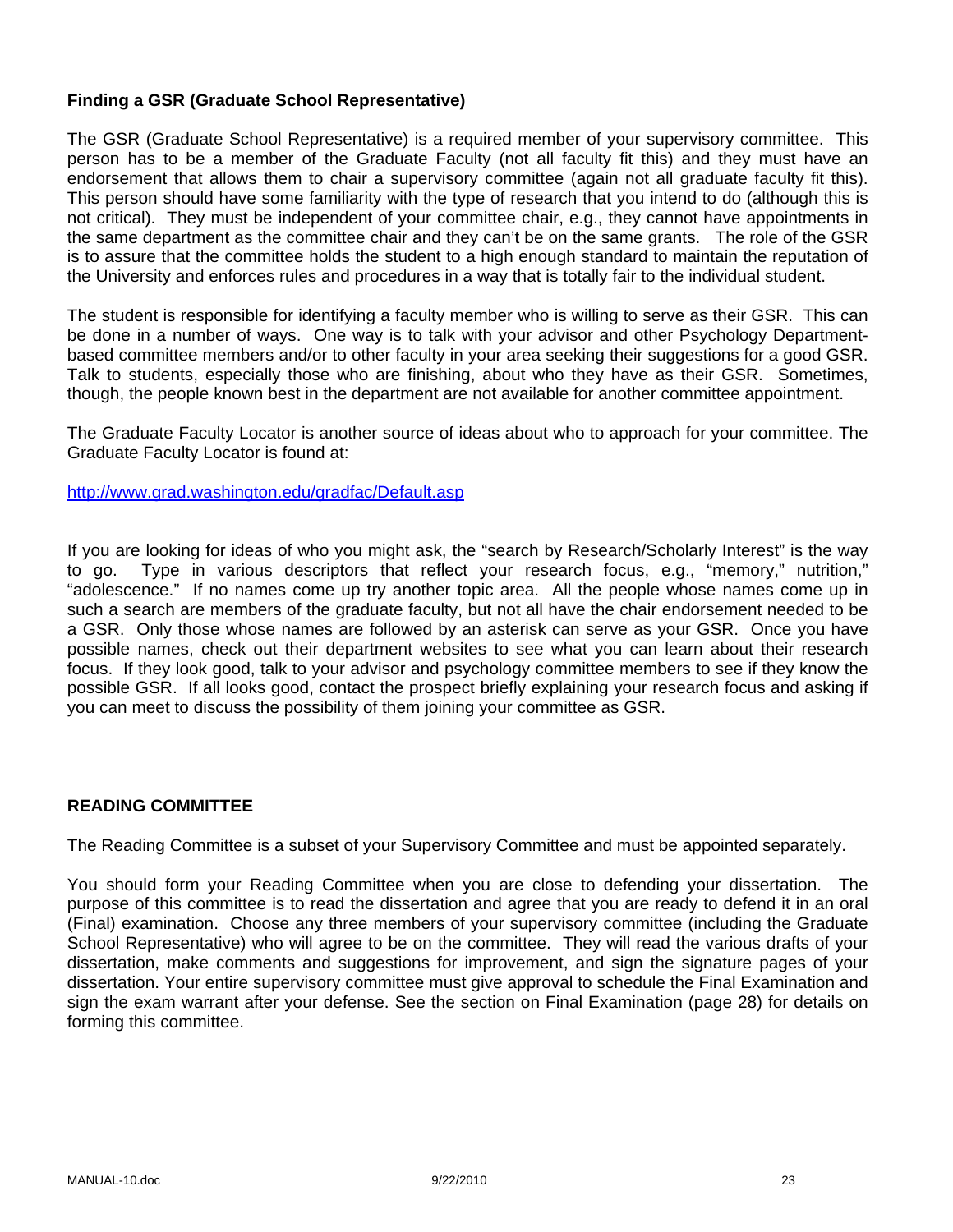### **B. VI. MASTER'S DEGREE**

The Psychology Department has an approved, *thesis only,* Master's Degree option that can be completed along the way toward the Ph.D. and is not a requirement of the Department. You may, however, set a requirement to include a Master's degree in your Plan (see Annual Plan on page 5, or its template on page 65).

In the quarter in which you expect to complete a Master's degree, you must submit an application to the Graduate School on-line at the following address: http://www.grad.washington.edu/mygrad/student.htm. You will be notified automatically if you meet the basic Graduate School requirements. If not, you will be notified of any contingencies to be met before a warrant may be issued or the degree is awarded. The warrant will be emailed you to as soon as it becomes available. Any two members of your supervisory committee, or your advisor and one other graduate faculty member, are required to sign the warrant for your Master's Degree. The signed warrant must be returned to the Graduate Program Advisor in Guthrie 127 by the end of the quarter (Friday of Finals Week).

Your application is good for one quarter only. If you do not submit your thesis for the Master's degree by the last day of the approved quarter, you must notify the Graduate Program Advisor and re-apply on-line during the next quarter.

*Requirements for the Master's Degree* - http://www.grad.washington.edu/stsv/mastersinfo.htm

- 1. A minimum of 36 credits, 9 of which must be thesis (700) credits.
- 2. At least 18 of the 36 credits must be numbered 500 or above; at least 9 must be for course work, 9 must be for thesis (700).
- 3. Numerical grades in at least 18 credits of work at 400 and 500 level courses at the UW, with a minimum grade point average of 3.0.
- 4. A thesis approved by your "Supervisory Committee", which consists of at least two members of the Psychology faculty. This is not necessarily the officially appointed Supervisory Committee discussed earlier. If you have not yet formed your official Supervisory Committee it is necessary only to have your advisor and one other Graduate Faculty member from the Psychology Department sign the warrant for your Master's Thesis and the signature pages of your thesis (this is likely your secondary advisor). The warrant will be emailed to you by Jeanny as soon as it is available. When the warrant is signed, please return it to her.
- 5. A final Master's examination, either oral or written, may be required by your "Supervisory Committee."
- 6. Any additional requirements as set by your advisor, your "Supervisory Committee," the Graduate Training Committee, or as stated in your Plan.
- 7. Completion of all work for the Master's Degree within six years.
- 8. You must be registered at the University either full- or part-time in the quarter in which you complete the requirements for the degree.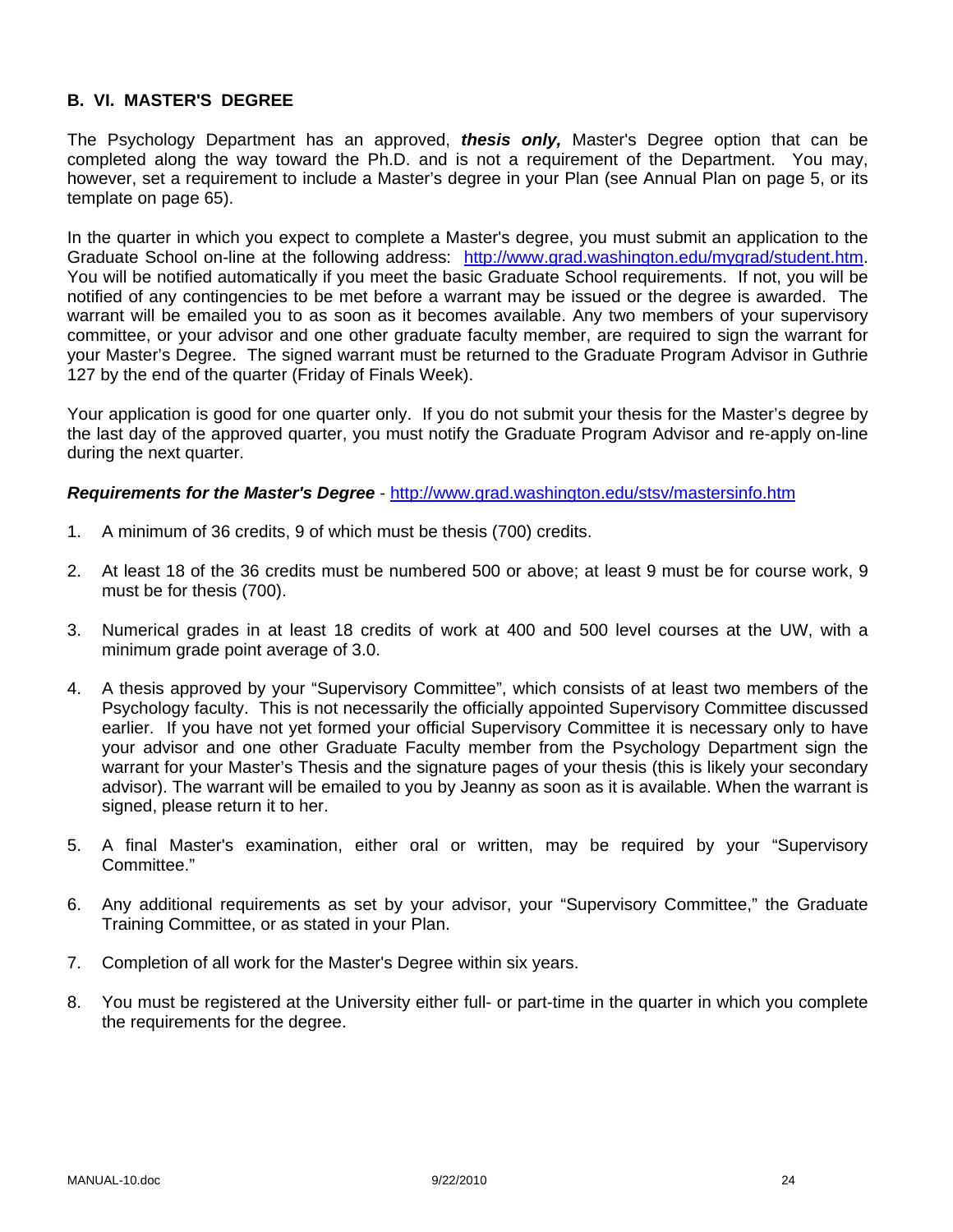- 9. Your signed warrant and completed thesis must be submitted to the Graduate School by 5pm on the last day of Finals Week in order for you to receive your degree within the same quarter. A \$25 binding fee is payable at 129 Schmitz before the thesis is submitted to the Graduate School. You are then eligible to participate in UW graduation ceremonies if you so desire.
- 10. If the thesis is turned in after the quarter ends, you must register for the following quarter or utilize the Registration Fee Waiver option (pay \$250 instead of registering—this is usually the option for a student who is in his/her last quarter), which allows you up to 14 days after the last quarter to submit your thesis (http://www.grad.washington.edu/area/regwaiver.html) for an M.S. conferred the following quarter. Please talk with Jeanny before choosing this option. The Graduate School strictly enforces the deadline for dissertation submission and the enrollment requirement.
- 11. View the Final Submission Instructions online: http://www.grad.washington.edu/students/thesisdissertation/index.shtml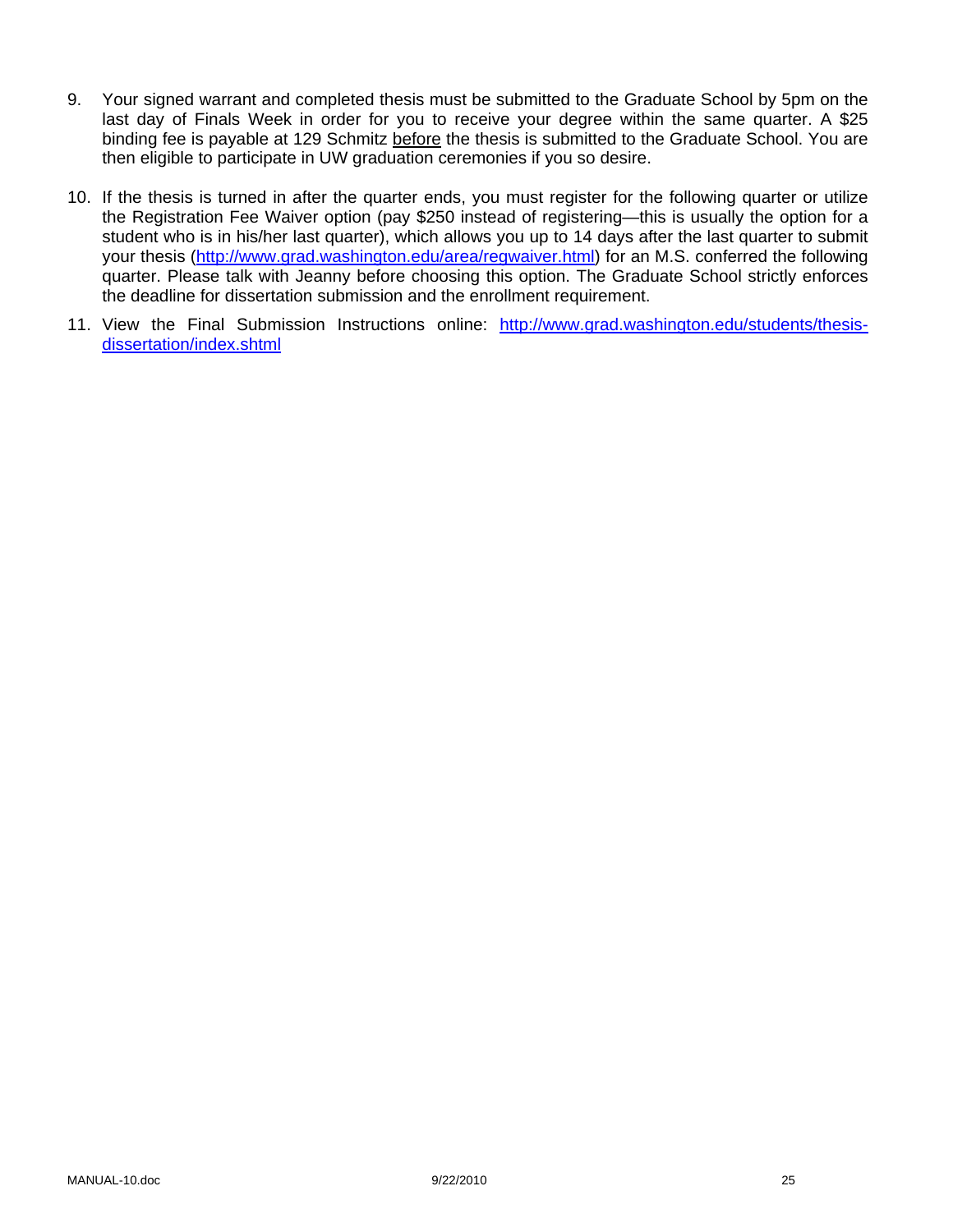### **B. VII. GENERAL EXAM**

- 1. The General Exam is a requirement of the Graduate School. The General Catalog states that you should take your General Exam when your background of study and preparation is sufficient to justify undertaking the examination. Although there may be more than one part to the examination, the only requirement from the Graduate School is an oral examination attended by at least four members of your committee, including the Chair and the GSR (See page 21). Your entire committee should be given the opportunity to participate in setting both the format and the content of your exam.
- 2. You must have completed two years of graduate study and be well along in your course requirements before you take the General Examination. The Graduate School requires that all coursework, including departmental requirements, be completed at this time. Exceptions may be granted with the signed approval of your advisor.
- 3. You must have formed a Supervisory Committee at least four months prior to taking your exam.
- 4. You must be registered at the UW for a minimum of 2 credits for the quarter in which you complete the General Examination.
- 5. You should plan to take the General Exam as early as feasible in the  $3<sup>rd</sup>$  year of study. Any student who has not passed the General Examination prior to the beginning of the fourth year of study may be recommended for Probation. If you have not passed the General Examination by the beginning of the third quarter of your fourth year, you may be recommended for Final Probation. (Exception: Students in the Clinical areas will have a nine-month extension of these deadlines.)
- 6. You must schedule the oral part of the examination. Rooms can be scheduled via PsyCal. Then, arrange a date and time for the exam that is agreeable with all your committee members. Forward these confirmation emails to Jeanny. Submit your request online: http://www.grad.washington.edu/mygrad/student.htm. She must have every committee member's acknowledgement that your exam is occurring before she will approve your general exam request. Please submit your request at least three weeks before your intended date. Email confirmations that do not state date/time/location will not be accepted. **Everyone on your committee must agree that you can schedule your exam, even if a member is not attending.**
- 7. The exam warrant is available via pdf which Jeanny will then email to you. On exam day, print and take it to your exam. The warrant is signed by all committee members present (minimum of four required) at the exam upon satisfactory completion and returned to the Psychology Graduate Program Office.
- 8. The Graduate Program Office will submit the outcome to the Graduate School. If this is filed by the last day of the quarter you will be designated as a doctoral Candidate (Ph.C.) for that quarter. Otherwise you become a Candidate at the end of the following quarter (that is, if you complete your exam during a school break, your Ph.C. will be awarded at the end of the following quarter). **You will be eligible for your Level 2 raise once the Graduate School awards your Ph.C. status.** Keep this in mind as you schedule and complete your exam.
- 9. If you do not pass, the exam must be rescheduled.
- 10. The General Examination and Final Examination may not be taken in the same quarter. You may take the General Examination one quarter and take the Final Exam the next.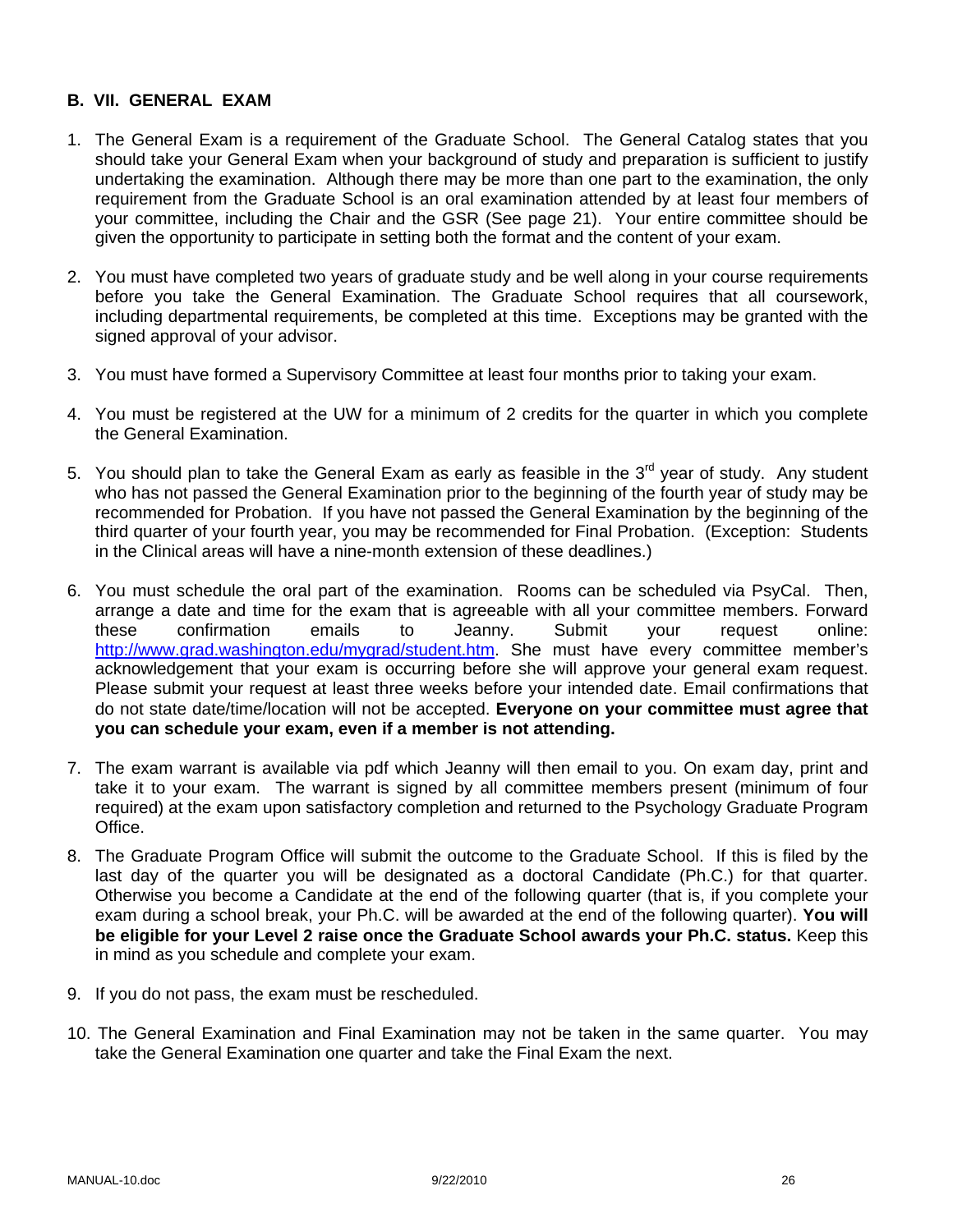## **Format of the General Examination**

The format of general exams varies among Areas and among individual students.

**Reading List/Written Exam/Oral Exam**: This is the most common format. If this format is chosen, the student should start by consulting all members of his/her Supervisory Committee about the breadth and depth of the exam, and the range of topics that will be covered. Several months before the exam, a reading list should be prepared, with inputs from the Advisor and all Committee members. When the student feels he/she has sufficient mastery of the subject matter on the reading list, the Advisor requests questions for the written part of the exam from all Committee members. The Advisor compiles the exam and gives it to the student on a pre-specified date, with a pre-specified due date. The student's answers are then distributed to all members of the Committee. If the Committee members agree that the answers are satisfactory, the student schedules the oral portion of the exam. Successful performance at the oral exam completes the General Examination.

**Clinical General Exam Requirements:** The Clinical and Child Clinical Areas have a fixed format and content for the general exam. Four things are required:

In order to successfully pass generals four things are required:

1. A written publication-quality empirical article conducted after beginning graduate school at the University of Washington. The student should have played a key role, both conceptually and analytically, in preparing the study on which the article is based, and the student should be first or sole author. This study will usually be the student's second year project. However, in cases where the second year project is not publication-worthy, another piece of work can be used to meet this requirement. The requirement is that students will have to submit the article to a peer-reviewed journal for review.

2. A comprehensive written review of the literature on a topic of the student's choosing, based on consultation with the student's advisor and committee. This review would ideally be in the form of a Clinical Psychology Review or Psychological Bulletin article. The paper should be in the 30-50-page range and should include a critical review of the relevant literature, discuss important theoretical and methodological issues in that topic area, and address future directions in which empirical and theoretical development should proceed.

3. A formal written research proposal that will be the basis for the doctoral dissertation. The proposal will typically be in the same area as the literature review paper, but it may also be in a different area, reflecting the student's current research interests. In the latter case, the dissertation research proposal should include a review of the relevant literature on the new topic. This review need not be as comprehensive as the literature review in (Requirement 2), but it needs to be at least at the level of a literature review for a major journal article or NRSA/NSF proposal and demonstrate that you know the background literature. A first draft of the proposal should be distributed to the committee at least three weeks prior to the examination date to ensure the opportunity to incorporate feedback into the final proposal.

4. An oral defense of the literature review paper (Requirement 2) and the dissertation research proposal (Requirement 3), planned in consultation with the chair and other members of the committee. This oral defense before the student's doctoral committee will include both a presentation by the student and a period of questioning from the committee.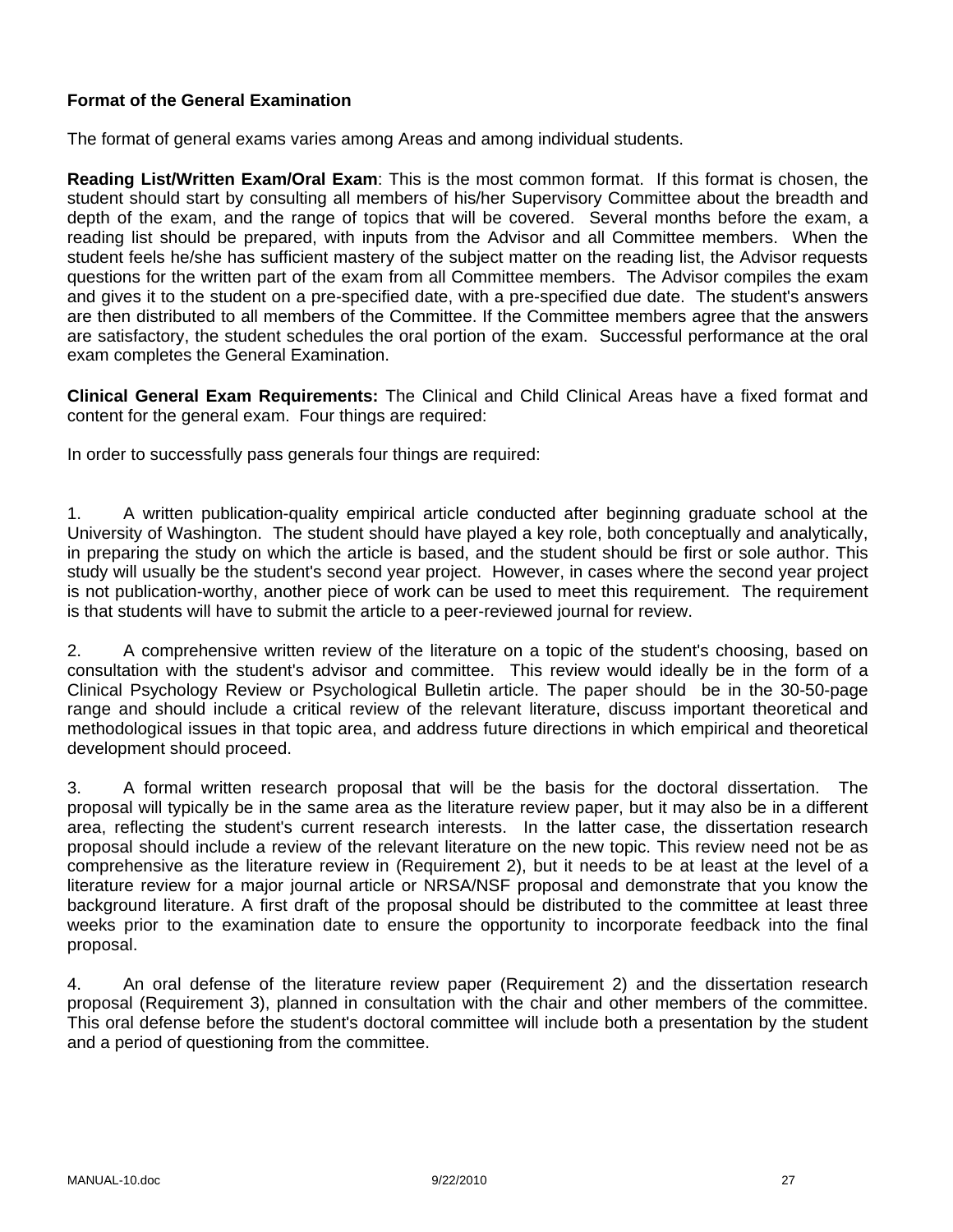## **B. VIII. DISSERTATION AND FINAL EXAMINATION**

The dissertation and defense of it, in the Final Examination, are the final requirements for the Doctoral Degree. These requirements are undertaken after you have received Candidate status, i.e., passed your oral General Examination at least one quarter previously. The dissertation should demonstrate "original and independent investigation and achievement [and]... should reflect not only mastery of research techniques, but also ability to select an important problem for investigation."

- 1. You must complete a minimum of 27 credits of dissertation research (800) distributed over a minimum of three quarters. No more than 10 credits of 800 are allowed per quarter. At least one of these quarters should be after you have passed your General Examination. Your Final Exam cannot take place in the same quarter as your General Exam.
- 2. As you near completion of your dissertation, obtain the signatures/emails of three members of your Supervisory Committee whom you would like to be on your **Reading Committee**. Request the necessary form from the Graduate Program Advisor (G-127) and return the completed form with approvals to her. An official request will be submitted to the Graduate School for approval. The Graduate School will then confirm the Reading Committee by sending an email. This has to be done before you schedule your Final Examination. (See page 23)
- 3. To schedule your Final Examination, arrange a day and time agreeable with your entire supervisory committee (not just the Reading committee, but everyone). Reserve a room via PsyCal. A minimum of 4 members, one of whom is the Graduate School Representative (GSR), and one of whom is the chair, must be present at the examination. Forward these confirmation emails to Jeanny.
- 4. Submit your request online: http://www.grad.washington.edu/mygrad/student.htm. Jeanny must have every committee member's acknowledgement that your exam is occurring before she will approve your final exam request. Please submit your request at least three weeks before your intended date. (NOTE: This timeframe differs slightly for Spring quarter exams due to the Commencement Brochure's advance printing deadline.) Email confirmations that do not state date/time/location will not be accepted. Everyone on your supervisory (not just reading) committee must agree that you can schedule your exam, even if a member is not attending.
- 5. The exam warrant is available via pdf which Jeanny will then email to you. On exam day, print and take it to your exam. The warrant is signed by all committee members present (minimum of four required) at the exam upon satisfactory completion and returned to the Psychology Graduate Program Office. You should also bring at least 3 original (checked-by-the Grad School) signature pages to get signed by your reading committee since they will most likely be in attendance for your defense. You will then interfile these pages into the dissertations you submit to the Graduate School. See #10 below for Final Submission instructions, including what a signature page is and how to get it checked.
- 6. Two final original hardcopies of your approved dissertation must be submitted to the Graduate School's Student Services Division, Communications Bldg G-1, within 60 calendar days of the defense OR by the Friday of Finals Week within the quarter that you defended, **whichever is sooner**. Otherwise you must re-defend. You must be registered at least part-time for the quarter in which you submit your dissertation. If the dissertation is turned in after the quarter ends, you must register for the following quarter or utilize the Registration Fee Waiver option, which allows you either use the remaining of your 60 days or up to 14 days after the last quarter, **whichever is sooner**, to submit your dissertation (http://www.grad.washington.edu/area/regwaiver.html) for a Ph.D. conferred the following quarter. Please talk with Jeanny before choosing this option. The Graduate School strictly enforces the deadline for dissertation submission and the enrollment requirement.
- 8. The Graduate School requires that the University publish your dissertation in adherence with strict formatting guidelines. A document entitled "Policy and Style Manual for Theses and Dissertations" (http://www.grad.washington.edu/students/thesis-dissertation/index.shtml) is available on the Graduate School webpage and must be followed to the letter. Failure to meet the formatting requirements may mean retyping portions of the dissertation. If you wait until the last minute to have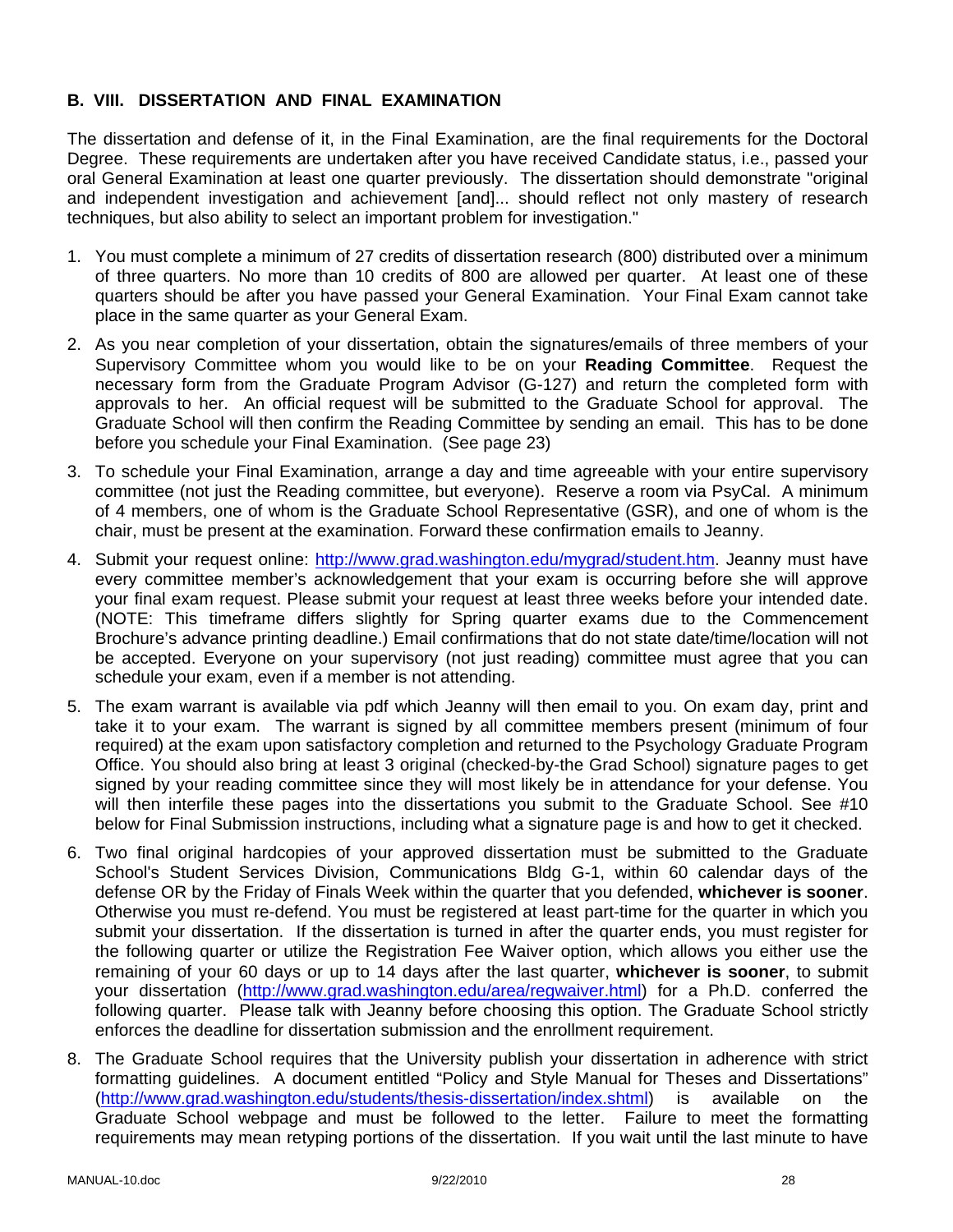this checked, you may have to enroll for another quarter just to turn in your dissertation! Don't let this happen to you.

- 9. The Graduate School also requires that the University microfilm publish your dissertation. **You are responsible for the cost (\$70)** and a \$25 binding fee. There are other optional fees such as copyright (\$65) and open access (\$100). Determine which is right for your needs and goals. All fees are subject to change.
- 10. View the Final Submission Instructions (including Preliminary Check) online: http://www.grad.washington.edu/students/thesis-dissertation/index.shtml

## **Requirements for Doctoral Degree which must be met before a Final Examination will be scheduled**

- 1. Completion of all required courses of the Psychology Department including statistics, Within-Area and Outside-of-Area requirements, plus any additional requirements imposed by your area or supervisory committee.
- 2. Presentation of 90 credits, at least 60 of which must be taken at the University of Washington.

At least half of your program must be in courses 500 or above.

- 3. You must have at least 18 graded credits of course work (400 or 500 level courses only) at the UW which averaged to at least 3.0
- 4. Creditable passage of the General Examination at least one quarter before the Final Examination.
- 5. Minimum of 27 dissertation credits (800), taken over a period of at least three quarters, at least one of which follows the General Examination. You may complete the last of your required credits in the same quarter that you intend to graduate.
- 6. The Final Examination must be successfully completed, and the dissertation accepted by the Graduate School.
- 7. Completion of all work for the doctoral degree within ten years. This includes all time spent on-leave, on internship, etc.
- 8. You must be registered at the University either full- or part-time (minimum 2 credit hours) during the quarter in which you take your Final Examination. You have 60 days from the date of your Final Examination or by the Friday of Finals Week in which to submit your dissertation to the Graduate School, **whichever is sooner**. If you do not submit your dissertation in the same quarter in which you defended it, you must be registered for the quarter in which you do submit your dissertation to the Graduate School or pay a Registration Fee Waiver (\$250). (Exception for Clinical Students only – see Final Exam before Internship, page 30)

**Clinical Students:** The APA requires a PRE-DOCTORAL INTERNSHIP for a clinical degree. If your Ph.D. is conferred *prior* to completion of internship, that would violate APA regulations. When it comes time for licensing, you may find yourself ineligible. Please see next page for your options to avoid this situation.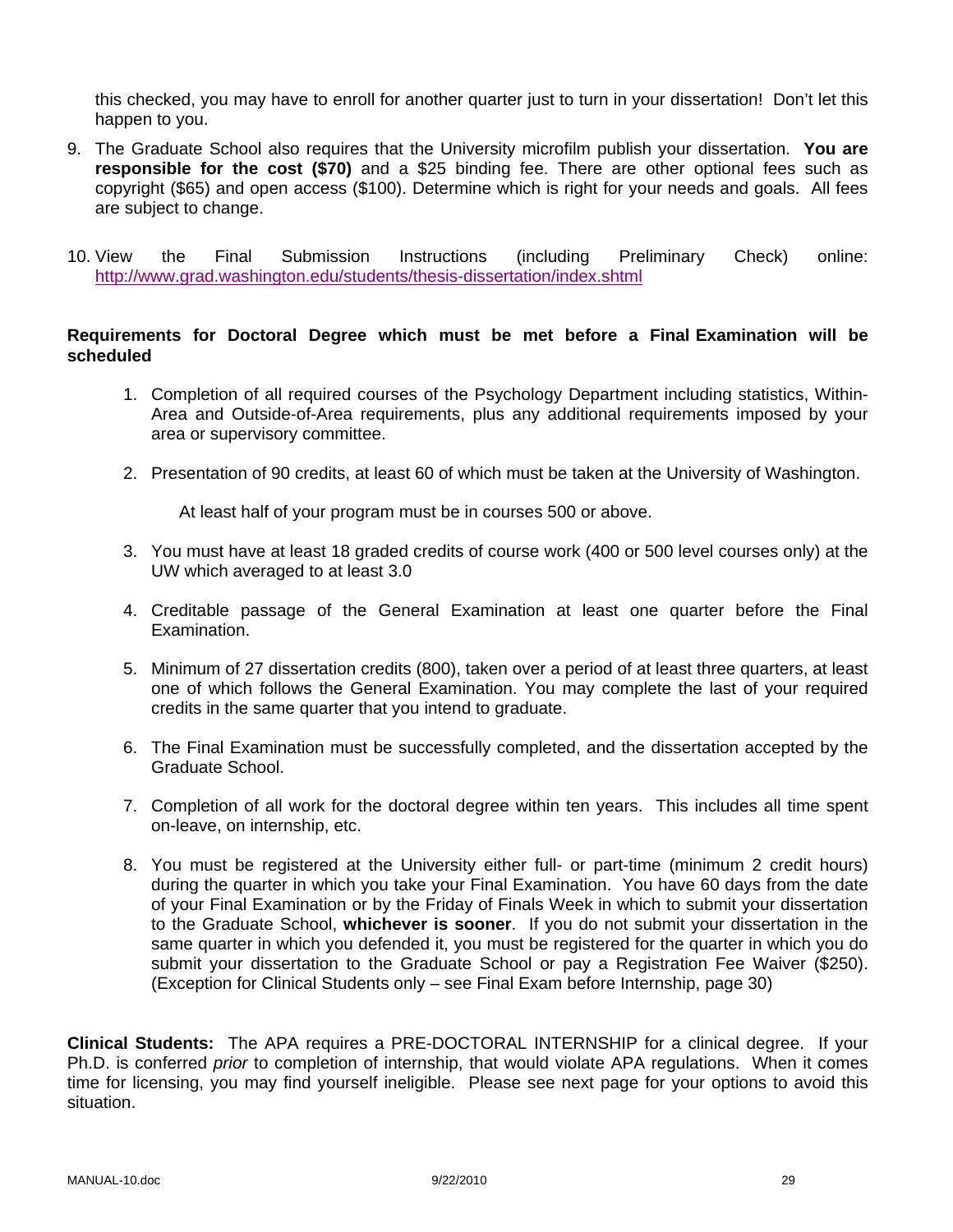## **FINAL EXAM (Dissertation Defense) BEFORE OR DURING the beginning of INTERNSHIP OPTION**

If you take your final exam (defend your dissertation) before you go on internship or towards the beginning of internship (usually the first summer or sometimes the autumn quarter), you have only one choice for turning in the final draft to the Graduate School:

You must submit a Petition to the Dean to extend the deadline for submitting your dissertation beyond the 60 days allowed. This petition must include a timetable for completion of the internship and submittal of the dissertation. Then you, your advisor, or a trusted friend holds everything – dissertation and signed signature pages (Jeanny will hold onto the signed warrant, she'll hold onto the other materials if you ask) – until the final quarter of your internship, or the following quarter. Once your internship has been successfully completed, you should get a letter from your internship supervisor stating that this is the case and send copies to both the Clinical Director and the Graduate Program Advisor in the Psychology Department. You then return, submit the paperwork to the Graduate School, and get your degree. (Or have that trusted friend submit the paperwork for you in your absence.) Registration is NOT necessary.

## **ONLINE PETITION TO THE DEAN**

http://www.grad.washington.edu/mygrad/student.htm

## **FINAL EXAM (Dissertation Defense) AFTER INTERNSHIP OPTION**

If you **do not** take your final exam (defend your dissertation) before you go on internship, you must be registered for a minimum of two credits in the quarter in which the degree is conferred (i.e., the internship is demonstrated to have been successfully completed, and the dissertation is submitted to the Graduate School). This requires enrollment for a minimum of two credits.

The cost will be around \$1089 (WA residents) or \$2361 (non-WA residents) for the minimum two credits.

#### **IMPORTANT**

You should also be aware that there are other fees involved in submitting the dissertation including copying, microfilming, and copyrighting costs, so plan on an extra \$95 - \$260.

The soonest you can receive your degree is when you complete your internship and where it falls in the Academic Calendar. Then the degree is conferred at the END of the quarter. This becomes crucial when you have a job that begins in September and requires the Ph.D., but your degree is not effective until December! As soon as you have been placed, find out the END of your internship so you can start planning ahead.

#### **Spring Hooding and Commencement Ceremonies, Post-docs, and Jobs**

Students who are on internship often wish to participate in the Department's spring Hooding and the campus-wide Commencement Ceremony. Although, according to both APA and University regulations, you cannot formally receive your degree before the internship is completed and the dissertation is turned in to the Graduate School, you can participate in these spring activities if you obtain a letter from your internship director stating that you will successfully complete your internship on (date). It is necessary to turn in the paperwork by the end of spring quarter in order to participate in hooding and commencement activities. At commencement, you will receive an empty diploma cover, and the diploma itself will be conferred after you've completed all requirements.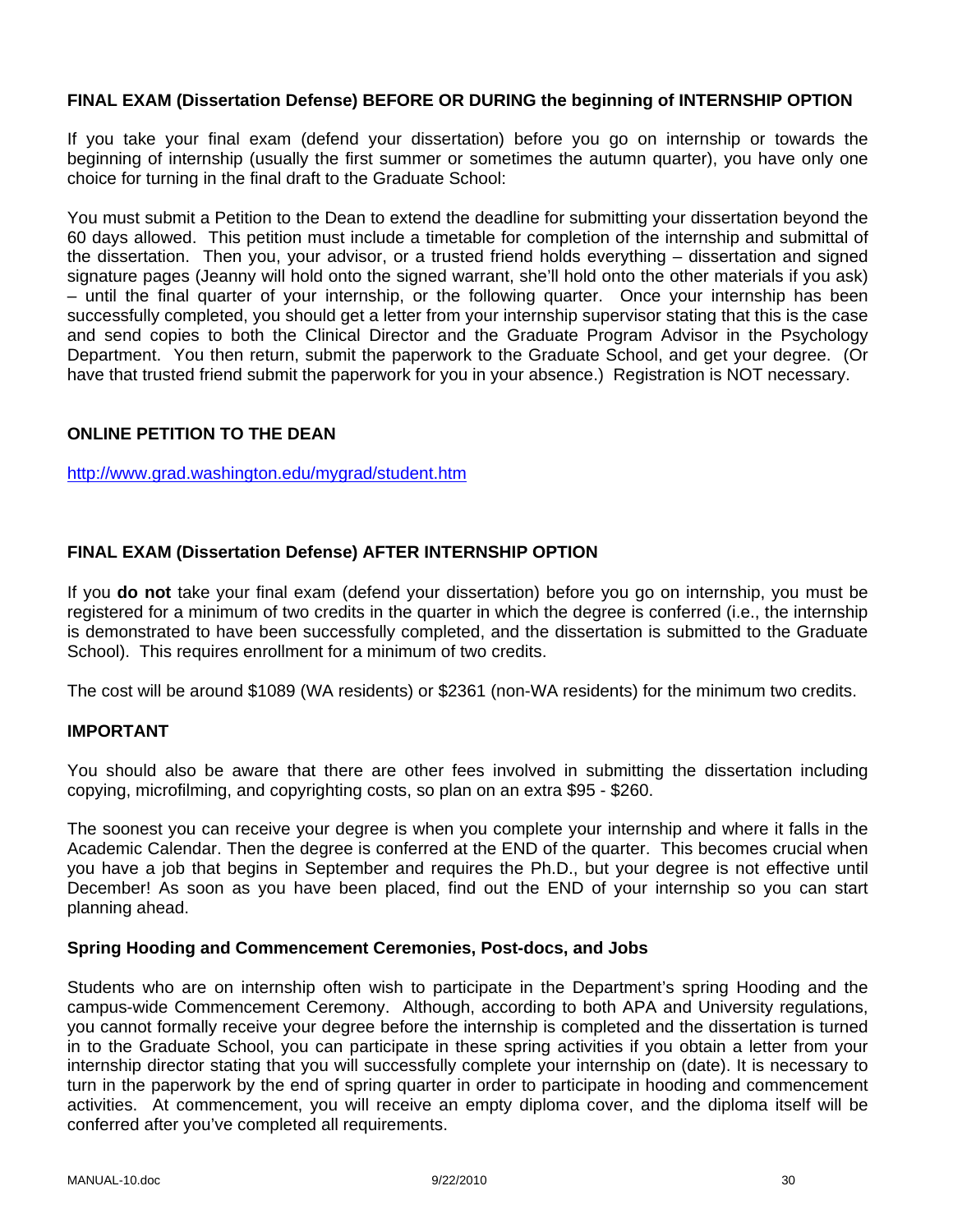A related issue occurs when a job or postdoctoral appointment requires that the degree be completed. In such instances, the letter from the internship director, plus one from the Director of Clinical Training stating that you will finish all degree requirements by the closing date of the internship, has been sufficient to start jobs and postdocs that begin before the next formal graduation date. This is another good reason to make every effort to defend your dissertation before the internship year ends (and, even better, before it begins).

In either of these instances, please provide three copies of the internship director's letter for (1) the Director of Clinical Training, (2) the Graduate Program Advisor, and (3) your advisor.

These requirements and others, can be found at the Graduate School's Student Services website: http://www.grad.washington.edu/area/currstuds.htm

**Please remember that in most cases departmental requirements take precedence over the minimal requirements listed by the Graduate School.**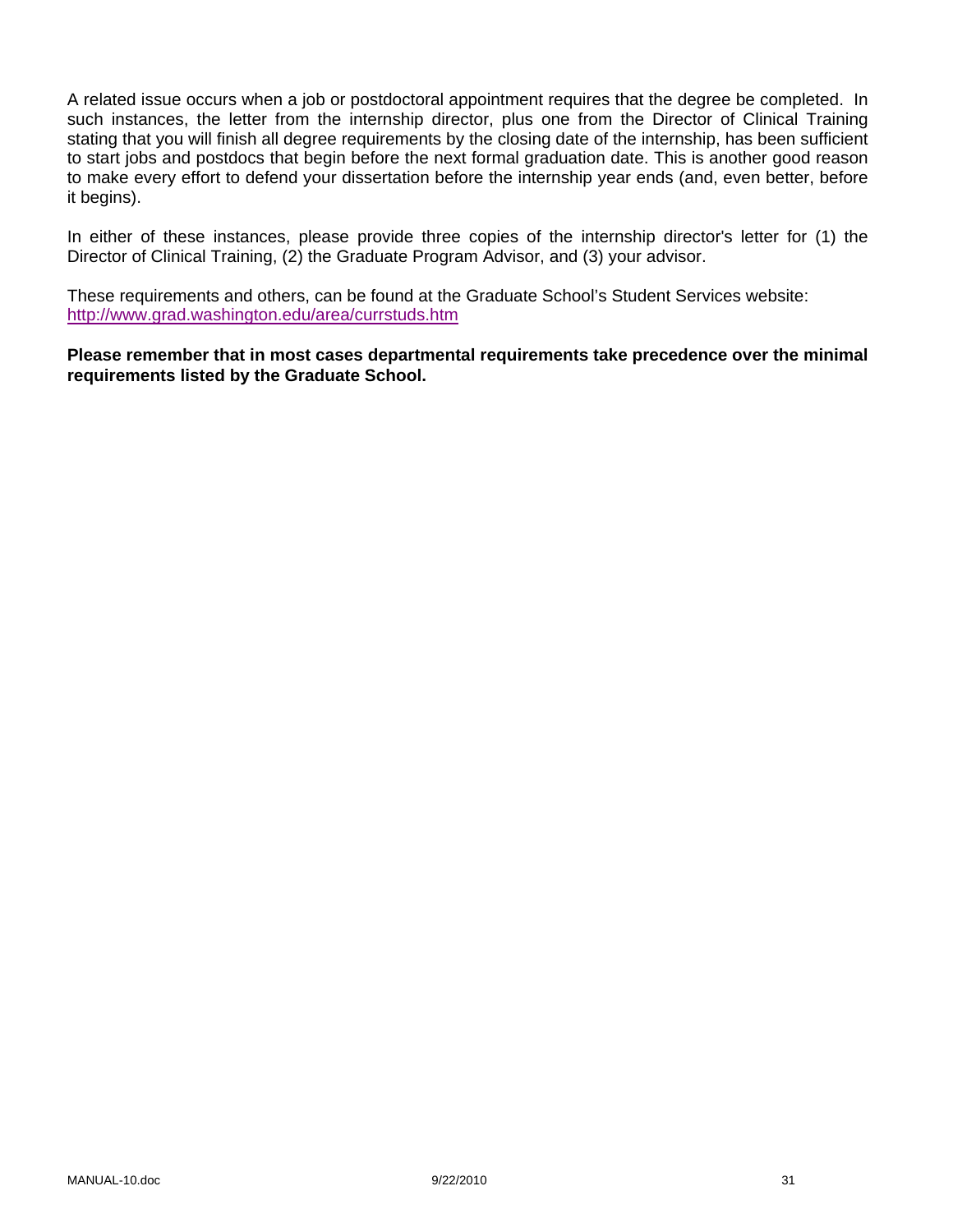## **B. IX. TEACHING AND RESEARCH EXPERIENCE**

Your graduate experience should involve training in research and in teaching. Adult and Child Clinical students also receive specific training in clinical methods and ethics. It is important to include all of these elements in your training program.

#### **Research Training:**

All students are expected to acquire research skills. Your advisor(s) will play a major role in guiding your research training. Talk with your advisor as soon as possible to develop a plan for your first year of research. Students (other than those in the clinical areas) must complete a research project and present it at the departmental Research Festival at the end of their first year of study. Clinical students present their research at the Research Festival at the end of their second year in the program. All research conducted by graduate students must have a faculty sponsor, typically your advisor. Your research training should be an ongoing activity throughout your graduate career.

## **Teaching Training:**

Developing a teaching portfolio reflecting a variety of teaching experiences will be invaluable to those students aiming for positions at institutions that emphasize undergraduate teaching and/or research/teaching-based universities. Teaching skills are also beneficial for anyone who plans to present talks at research meetings and/or train graduate students in research. You should plan your teaching training in the same way you plan your research preparation.

Teaching experience is ideally gained by undertaking a progressive series of teaching experiences. The following graduated plan is the ideal:

- 1. TAing a course without sections, such as Psych101.
- 2. TAing a course with section meetings for which the TA is responsible for facilitating discussions, planning and presenting some course material and/or conducting reviews of lecture material.
- 3. TAing a course in which the TA gives an extensive lecture to the entire class in addition to the usual responsibilities for section meetings.
- 4. TAing a course with multiple weekly section meetings developed and conducted by the TA, such as Psych 209.
- 5. TAing a lab course within your area of study. While many of these labs have predetermined syllabi, the TA has a great deal of freedom in determining how the material is presented and how student progress is assessed.
- 6. Serving as an independent course instructor. This role can be undertaken as instructor of a course regularly taught within the department or it may involve the development of an entirely new course. Such positions require that a student have successfully passed their General Exam and have previous training in teaching most often gained by classroom experience and in a course in pedagogy. (Such a course -- Psych 537: Teaching of Psychology -- is offered every other year by Michael Passer, typically in Spring Quarter. The Graduate School also offers GRDSCH 610: Teaching Mentorship, http://www.grad.washington.edu/students/courses/index.shtml)

Following this ideal plan is not always possible due to scheduling conflicts and funding uncertainties. But it is to your advantage to seek all types of teaching experiences especially those requiring greater involvement and independence.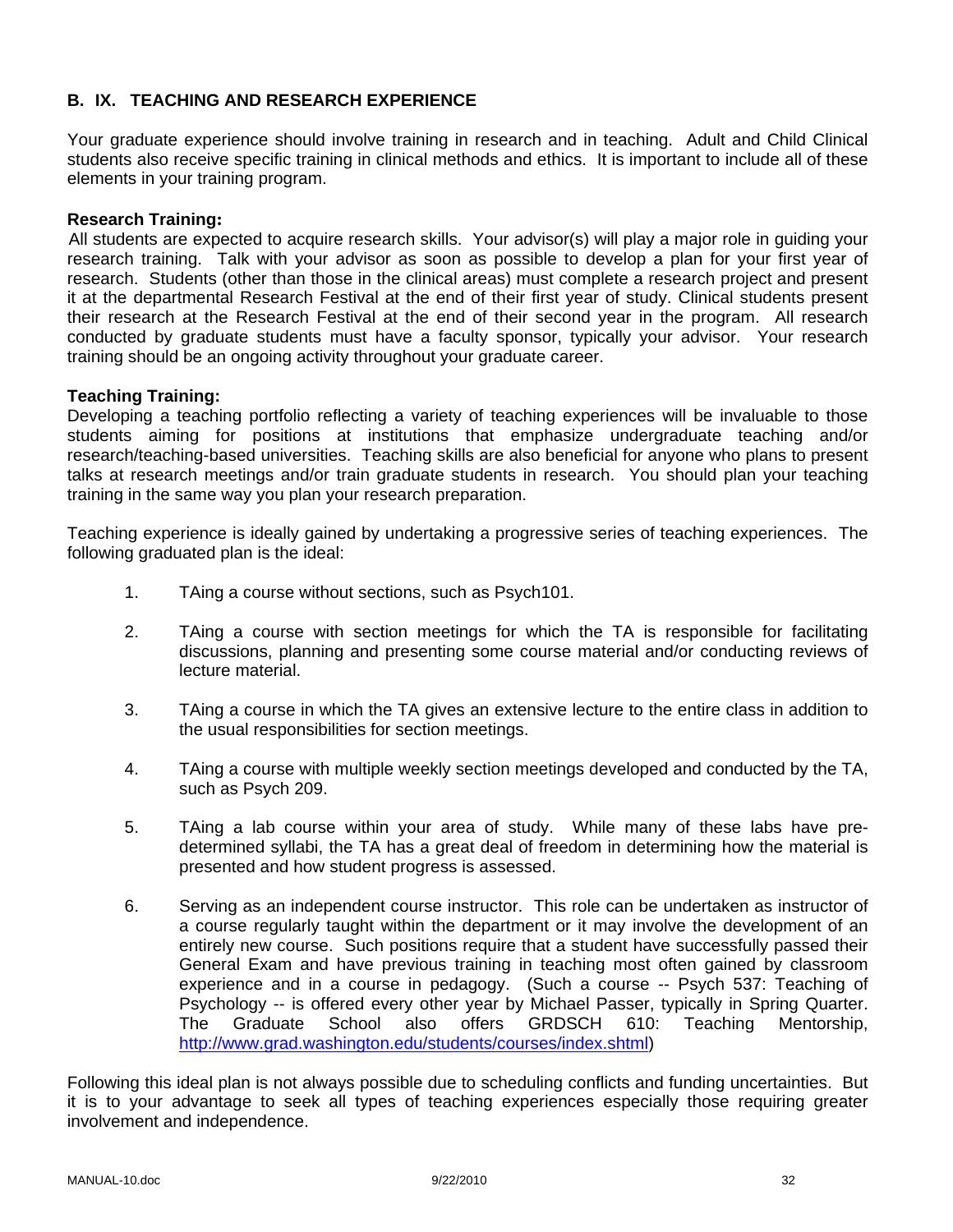**Teaching Portfolio:** You should keep careful records of all your teaching experiences noting the tasks you performed for each course. Syllabi for the courses and any course materials you develop (review sheets, exams, etc.) should be included in your portfolio. Student and instructor evaluations of your performance should be sought for each course and included in your portfolio.

While this may seem like busy work as you begin the process, the portfolio will serve you well as you apply for jobs and move up the academic ladder.

Syllabi and reading lists of courses you take but do not TA should be kept in a separate file. These will be useful if you are ever asked to develop a similar course. Clinical students will need such information if they apply for licensure.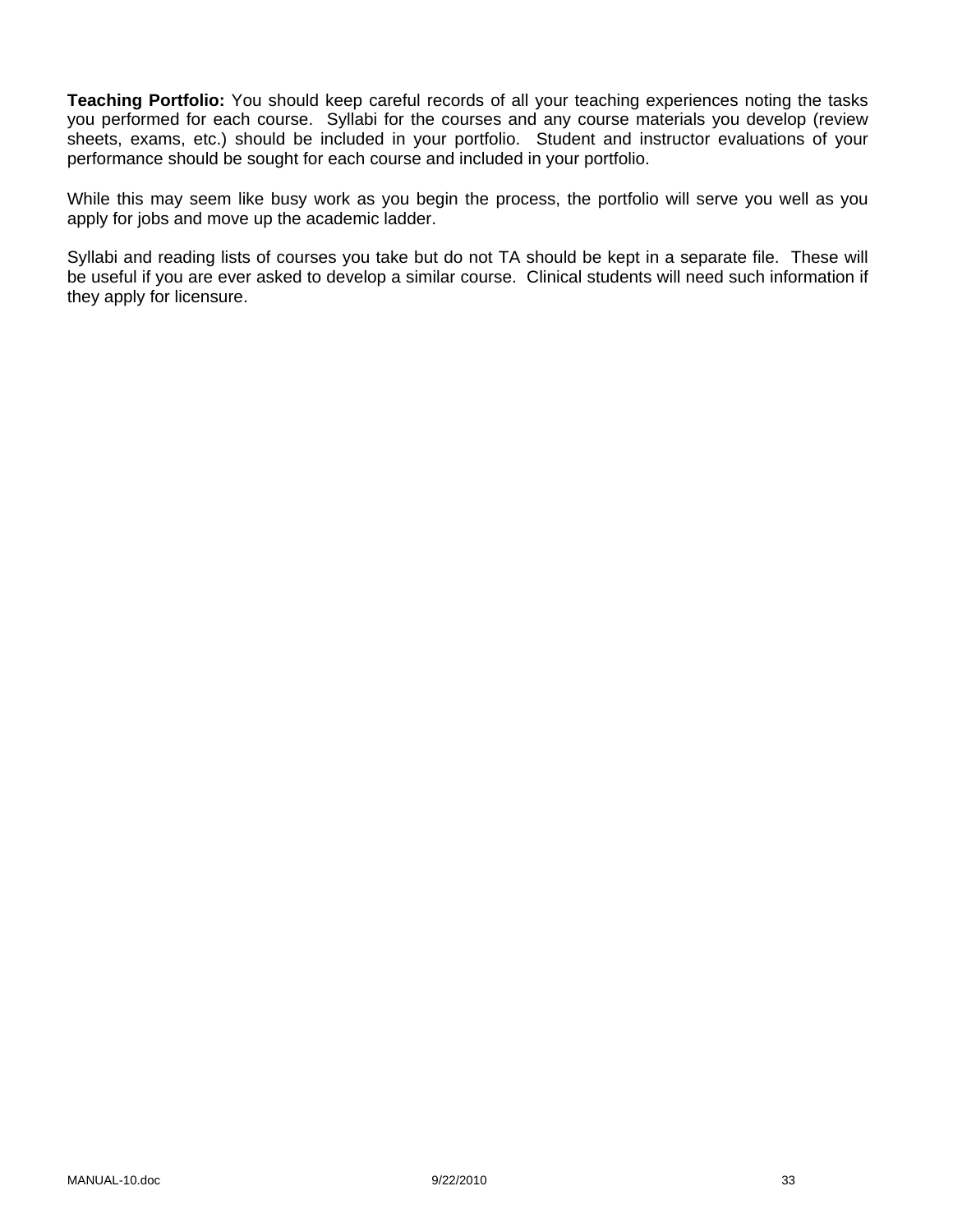## **C. AREAS OF STUDY AND AREA COURSE REQUIREMENTS**

## **C. I. DEPARTMENTAL REQUIREMENTS**

The Department of Psychology has course requirements for all graduate students. They are:

- **1.** *Orientation:* Psych 500 A (1 credit) & *Psychology Proseminar:* Psych 500B (1 credit) First year students are required to take Psych 500A, Psychology Orientation. This course is held at the end of September, during the week prior to the official start of the academic year. All first year students are also required to register for Psych 500B, Proseminar in Psychology their first three academic quarters and recommended thereafter. These occur throughout the year at a regularly scheduled time.
- **2.** *Statistics and General Methodology: During the first year*, you must successfully complete (accomplished by achieving a grade of at least 2.7) or place out of two basic statistics courses and two laboratories:

| Psych 522 | Laboratory in Statistical Computation I      |
|-----------|----------------------------------------------|
| Psych 523 | Laboratory in Statistical Computation II     |
| Psych 524 | Introduction to Statistics and Data Analysis |
| Psych 525 | Linear Models and Data Analysis              |
|           |                                              |

In addition, students in most Areas are required to take one or more additional courses in statistics, mathematics, or computational science. These courses are specified by the individual Areas (see next few pages).

**3.** *Area Course Requirements:* All students are required to take a set of 6 or more courses, as required by the individual Areas (see next few pages). Some of these are specific courses, whereas others are left open. Any courses not pre-specified by the Area should be chosen, in consultation with your Advisor and Co-Advisor, to broaden and deepen your understanding of your chosen research field. These courses can be selected from anywhere on campus, within our outside the Psychology Department.

When appropriate, students are encouraged to use these courses to broaden their perspectives within Psychology by taking Core Concepts courses in Areas outside their own. Suggestions for appropriate out-of-Area Core Concepts courses are made by most of the individual Areas (See next few pages).

- **4.** *Seminars and Advanced Seminars* (including Colloquium): All students are strongly encouraged to attend a Seminar (Psych 550-558) as specified by their Area, and some areas require attendance (see next few pages). Students are also required to register for and attend the **Departmental Colloquium** (Psych 550A) their first three quarters, and recommended thereafter. In order to receive credit, students will need to complete a brief survey after the talk; forms will be provided at the lecture hall.
- **5.** *Substitutions***:** In consultation with their Advisors and Co-Advisors, students are encouraged to work out a coherent program of coursework that serves their goals. Substitutions for required courses can be requested by including the substitutions and a rationale for them in your Annual Plan. The signed Annual Plan should then be submitted to your Graduate Training Committee Representative for review.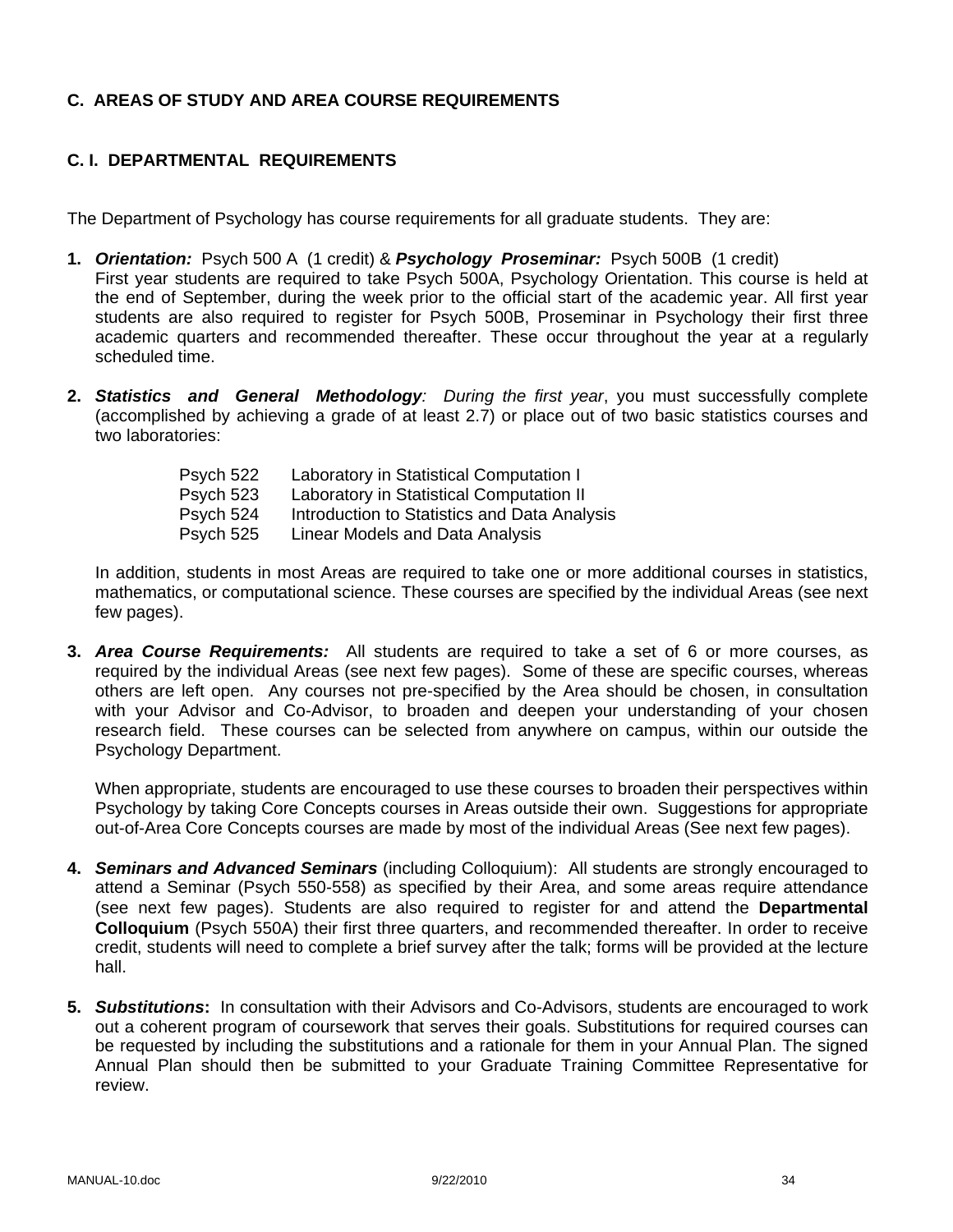Due to APA accreditation requirements, substitutions are more constrained in Clinical and Child Clinical than in other Areas. Requests for substitutions in these Areas should be vetted with the Director of Clinical Training.

**6.** *Supervisory Committee.* Your Supervisory Committee will review your coursework at the time of your General Exam, and may recommend or require additional courses.

## *Additional Course Requirements***: Beyond these Departmental requirements, your Area, advisor, and Supervisory Committee will recommend or require additional coursework designed with your stated goals in mind.**

All required course work in these areas should be taken for a grade, unless the course itself is offered only on a credit/no credit (CR/NC) basis. **As stated by the Graduate School, at least half of your program must be in courses 500 or above.**

## *Area Representatives - Graduate Training Committee 2010-2011*

| <b>Animal Behavior</b>          | Area Rep (GTC)<br>David Barash | <b>Area Coordinator (Head)</b><br>Mike Beecher |
|---------------------------------|--------------------------------|------------------------------------------------|
| <b>Adult Clinical</b>           | Jane Simoni                    | Jane Simoni                                    |
| <b>Behavioral Neuroscience</b>  | Jaime Olavarria                | Ilene Bernstein                                |
| <b>Child Clinical</b>           | Lynn Katz                      | Liliana Lengua                                 |
| <b>Cognition and Perception</b> | Ione Fine                      | Geoff Boynton                                  |
| Developmental                   | Betty Repacholi                | <b>Andy Meltzoff</b>                           |
| Social Psychology & Personality | Sapna Cheryan                  | Yuichi Shoda                                   |
| Quantitative                    |                                | Laura Little                                   |
|                                 |                                |                                                |

Graduate Student Representatives David Huh, TBA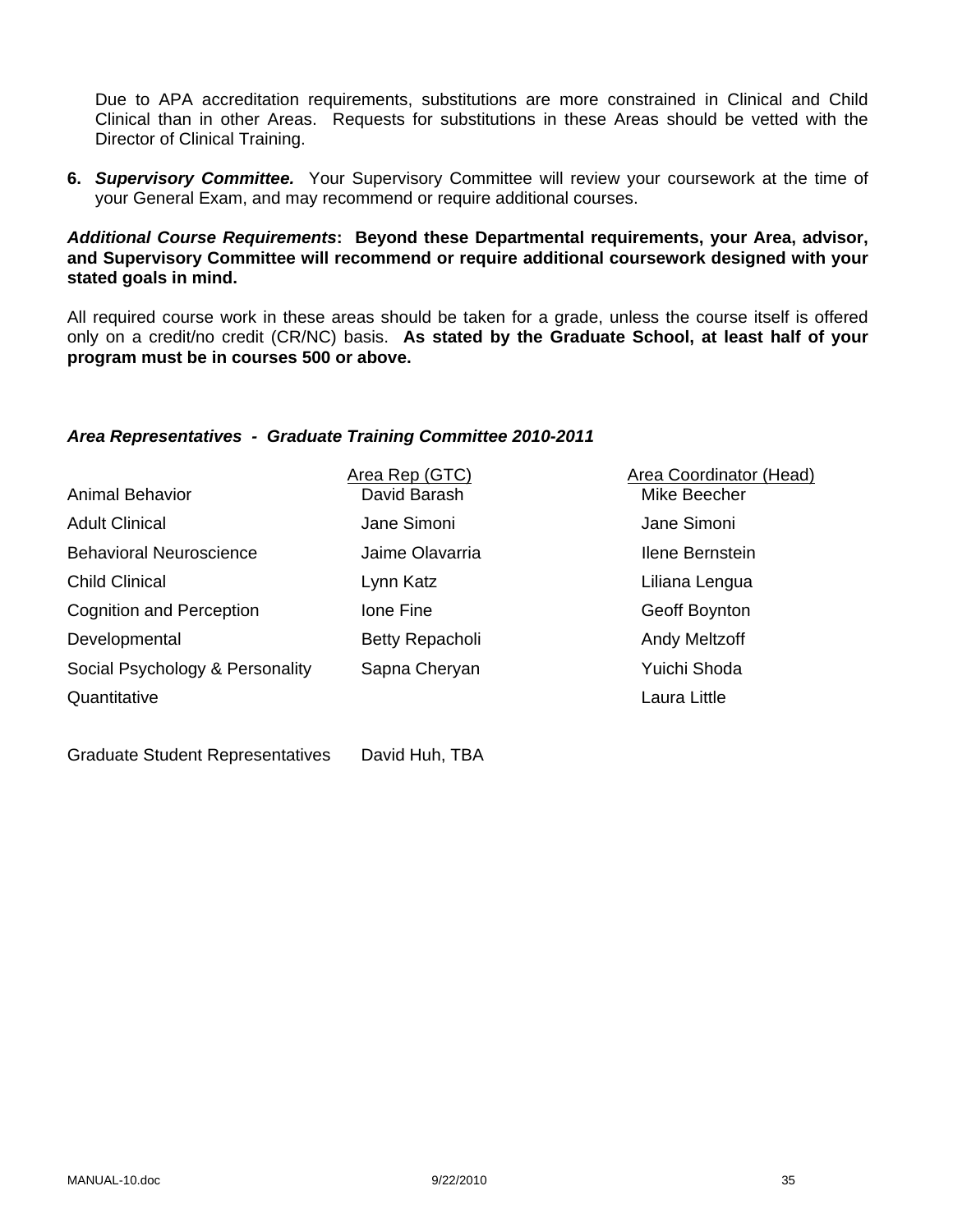### **C. II. AREA REQUIREMENTS**

In addition to the Departmental course requirements, the individual Areas may add requirements. Following are the current requirements by Area.

### **Animal Behavior** (9/16/10: revisions pending approval by GTC)

### **For Animal Behavior students, Departmental requirements #2, #3, and #4 are augmented as follows:**

2. Statistics/Mathematics/Computational courses. No fifth quantitative course is required at the present time.

3. Area course requirements. All Animal Behavior students are required to take the following three courses:

Psych 502 Core Concepts in Animal Behavior (required)

And at least two from the following:

- Psych 503 Core Concepts in Behavior Genetics
- Psych 505 Core Concepts in Neuroethology (new for 2010-2011)
- Psych 562 Evolutionary Psychology

**The Area also requires three additional courses**, selected to broaden and deepen your understanding of your research specialty. These courses should be chosen in consultation with your Advisor and Co-Advisor. They can be additional Core Concepts courses in any Area, or other courses chosen from anywhere on campus, within or outside the Psychology Department.

The following Out-of Area Core Concepts courses may be particularly appropriate for Animal Behavior students:

504 - Core Concepts in Behavioral Neuroscience

- 506 Core Concepts in Cognitive Neuroscience
- 513 Core Concepts in Biological Basis of Development

4. Seminars and Advanced Seminars. All Animal Behavior students are required to take at least three quarters of Psych 551, Seminar in Animal Behavior.

All Animal Behavior students are strongly encouraged to participate in additional Seminars and Advanced Seminars, both within and outside their Area, throughout their graduate careers.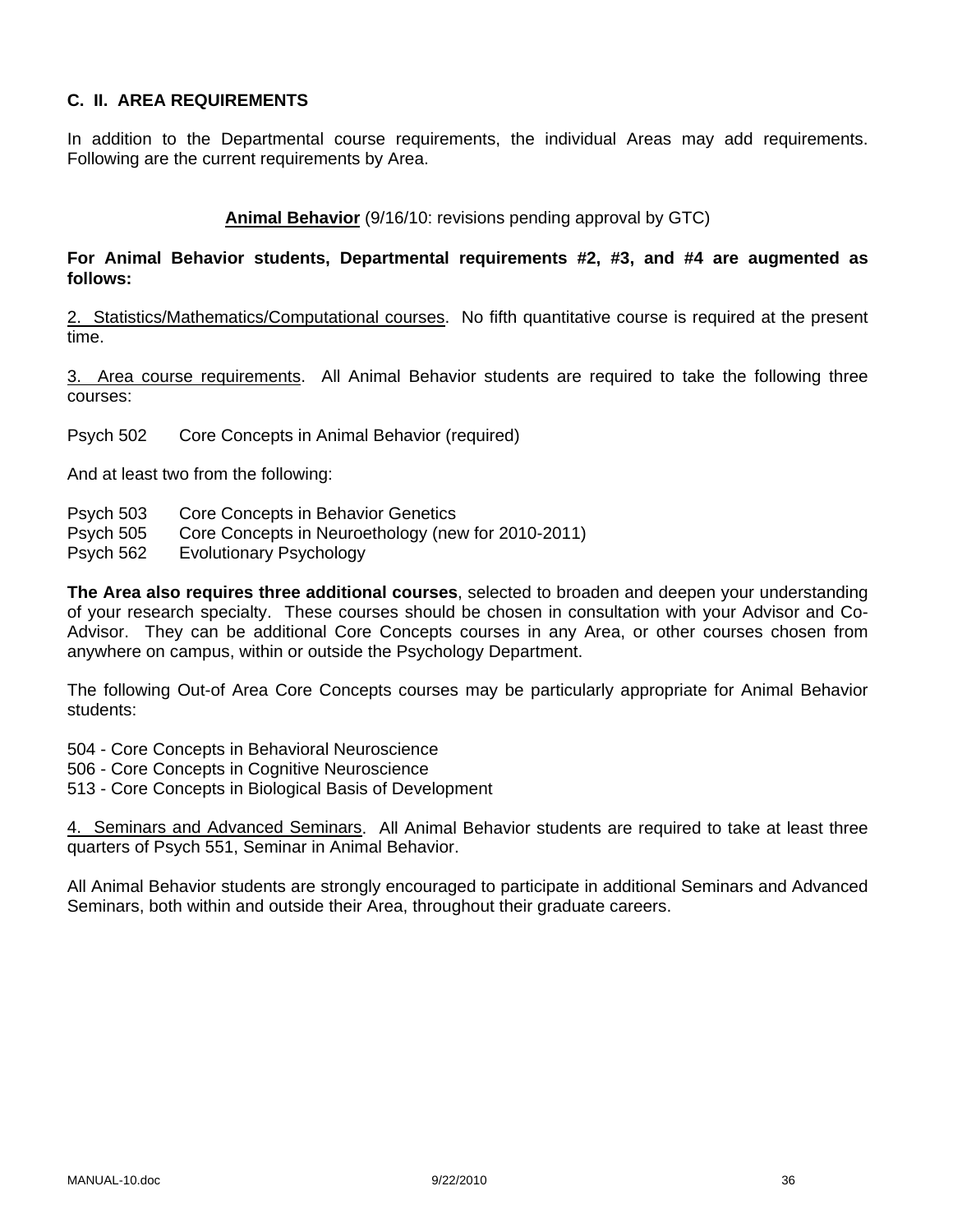### **Behavioral Neuroscience (BNS)**

#### **For BNS students, Departmental requirements #2, #3, and #4 are augmented as follows:**

2. Statistics/Mathematics/Computational course. No fifth quantitative course is required by BNS at the present time.

3. Area course requirements. All BNS students are required to take 8 courses, as follows:

#### **All four of the following course (mandatory):**

- Psych 421 Neural Basis of Behavior (Fulfilled if comparable undergrad course has been taken and earned an "A")
- Psych 504 Core Concepts in Behavioral Neuroscience (1 Quarter)
- NeuBeh 502 Introduction to Neurobiology: Sensory & Motor Systems
- NeuBeh 503 Introduction to Neurobiology: Cognitive and Integrative Neuroscience

#### **Plus one of the following courses (mandatory):**

NeuBeh 501 Molecular & Cellular Neurobiology (This course has been modified) Conj 531 Biophysics of Nerve, Muscle & Synapse (This course has been modified and might be assigned as new course number)

#### **Plus three additional Psychology courses selected from the following:**

Psych 565 Quantifying Brain Structure

No more than one of the following undergraduate courses:

- Psych 423 Sensory Basis of Behavior
- Psych 424 Vision and Its Physiological Basis (will be changed to grad course; thus moved to below list)
- Psych 426 Neurobiology of Learning and Memory
- Psych 427 Behavioral Endocrinology
- Psych 430 Development of Brain Connections
- OR courses in BIOLOGY, COMPUTER SCIENCE (etc) related to BNS (the student will need an approval by his/her advisor)

One or more of the following courses:

| Psych 502 | Core Concepts in Animal Behavior                                                |
|-----------|---------------------------------------------------------------------------------|
| Psych 503 | Core Concepts in Behavior Genetics                                              |
| Psych 506 | Core Concepts in Cognitive Neuroscience                                         |
| Psych 513 | Core Concepts in Biological Basis of Development                                |
| Psych xxx | Vision and Its Physiological Basis                                              |
|           | OR other 'related' Psych and NeuB courses (preapproval required by the advisor) |

4. Seminars and Advanced Seminars. Both Seminar in BNS (Psych 552A) and at least one Journal Club (e.g., Learning & Motivation, Auditory, etc; Psych 552B) are required every year, and strongly recommend every quarter until graduating.

#### *In addition, all BNS students are required to take at least one Advanced Seminar (usually 542, Advances in Behavioral Neuroscience), chosen in consultation with your Advisor and Co-Advisor.*

All BNS students are strongly encouraged to participate in additional Seminars and Advanced Seminars, both within and outside their Area, throughout their graduate careers.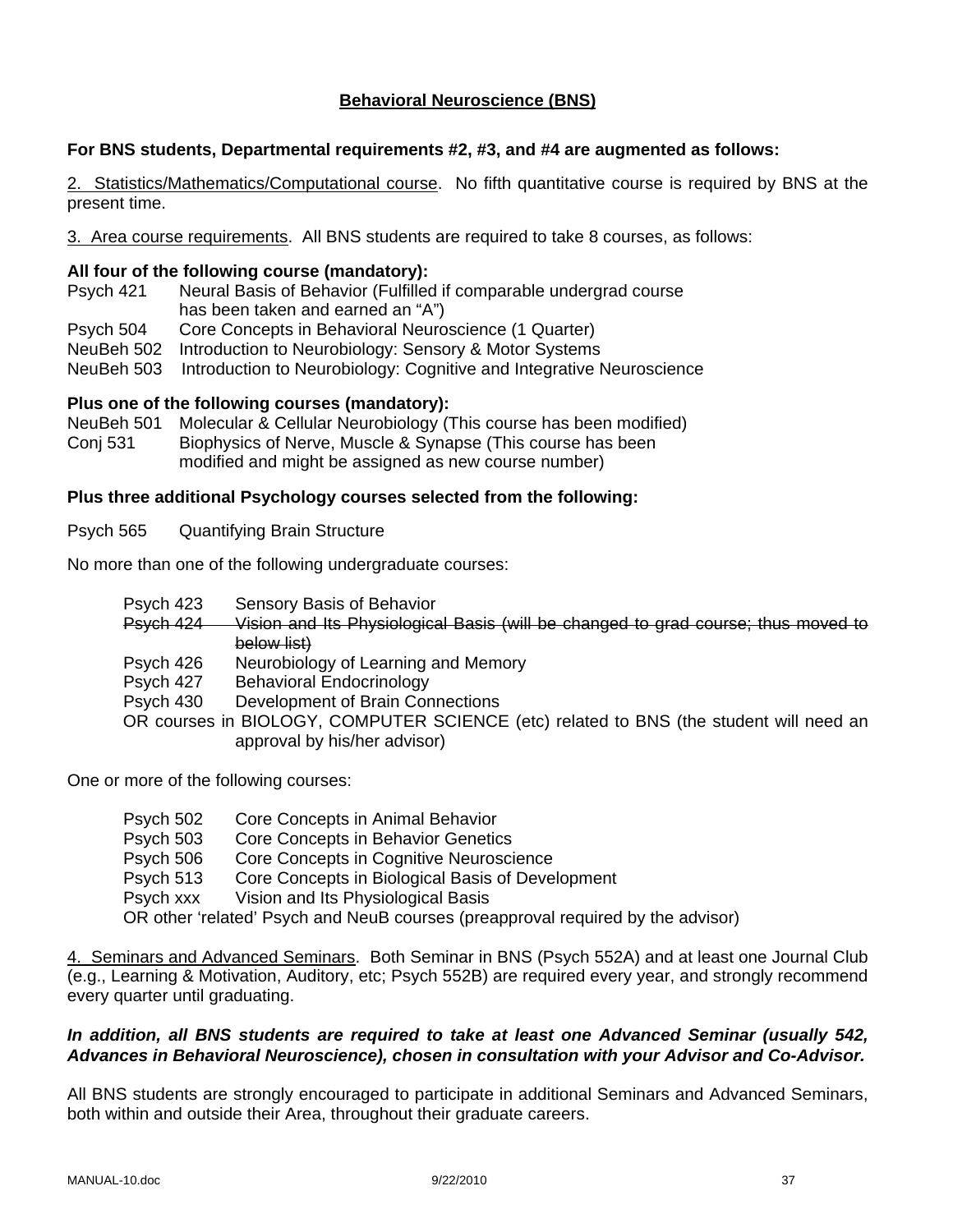## **Child Clinical**

### **For Child Clinical students, Departmental requirements #2, #3, and #4 are augmented as follows:**

2. Statistics/Mathematics/Computational courses. In addition to the four courses required by the Department, Child Clinical students are required to take Psych 531, Research Methods in Clinical & Community Psychology and one additional quantitative methods course.

3. Area course requirements. Child Clinical students are required to take extensive coursework, as follows:

### **Four courses in Child Clinical Psychology:**

- Psych 571 Child Psychopathology
- Psych 572 Approaches to Child Treatment
- Psych 576/590 Assessment of Intelligence/Practicum in Assessment
- Psych 573 Psychological Assessment of Children

### **Four Core Concepts courses:**

- Psych 513 Core Concepts in Biological Bases of Development
- Psych 514 Core Concepts in Cognitive and Linguistic Development
- Psych 515 Core Concepts in Personality and Social Development
- Psych 517 Core Concepts in Systems of Psychotherapy

### **One course in Minority Mental Health:**

Psych 580 Minority Mental Health

### **Three courses in Clinical Issues and Methods:**

- Psych 591 Issues in Clinical Psychology (AW during 1<sup>st</sup> year)
- Psych 586 Clinical Personality Assessment
- Psych 587 Clinical Methods: Interviewing
- Psych 588 Clinical Methods: Ethics

### **Clinical Practica on a continuing basis:**

- 89 Psych 589 Clinical Supervision (2nd year students **must** register for AWSS, total of 8 credits)
	- Psych 593A\* Clinical Practica and Colloquium\* (for  $2^{nd}$  yr students 1 6 cr/qtr; Colloquium attendance required)
	- Psych 593B\* Clinical Practica and Colloquium\* (for  $3^{rd}$  yr and above; 1-6 cr/qtr)

Two Outside Practica (**must** register for Psych 597: Fieldwork in Clinical Psychology)

\*Required for all students seeing clients in the clinic.

#### **One treatment seminar:**

Psych 543 Advanced Seminar in Child Clinical Psychology: Behavioral Family Therapy (this particular course is offered as an example; it is not the only option for this requirement)

4. Seminars and Advanced Seminars. First year Child Clinical students are required to take six quarters of Psych 553, Seminar in Child Clinical Psychology (AWSp of 1<sup>st</sup> and 2<sup>nd</sup> years), and encouraged to take additional quarters of Psych 550A, Seminar in Psychology (the Departmental Colloquium) beyond the required first three quarters of enrollment.

All Child Clinical students are strongly encouraged to participate in additional Seminars and Advanced Seminars, both within and outside their Area, and participate in courses outside the department, throughout their graduate careers.

### **Other Requirements for Child Clinical Students**: *A One-year internship*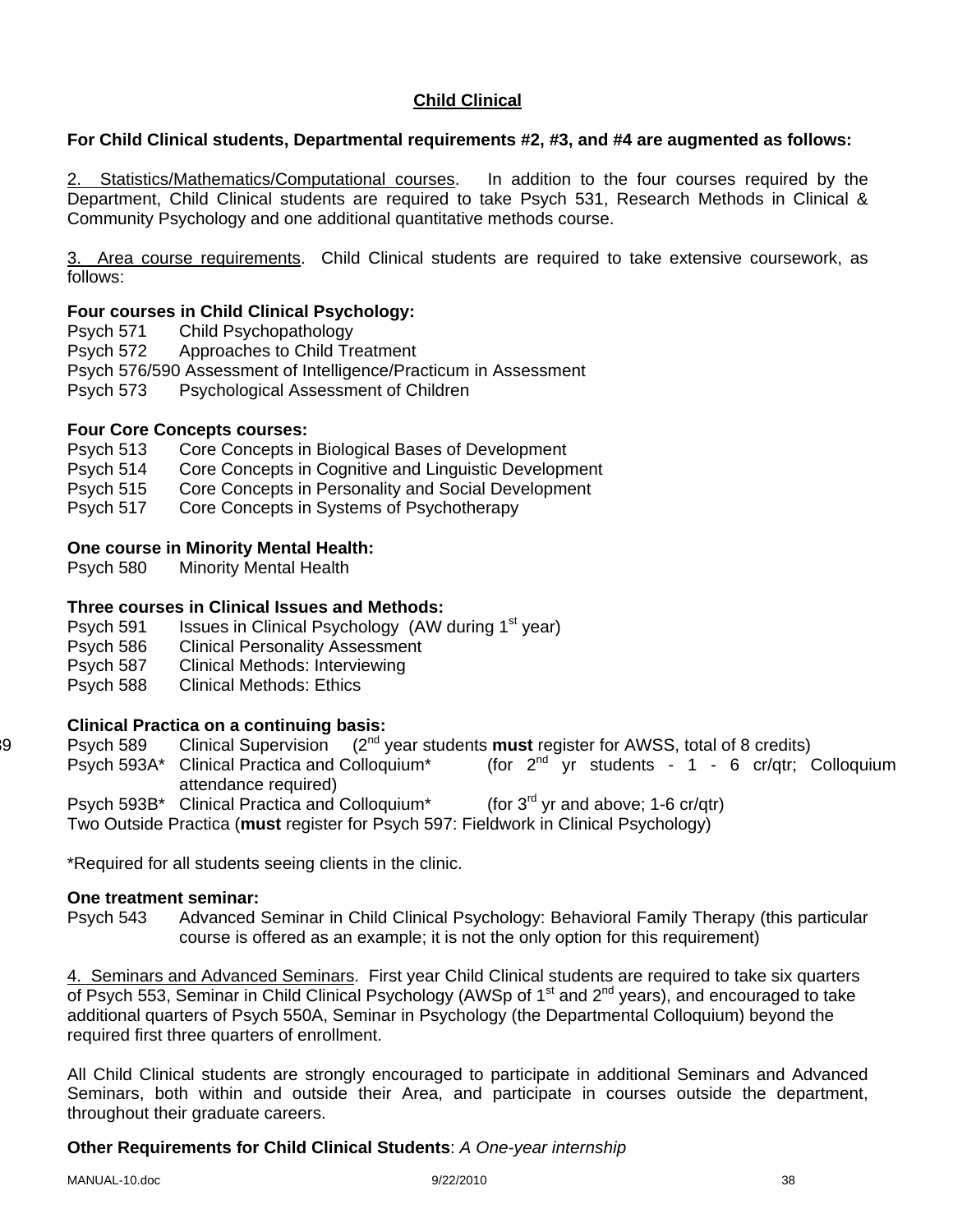Please refer to your current Clinical & Child Clinical Program Training Manual for more detailed instructions and requirements.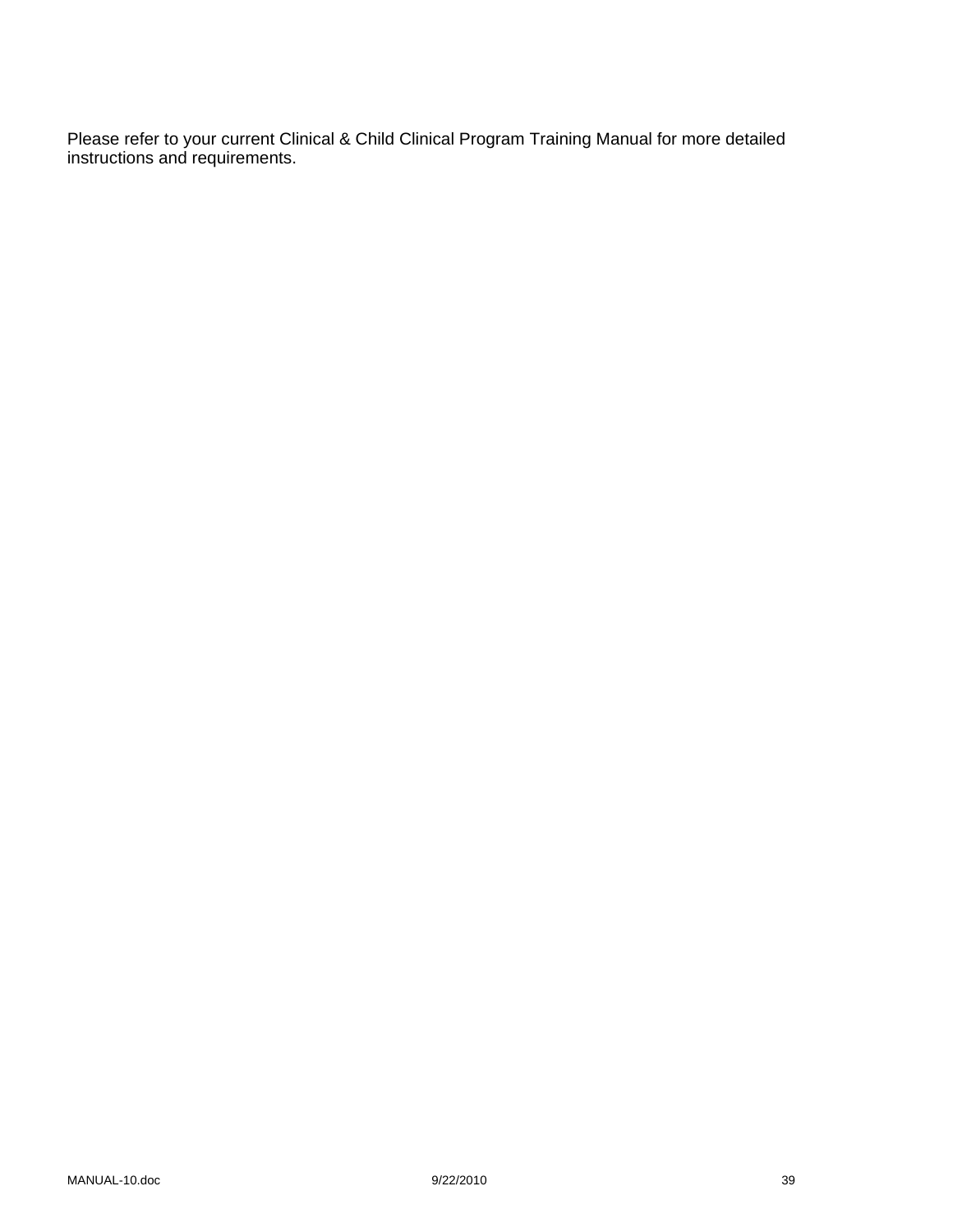## **Adult Clinical**

### **For Adult Clinical students, Departmental requirements #2, #3, and #4 are augmented as follows:**

2. Statistics/mathematics/computational courses. No fifth quantitative course is required at the present time.

3. Area course requirements. Clinical students are required to take extensive coursework, as follows.

### **Five Core Concepts Courses:**

Psych 517 Core Concepts in Systems of Psychotherapy Psych 518 Core Concepts in Behavior Disorders Psych 519 Core Concepts in Psychology of Behavior Change Psych 511 Core Concepts in Personality Psych 515 Core Concepts in Personality and Social Development (571 or 572 may be substituted)

### **Six Additional Out-of-Area Courses:**

Six or more additional courses must be taken from curriculum offerings outside the clinical Area. These courses must meet the APA curriculum guidelines for "breadth of scientific psychology," covering biological, developmental, individual-difference, affective-cognitive, and social bases of behavior. **Note: One course each in Social, Developmental, Affective/Cognitive and Biological Psychology is required***.* These can be Core Concepts courses, or any other courses with appropriate content. They should be chosen in consultation with your Advisor and Co-Advisor.

Core Concepts courses that can be used to meet the APA breadth requirements are as follows:

Affective-Cognitive breadth:

507 Core Concepts in Cognitive Psychology

Social breadth:

510 Core Concepts in Social Psychology (meets breadth in Social)

Biological breadth:

- 502 Core Concepts in Animal Behavior
- 503 Core Concepts in Behavior Genetics
- 504 Core Concepts in Behavioral Neuroscience
- 506 Core Concepts in Cognitive Neuroscience

Developmental breadth:

- 513 Core Concepts in Biological Development
- 514 Core Concepts in Cognitive development
- 515 Core Concepts in Personality and Social Development

Note. A given course can satisfy only one breadth area.

The balance of the six-or-more courses is to be determined by mutual agreement between the student and his/her Advisor and Co-advisor. These courses should be selected with an eye toward developing cohesive themes of subspecialty expertise pertinent to the student's future research and clinical endeavors. Note: Psych 571, and 572 cannot be used as out-of-Area courses.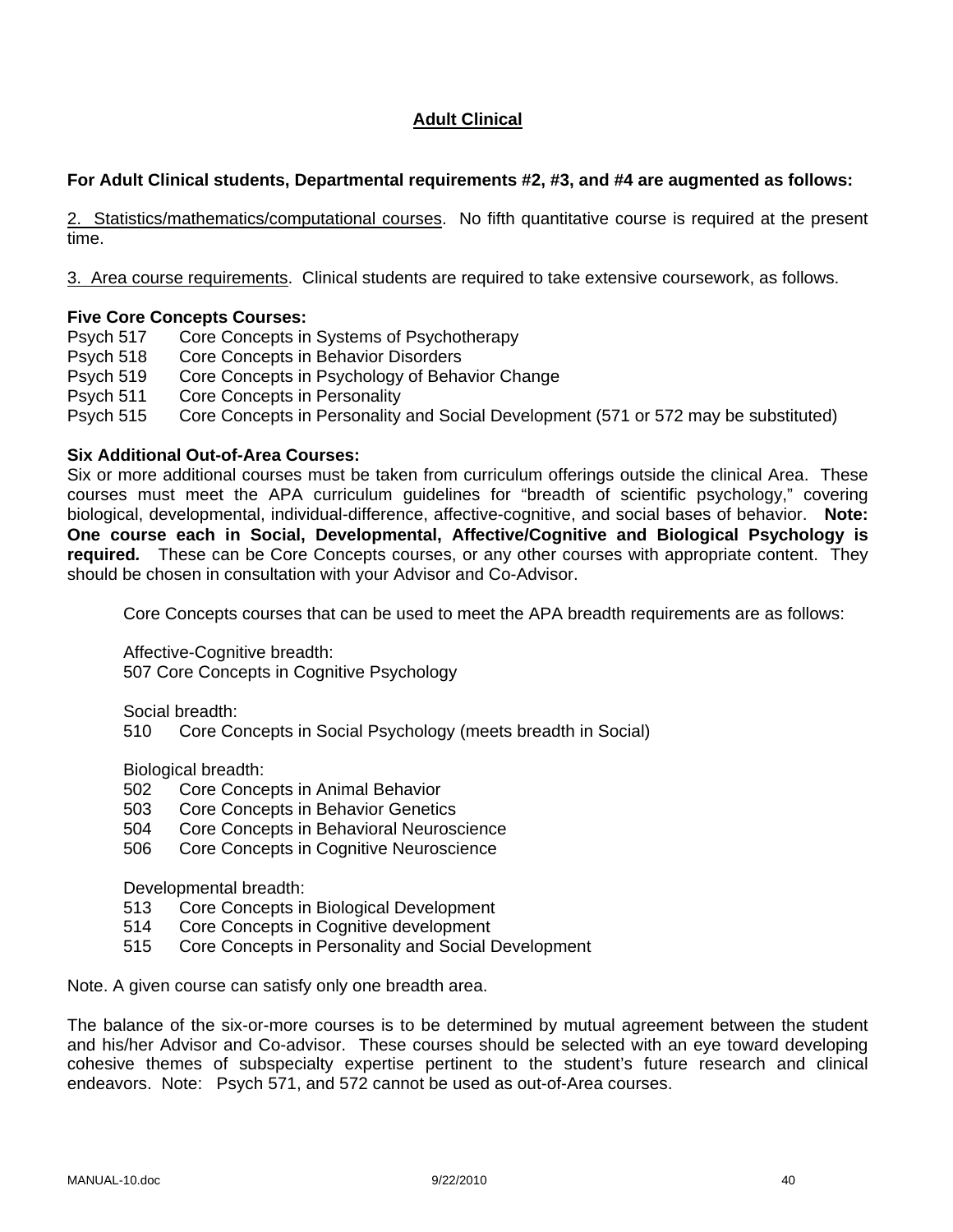### **One Course in Minority Mental Health:**

Psych 580 Minority Mental Health

#### **Three courses in Clinical Issues and Methods:**

Psych 591 Issues in Clinical Psychology (register A&W gtrs during 1<sup>st</sup> year) Psych 587 Clinical Methods: Interviewing Psych 588 Clinical Methods: Ethics

### **Two Courses in Assessment**:

Psych 586 Clinical Personality Assessment Plus one of the following three courses**:**  576 (w/ 590 practicum), 578 (w/ 590 practicum), **or** 579 (Behavioral Assessment)

#### **Clinical Practica on a continuing basis:**

Psych 589 Clinical Supervision (2nd year students **must** register for AWSS, total of 8 credits) Psych 593A\* Clinical Practicum and Colloquium<sup>\*</sup> (for 2<sup>nd</sup> yr students - 1-6 cr/qtr; Colloquium attendance reqd) Psych 593B\* Clinical Practicum and Colloquium\* (for 3<sup>rd</sup> yr and above; 1-6 cr/qtr) One Outside Practicum (**must** register for Psych 597)

\*Required for all students seeing clients in the clinic.

4. Seminars and Advanced Seminars. First year Clinical students are required to take three quarters of Psych 550A, Seminar in Psychology (the Departmental Colloquium).

All Clinical students are strongly encouraged to participate in Seminars and Advanced Seminars, both within and outside their Area, throughout their graduate careers.

#### **Other Requirements for Adult Clinical Students:** *A One-year internship*

Please refer to your current Clinical & Child Clinical Program Training Manual for more detailed instructions and requirements.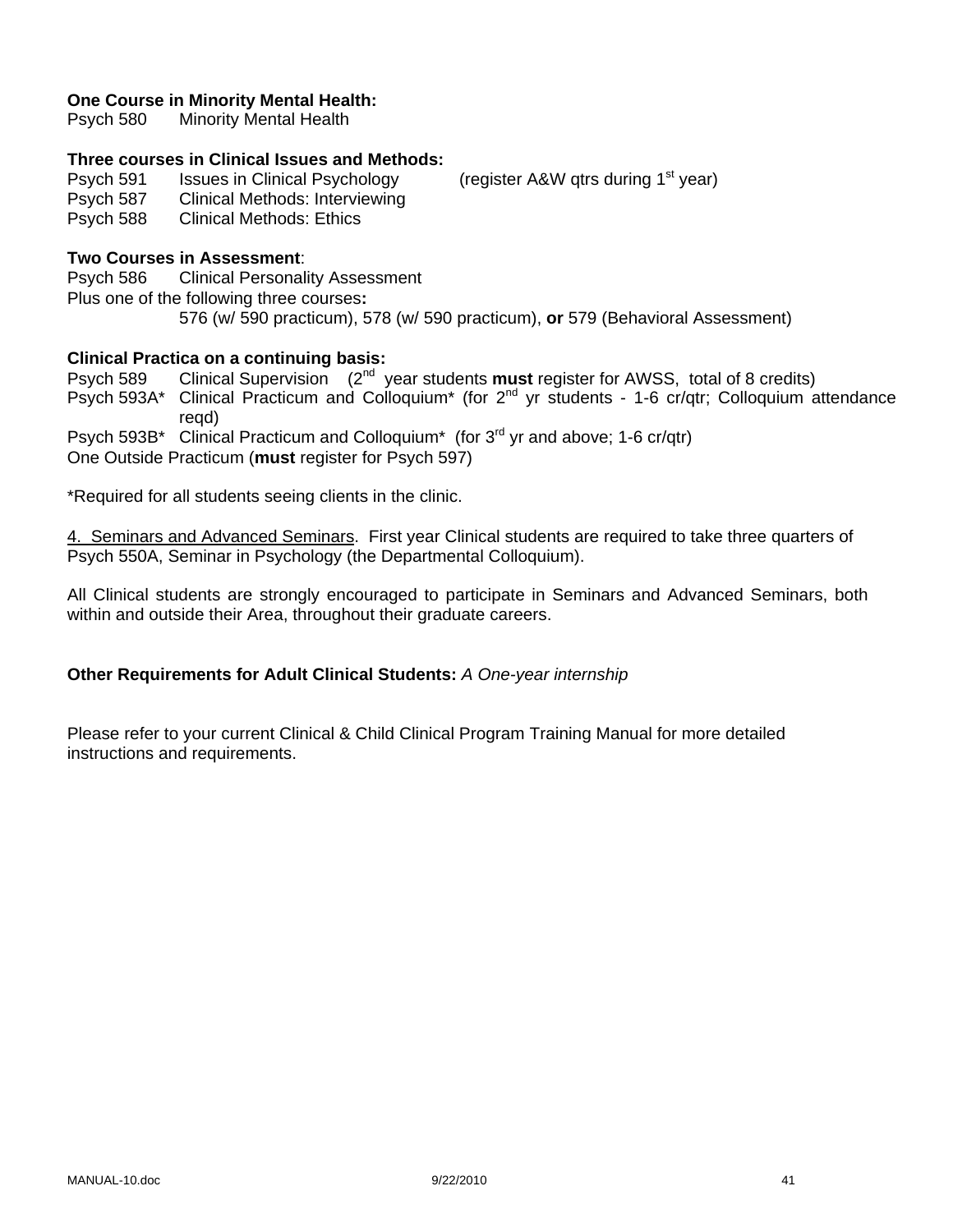### **Cognition/Perception** (9/16/10: revisions pending approval by GTC)

### **For Cognition/Perception students, Departmental requirements #2, #3, and #4 are augmented as follows:**

2. Statistics/Mathematics/Computational courses. In addition to the four courses required by the department, Cognition/Perception students are required to take one additional quantitative course, within or outside the Department. This course should be selected in consultation with your Advisor and Co-Advisor.

3. Area course requirements. Cognition/Perception students are required to take the three Cognition/Perception Core Concepts courses:

- Psych 506 Core Concepts in Cognitive Neuroscience
- Psych 507 Core Concepts in Cognitive Psychology

Please determine your third requirement with your advisors.

Alternate course accepted as course requirement when offered: Psych 508 Core Concepts in Perception

**The Area also requires three additional courses**, selected to broaden and deepen your understanding of your research specialty. These courses should be chosen in consultation with your Advisor and Co-Advisor. They can be additional Core Concepts courses in any Area, or other courses chosen from anywhere on campus, within or outside the Psychology Department.

The following out-of Area Core Concepts courses may be particularly appropriate for Cognition/ Perception students:

- Psych 504 Core Concepts in Behavioral Neuroscience
- Psych 510 Core Concepts in Social Psychology
- Psych 514 Core Concepts in Cognitive and Linguistic Development
- Psych 515 Core Concepts in Personality and Social Development

4. Seminars and Advanced Seminars. First year Cognition/Perception students are required to take three quarters of Psych 555, Seminar in Cognition/Perception.

All Cognition/Perception students are strongly encouraged to participate in additional Seminars and Advanced Seminars, both within and outside their Area, throughout their graduate careers.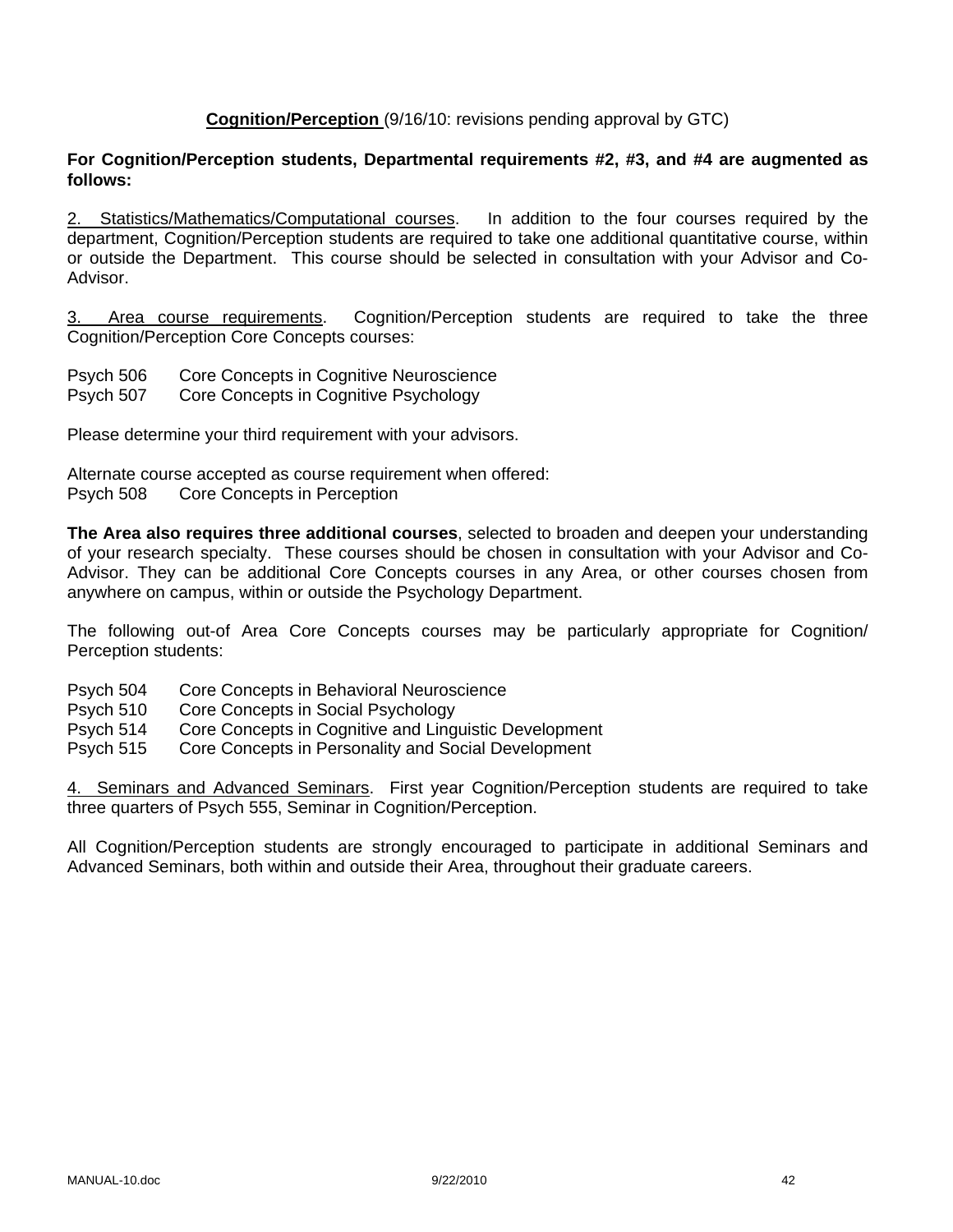### **Developmental**

### **For Developmental students, Departmental requirements #2, #3, and #4 are augmented as follows:**

2. Statistics/Mathematics/Çomputational courses. In addition to the four courses required by the Department, Developmental students are required to take Psych 529, Advanced Research Methods OR another relevant statistics course (requires approval of your Advisor).

3. Area course requirements. Developmental students are required to take the three Developmental Area Core Concepts courses:

- Psych 513 Core Concepts in Biological Basis of Development
- Psych 514 Core Concepts in Early Cognitive and Linguistic Development

Psych 515 Core Concepts in Personality and Social Development

The Area also requires three additional courses, selected to broaden and deepen your understanding of your research specialty. These courses should be chosen in consultation with your Advisor and Co-Advisor. They can be additional Core Concepts courses in any Area, or other courses chosen from anywhere on campus, within or outside the Psychology Department.

The following out-of-Area Core Concepts courses may be particularly appropriate for Developmental students, depending on the student's research specialty:

- Psych 503 Core Concepts in Behavior Genetics
- Psych 504 Core Concepts in Behavioral Neuroscience
- Psych 507 Core Concepts in Cognitive Psychology
- Psych 510 Core Concepts in Social Psychology
- Psych 511 Core Concepts in Personality

### *In lieu of a Core Concepts course in Child Clinical Psychology, Psych 553, Seminar in Child Clinical Psychology, is also recommended for Developmental graduate students.*

4. Seminars. First year and all Pre-Generals Developmental students are required to take Psych 556, Seminar in Developmental Psychology on a quarterly basis. *Also see the note about Psych 553 above.* 

All Developmental students are strongly encouraged to participate in additional Seminars and Advanced Seminars, both within and outside their Area, throughout their graduate careers.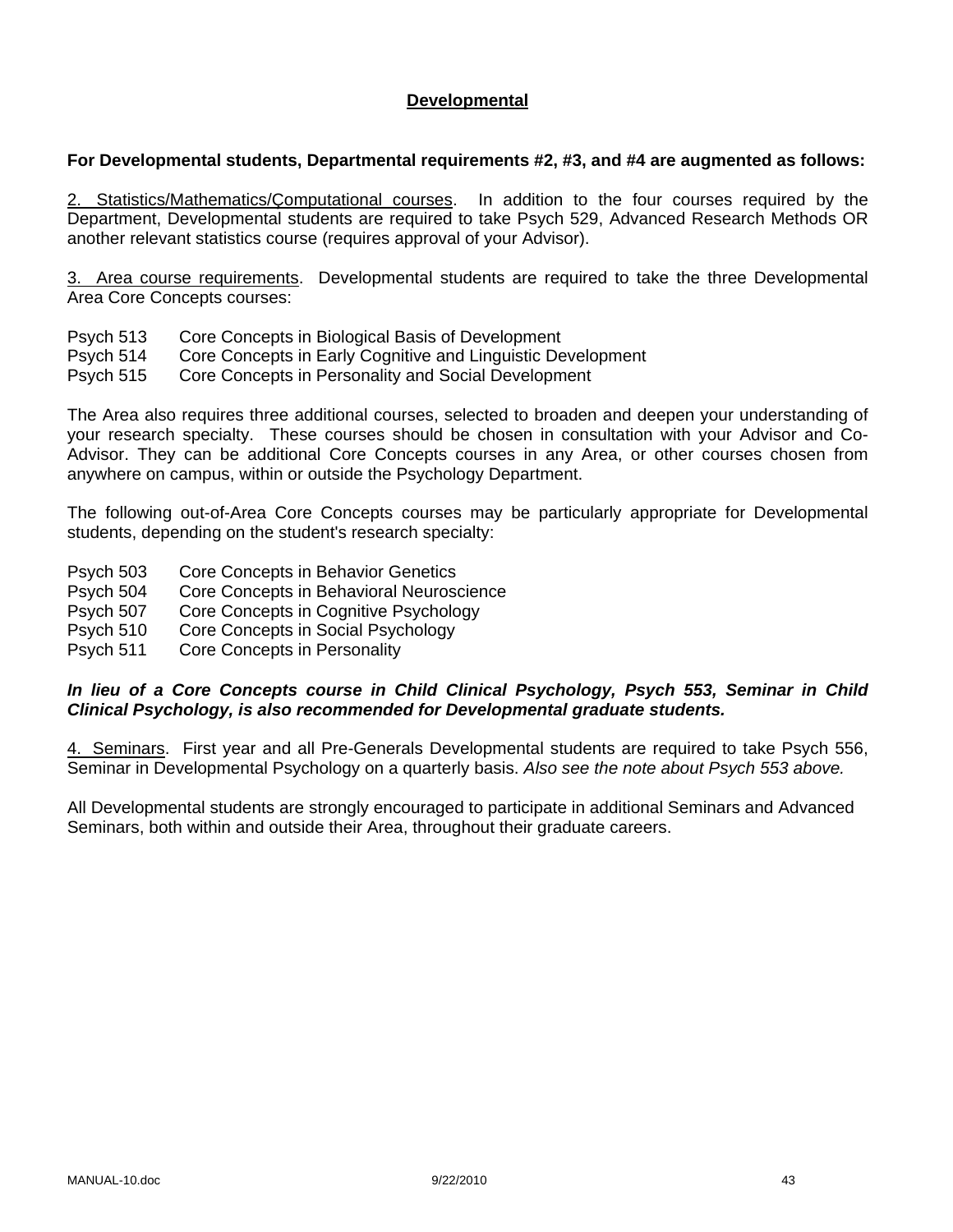#### **Social/Personality**

#### **For Social/Personality students, Departmental requirements #2, #3, and #4 are augmented as follows:**

2. Statistics/Mathematics/Çomputational courses. In addition to the four courses required by the Psychology Department, Social/Personality students are required to take one additional quantitative course, within or outside the Department.

3. Area course requirements. Social/Personality students are required to take the two Social/Personality Core Concepts courses:

- Psych 510 Core Concepts in Social Psychology
- Psych 511 Core Concepts in Personality

**The Area also requires four additional courses,** selected to broaden and deepen your understanding of your research specialty. These courses should be chosen in consultation with your Advisor and Co-Advisor. They can be additional Core Concepts courses in any Area, or other courses chosen from anywhere on campus, within or outside the Psychology Department.

4. Seminars. Social/Personality students are required to take one departmental Seminar (Psych 550 - 558) every quarter throughout their graduate careers. Psych 557, Seminar in Social/Personality, is required at least once per year.

Students are strongly encouraged to participate in additional Seminars and Advanced Seminars, both within and outside their Area, throughout their graduate careers.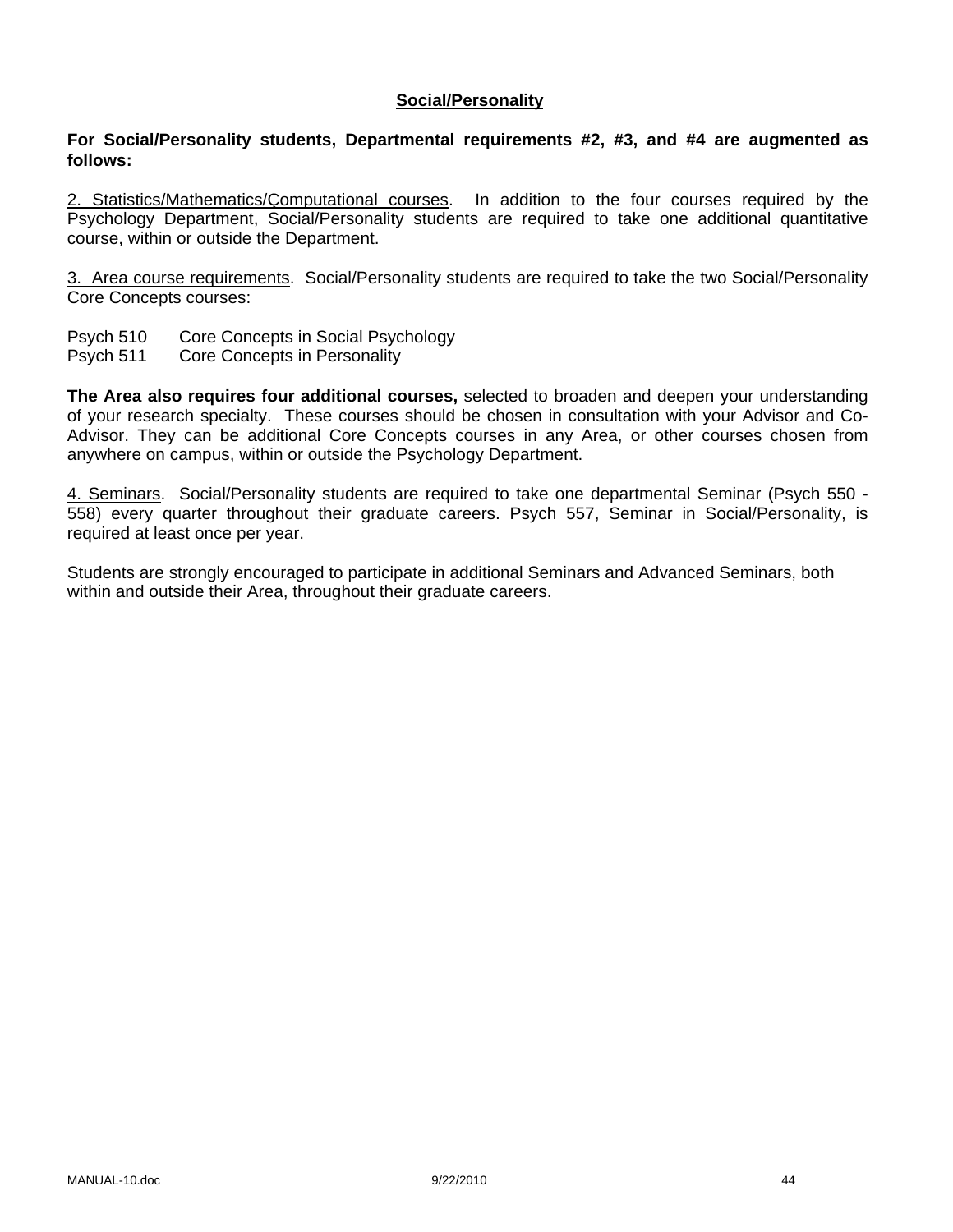### **C. III. OTHER SPECIALTY PROGRAMS**

In some cases, concentrations of work have been developed outside of the Department's Area structure. Three current specialty programs are listed below. Consult the coordinator if you are interested in these programs.

### **Quantitative Minor (coordinated by Brian Flaherty)**

The quantitative minor denotes that a graduate student has fulfilled statistical, methodological and/or mathematical training beyond basic department and area requirements. The quantitative minor allows students to focus on statistical methods, research design and mathematical modeling.

Coursework for the quantitative minor is in addition to Psych 524 & 525 (and their associated labs, 522 & 523) or equivalent courses. In order to be admitted to the Quantitative minor, 524 and 525 must each be passed with a GPA of 3.5 or higher. Please note that labs, software classes or workshops cannot count toward the minor. A total minimum of 20 credits is needed for this minor.

Some areas require an additional quantitative course beyond the department requirements. Courses satisfying an area requirement may also count toward the quantitative minor.

Four additional quantitative courses (for a minimum of 12 credits) are required for the minor. Courses may be selected from a list of approved courses (see link below), or proposed to the quantitative faculty for consideration. Each course must have a passing grade. Record your progress with the "Documentation of Completion of the Quantitative Minor" handout available from the Graduate Program Advisor.

The approved course list is located here:

http://web.psych.washington.edu/areas/quantitative/QuantPsychRecCourses.pdf

Details on the Minor and the application can be found here:

http://web.psych.washington.edu/areas/quantitative/minor.html

Graduate students interested in pursuing the quantitative minor should let the Graduate Program Advisor know.

#### **Diversity Science Specialization** (9/16/10: revisions pending approval by GTC)

The goal of this specialization is to provide graduate students throughout the Psychology Department with a vehicle through which they can augment their understanding of human behavior through coursework and training that articulates and assesses: (1) the differing perspectives of diverse groups and how these perspectives intersect; (2) the synergistic effects associated with increased recognition and embracing of diversity; (3) the consequences associated with resistance to embracing diversity; and (4) the ways in which psychological theories and services can be developed and applied in ways that usefully and positively impact diverse communities.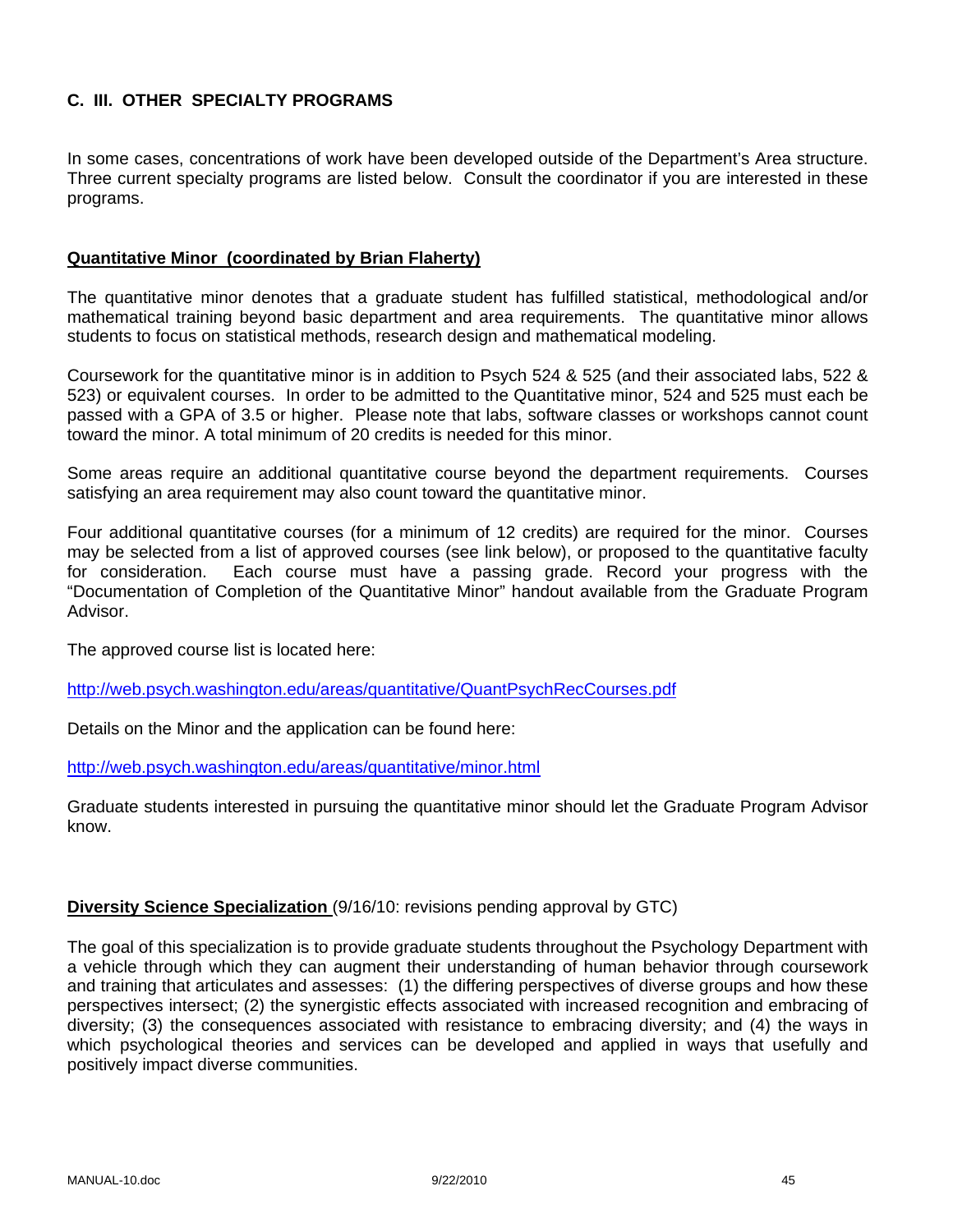We consider human diversity as referring to groups of people who experience themselves as differing on one or more of a variety of dimensions including race, culture, ethnicity, age, gender, sexual orientation, economic class, and disability status. Students who complete the requirements for this specialization are expected to 1) understand how the experiences of diverse populations have been or could be reflected in research relevant to their major area of study and 2) have sufficient understanding of the relationship between diversity and psychological issues that they can readily utilize such information in teaching courses in one or more areas of psychology.

### Requirements

- 1. Successful completion of at least three courses which focus on the relationship between diverse populations and some aspect(s) of psychology.
	- a. At least two of these courses must be offered through the psychology department at the 400 or 500 level. Department courses which meet the diversity specialization requirements will be labeled as such by the faculty offering the courses on a quarter by quarter basis.
	- b. One of the required courses may be taken outside the Psychology Department. This course can be selected from a pre-approved list of diversity related courses or the student may seek the approval of a Diversity Science faculty member to use an unlisted course to fulfill this requirement.
- 2. Attendance/registration of at least two Winter quarter Brown Bag meetings. Please email the Diversity Science area (psychdsc@u.washington.edu) to know what course number this is.
- 3. After the completion of required coursework, the student will prepare a capstone paper or presentation demonstrating their expertise and understanding of diversity issues in psychology. This paper may take one of 3 forms:
	- a. a critical review of research on diverse populations in their area of scholarly interest OR
	- b. a research proposal for or empirical paper reporting original studies assessing the relationship between diverse populations and a psychological phenomenon or issue relevant to the students scholarly interests OR
	- c. a prospectus for a course related to diversity science that the student might teach during their career.

The paper will be reviewed and approved by 2 members of the diversity specialization faculty. Each course must have a passing grade. Record your progress with the "Documentation of Completion of the Diversity Science Specialization" handout available from the Graduate Program Advisor.

Details on the Specialization and the application can be found here:

http://web.psych.washington.edu/diversity/DSpec.html

Graduate students interested in pursuing the diversity science specialization should let the Graduate Program Advisor and the Diversity Science area (psychdsc@u.washington.edu) know.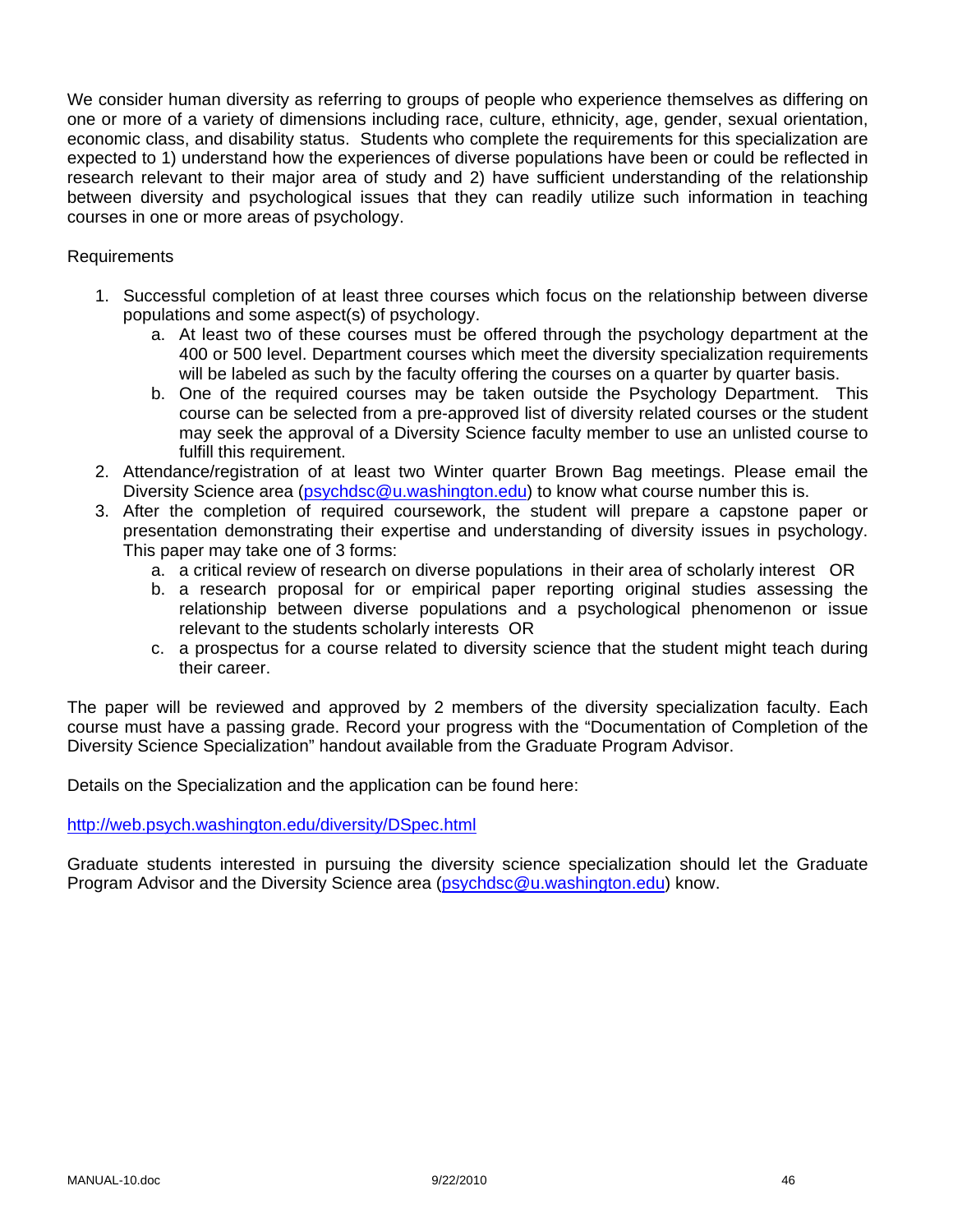### **D. POLICIES AND PROCEDURES**

# **D. I. WHOM TO SEE FOR WHAT YOU NEED**

During your graduate career you will occasionally have the need to draw upon the services and facilities offered by the Psychology Department. The faculty and other graduate students usually help you discover the ins and outs of locating these potential services. The following list of the staff and their responsibilities is included to give you an idea of whom to talk to as your needs as a graduate student change and develop.

## **Sheri J.Y. Mizumori**, Chair (G-121, 5-9660)

e-mail: mizumori@uw.edu

- ♦ For problems not solvable, or solved by anyone else.
- ♦ Schedule an appointment through Beth Rutherford (G-121, 5-8035, bethr@uw.edu)

**Beth Rutherford**, Assistant to the Chair (G-121, 5-8035)

e-mail: bethr@uw.edu

- ♦ Schedules appointments for the Chair (Sheri Mizumori)
- ♦ Supervises the Course Scheduling Coordinator
- ♦ University and Departmental policies
- ♦ Bearer of a wealth of information on all aspects of the department

**Nancy Kenney**, Associate Chair & Director of Graduate Training, Graduate Program Coordinator (GPC) (G-306, 3-2563) Please see page 6.

e-mail: nkenney@uw.edu

**Jeanny Mai**, Graduate Program Advisor, GPA (G-127, 3-9329) Please see page 7. e-mail: jeanny@uw.edu

**Michele Jacobs**, Administrator (G-119, 5-2027) e-mail: mjacobs@uw.edu (If Michele is on vacation, see Phillip Burger)

- ♦ Maintenance or repairs needed in Guthrie Hall and the Annexes
- ♦ Security problems in Guthrie Hall and the Annexes
- ♦ Questions concerning space allocations (academic, research, and operations)
- ♦ Liaison with Personnel Office
- ♦ Telecommunications/Ethernet questions
- ♦ Issues building permits
- ♦ If you can't find someone to answer your questions, she can usually help

#### **Phillip Burger**, Associate Administrator (G-129, 3-8879)

e-mail: pburger@uw.edu

(If Phil is on vacation, see Michele Jacobs)

- ♦ Monitors state funded budgets and does projections
- ♦ Maintains detailed files on departmental expenditures
- ♦ Monitors Fellowship Awards, Endowment accounts and departmental gift accounts. Answers questions concerning institutional allowance funds (i.e., small amounts of money for dissertation research)
- ♦ Travel some money for airfare is available for graduate students once per biennium
- Assistant to the Administrator: handles immediate problems in her absence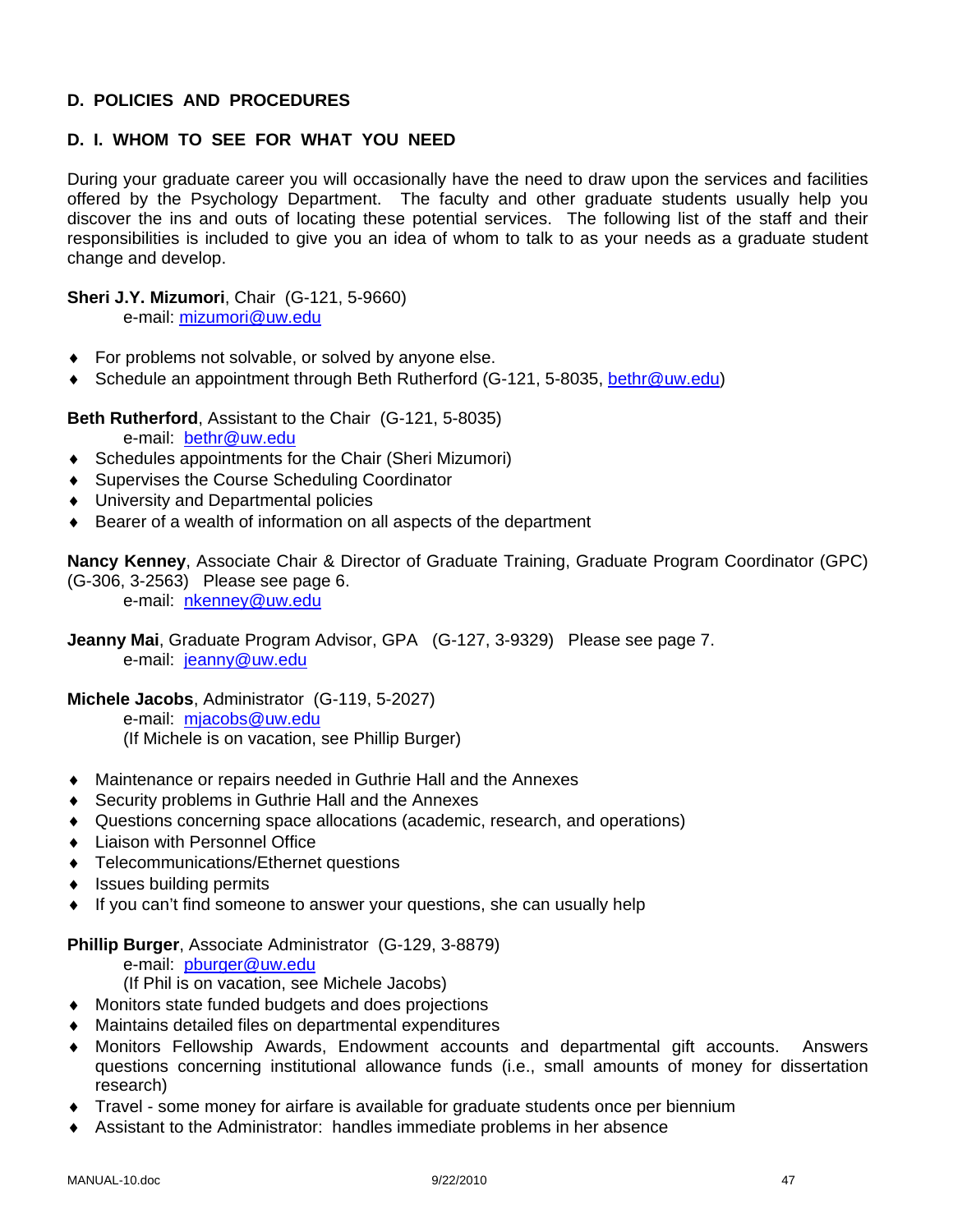**TBA**, Psychology Grants Manager (G-137, 6-4574)

e-mail: psygrant@u.washington.edu

- ♦ Checks budgets on all outgoing proposals, maintains files on all proposals submitted
- ♦ Information regarding grant proposals re: fringe benefits, indirect costs, proposal application materials
- ♦ Monitors majority of externally and UW funded research grants and contracts
- ♦ General questions or problems related to grants

#### **Margaret Cheng**, Fiscal Specialist (G-132, 6-5275),

e-mail: marcheng@uw.edu

- ♦ Assistant to Phillip Burger
- ♦ Questions concerning purchasing supplies/equipment for grant use
- ♦ Questions on travel covered by grants (if you are employed as an RA on a grant)
- ♦ Prepares travel paperwork
- ♦ Handles all purchase order requests, including supply orders
- ♦ Petty Cash Custodian: handles Petty Cash reimbursements: advises whether purchases may be reimbursed under Petty Cash. (Margaret Cheng and Mike Hollinger share Petty Cash responsibilities)

### **Mike Hollinger**, Fiscal Specialist (G-130, 3-6121)

e-mail: mikeph@uw.edu

- ♦ Assistant to Phillip Burger
- ♦ Petty Cash Custodian: handles Petty Cash reimbursements: advises whether purchases may be reimbursed under Petty Cash.
- ♦ Answers questions about how labs should use their petty cash funds
- ♦ Answers questions about allowability of purchases on grant budgets
- ♦ Handles all purchase order requests, including supply orders
- ♦ Backup for preparing travel and reimbursements
- ♦ Oversees reconciliation and corrections to fiscal transactions on grant budgets
- ♦ (Margaret Cheng and Mike Hollinger share Petty Cash responsibilities)

### **Merly Jones**, Payroll Coordinator (G-126, 3-3366)

e-mail: merlej@uw.edu

- ♦ Prepares payroll forms and has a complete listing of your departmental employment and service records
- ♦ Answers questions concerning payroll checks for TAs and RAs
- ♦ Supervises distribution of payroll checks
- ♦ Reference Station (University policies and procedures)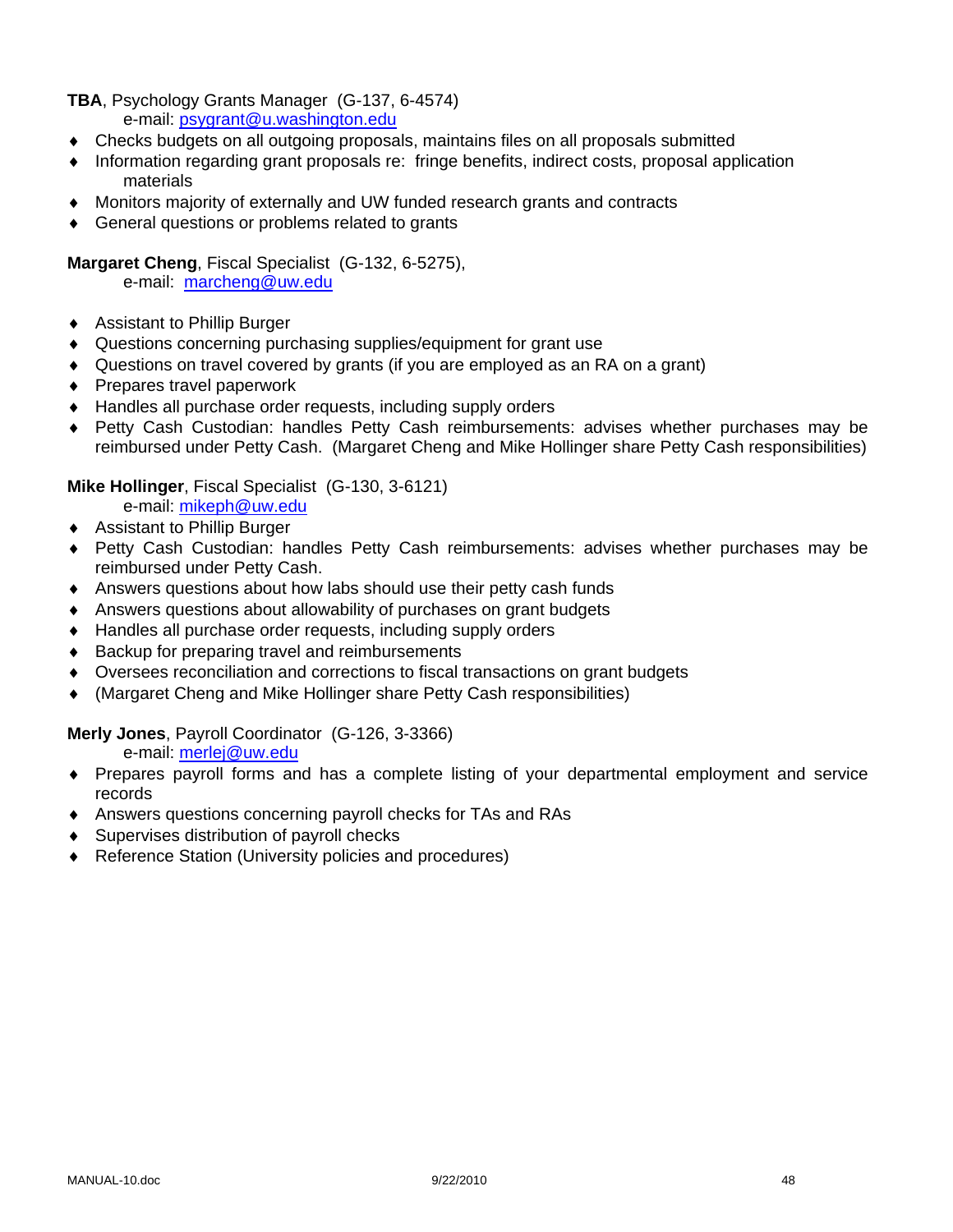### **William Kaplan** (G-119A, main office, 3-2640)

e-mail: wkaplan@uw.edu

- ♦ Questions concerning mail delivery to Guthrie
- ♦ Exam and other class material processing for TAs
- ♦ Office machine servicing (Xerox, Fax)
- ♦ Problems with the copy machines
- ♦ Keys to rooms in Guthrie and Annexes
- ♦ Overnight Express mail service
- ♦ Copy System Administrator: issues copy accounts and updates copy user numbers for access to departmental copy machines
- ♦ Course entry codes for variable credit classes (Ψ600, Ψ700, Ψ800)
- ♦ Equipment Check Out (laptops, cameras, projectors, etc)
- ♦ Facilities issues if Michele Jacobs is unavailable

**Betty Johanna**, Colloquium Coordinator, Development Assistant, and Publicity Maven (G-136, 6-5274) e-mail: bjohanna@uw.edu (If Betty is on vacation, see William Kaplan)

- ♦ Psychology Colloquium Series lectures: scheduling, logistics, publicity. Talk to her if you want to bring a speaker to campus.
- ♦ Advice or help with publicity, catering, room reservations, transportation, etc. for other events.
- ◆ Editor of in-house e-newsletter. Send items to psynews@uw.edu.
- ♦ Works with College of Arts & Sciences on Annual Giving Campaign.
- ♦ Process monetary and in-kind donations to the department. (Not grants.)
- ♦ Combined Fund Drive coordinator.
- ♦ Maintains bulletin boards in Guthrie lobby and in hallway outside Guthrie 121.

**Kim Arbios,** Course Scheduling Coordinator (G-122, 3-1469)

e-mail: karbios@uw.edu

- ♦ Text book orders and desk copies
- ♦ Change of grades or removal of incompletes
- ♦ Office hours publication
- ♦ Course Description Editor
- ♦ Grade sheet distribution

#### **Undergraduate Advising Staff** (G-114A, 3-2698)

**Carrie Perrin,** Director, Counseling Services

e-mail: cyoung@uw.edu

- ♦ Recruit potential undergraduate research assistants
- ♦ Advise undergraduate Psychology majors
- ♦ Undergraduate academic policies
- ♦ Tutor training and recruitment
- ♦ Student ratings of courses, professors, and TAs
- ♦ Statistics tutoring pool
- ♦ Unusual registration problems for undergraduates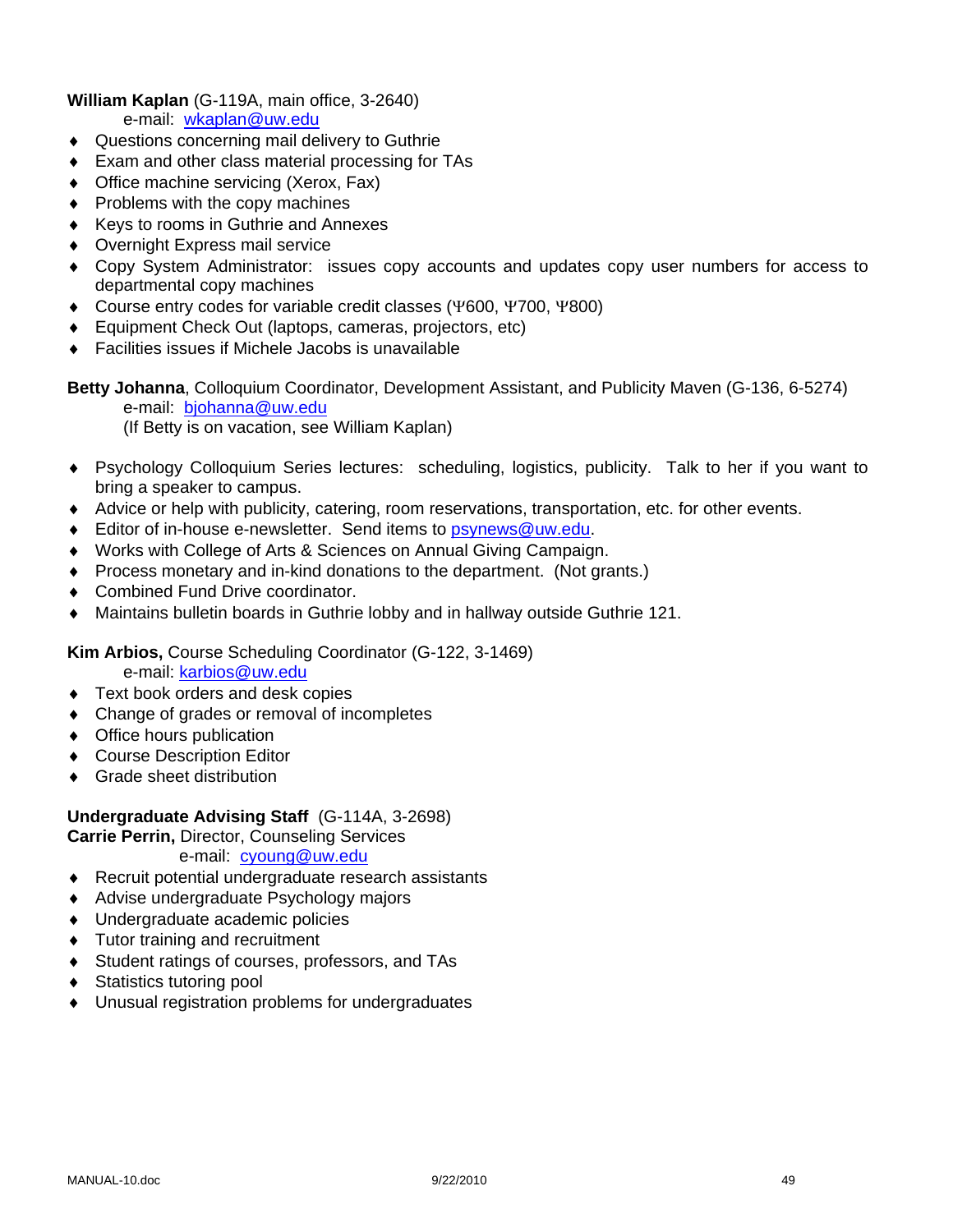### **Technical Support Services Staff** (G-28, Basement, 3-8281)

**Doug Kalk,** Senior Computer Specialist (G-28, 3-8281)

- e-mail: dougkalk@uw.edu
- ♦ Computer hardware and software support
- ♦ Hardware/software integration

### **Rich Ball,** Senior Computer Specialist (G-28, 3-8281)

e-mail: richb@uw.edu

- ♦ Computer hardware and software support
- ♦ Departmental equipment checkout and return
- ♦ Departmental shipping and receiving
- ♦ Questions concerning A/V and other equipment owned by the department
- ♦ Departmental equipment inventory

**Jon Hauser,** Senior Computer Specialist (G-53, 5-2079)

e-mail: jhauser@uw.edu

- ♦ Directs operations in the department's Media Lab (Rm 53), which supports teaching in the department
- ♦ Supports departmental laptops & other presentation equipment
- ♦ Provides instruction in presentation, multimedia, and web editing software
- ♦ System administrator and Consultant for Rat Lab (Rm 51), Human Performance Lab (Rm 55), and Presentation & Lecture Lab (Rm 57)
- ♦ Assists with first year presentations
- ♦ Departmental consultant for web-related issues
- ♦ Departmental Webmaster
- ♦ Departmental/Clinical Database/Server Administrator

**Ombudspersons:** C. Fagan, M. Linehan

### **Graduate Training Committee:**

Jane Simoni (Adult Clinical) Lynn Katz (Child Clinical) Ione Fine (Cognition & Perception) Bety Repacholi (Developmental)

Nancy Kenney (Chair)<br>
David Barash (Animal Behavior) Sanney Kenney (Director of Graduate Training)<br>
Jaime Olavarria (Behavioral Neuroscience) Jaime Olavarria (Behavioral Neuroscience) Sapna Cheryan (Social and Personality) Jeanny Mai (Graduate Program Advisor)

David Huh & **TBA** (Student Representatives)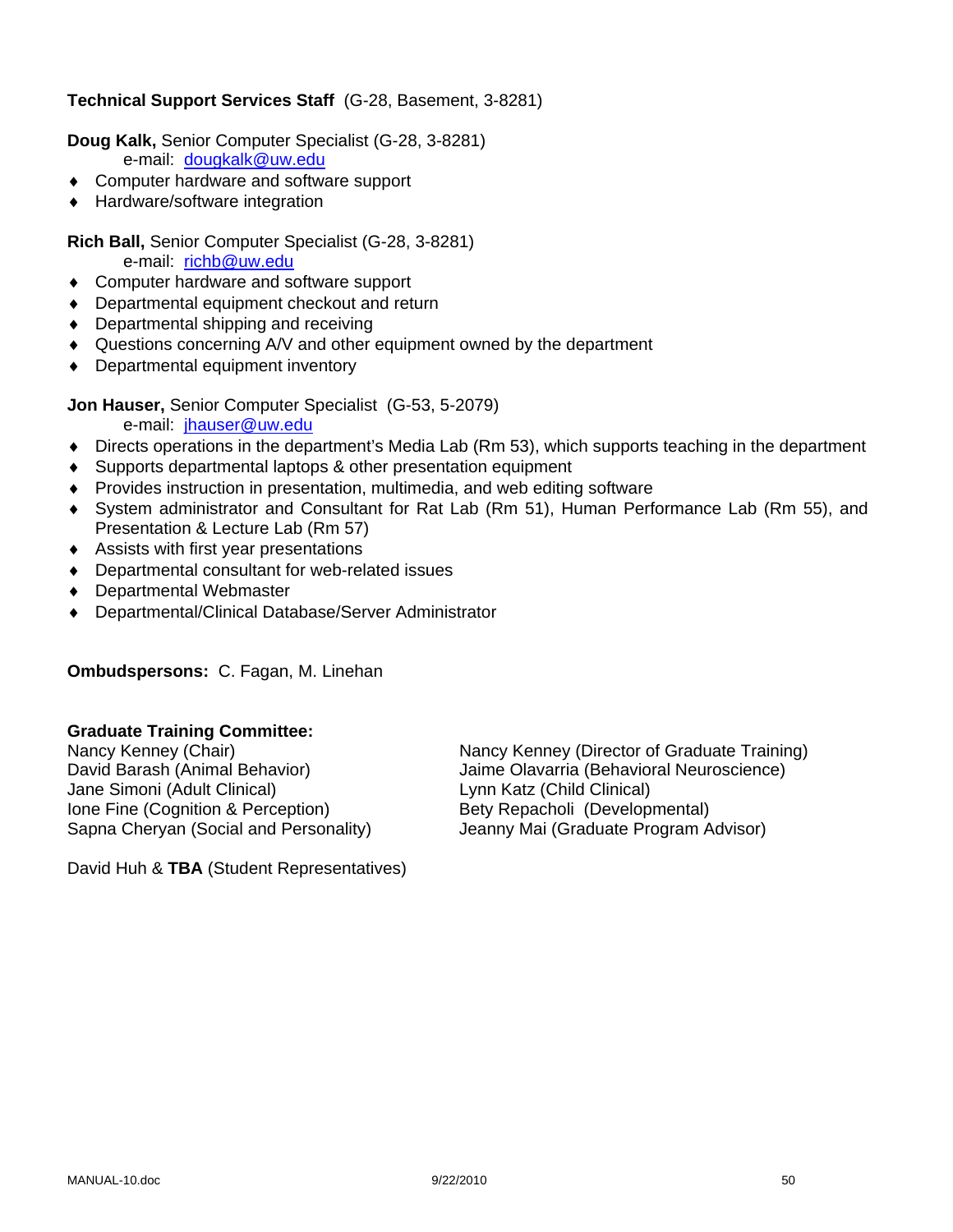### **D. II. DIVERSITY STEERING COMMITTEE**

#### **Diversity Steering Committee**

This faculty and graduate-student group oversees and coordinates the various departmental initiatives and interests related to diversity, including those outlined below. For 2010-2011, the graduate co-chairs are J. Oliver Siy and Jennifer Wang. Yuichi Shoda is the faculty chair. Contact: psychdsc@uw.edu

Who we are: Diversity Science Faculty, graduate and undergraduate students interested in addressing issues regarding diversity in the department.

What we do: The Diversity Steering Committee is an umbrella organization that oversees events and diversity-related initiatives within the psychology department.

Our goals:

- 1) to support diverse members of the community
- 2) to address the interest and concerns of students to the psychology department on issues of enrollment, student retention, and curriculum with respect to ensuring a rich, productive and diverse educational experience
- 3) to support and encourage research on issues of diversity
- 4) to encourage the development of diversity-related curriculum at both the undergrad and graduate level
- 5) to oversee the Diversity Science Specialization among graduate students.

Recent Diversity Steering Committee Initiatives:

- Diversity Science Specialization
- Teaching Curriculum Resources
	- o Diversity RA
	- o Diversity Learning goals
- Diversity Training for Faculty
- Psych 250 TA (Racism and Minority Groups) duties/support
- High School Visits (Essence of Success)

Graduate Student Committee Members 2010-2011:

| <b>Name</b>          | Area                  | <b>Email</b>    |
|----------------------|-----------------------|-----------------|
| Kelly Koo            | <b>Adult Clinical</b> | kellykoo@uw.edu |
| Lori Malahy          | Social                | loriwu@uw.edu   |
| J. Oliver Siy        | Social                | johnsiy2@uw.edu |
| Jennifer Wang        | Social                | wjen@uw.edu     |
| <b>Clara Wilkins</b> | Social                | claraw@uw.edu   |

Interested in becoming a member? Committee meets twice a quarter. Committee sign-ups happen at the end of the year (you will receive a flier in your mailbox).

If you are interested in speaking with a minority student from the Psychology Department, you may contact:

Join their listserv at: https://mailman1.uw.edu/mailman/listinfo/psychdiversity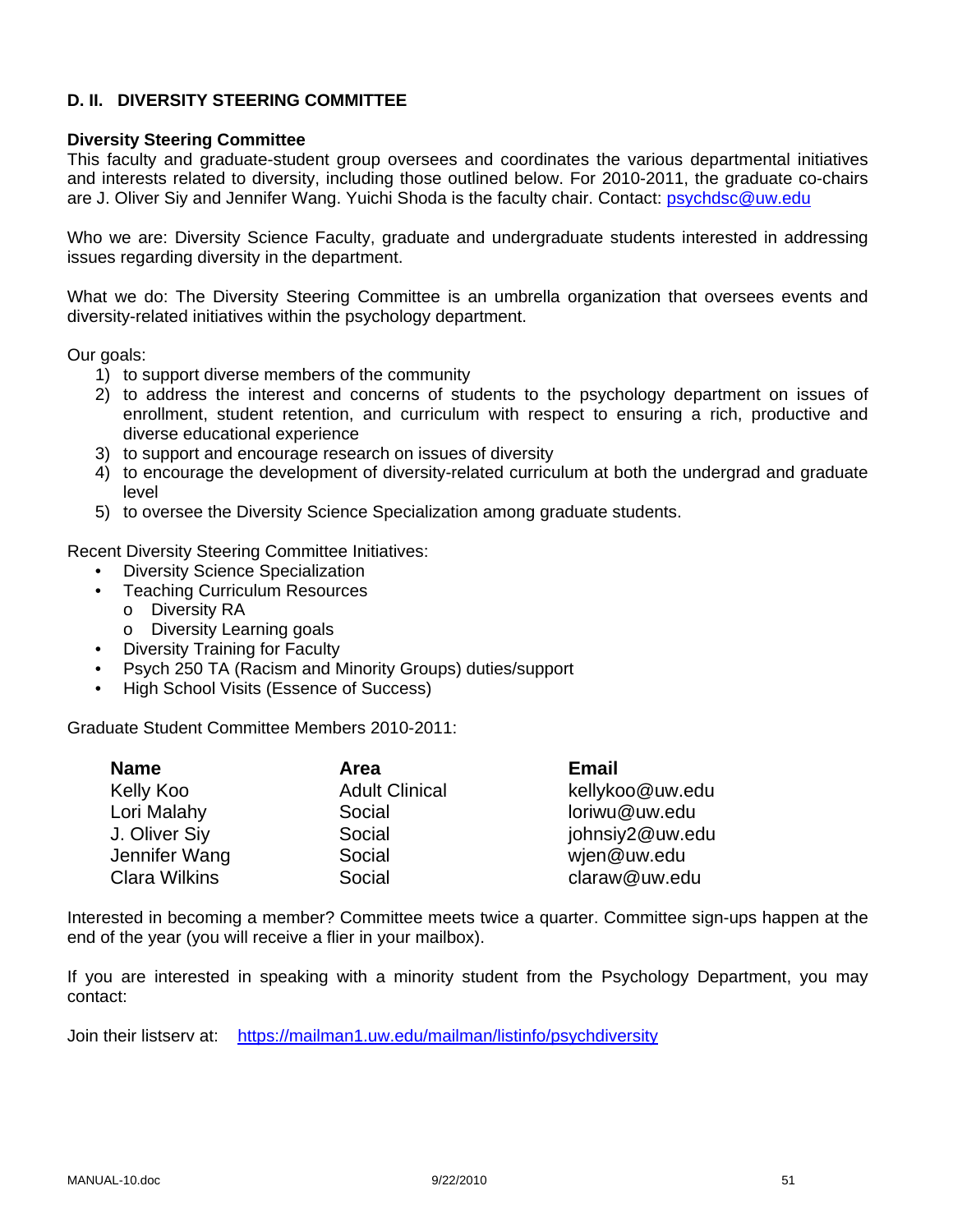### **Minority Student Representation**

We currently have 31 graduate students from diverse ethnic backgrounds representing 27% of the graduate student population in the Department. Minority students are found in almost all major areas of the department, although they are most numerous in clinical, child clinical, social, and cognitive psychology.

#### **Minority Faculty Representation**

| Ana Mari Cauce, Ph.D.    | John Miyamoto, Ph.D             |
|--------------------------|---------------------------------|
| Sapna Cheryan, Ph.D.     | Sheri Mizumori, Ph.D.           |
| Jaime Diaz, Ph.D.        | Jaime F. Olavarria, M.D., Ph.D. |
| William H. George, Ph.D. | Yuichi Shoda, Ph.D.             |
| Jeansok Kim, Ph.D.       | Joseph Sisneros, Ph.D.          |
| Janxin Leu, Ph.D.        |                                 |

### **D. III. CHANGING AREAS**

Occasionally, after some time in our graduate program, a student decides that he or she wishes to transfer to another Area or program within the Department of Psychology. Transfers into the Clinical Area are discouraged and virtually impossible. In any case, such a transfer requires an application process and is subject to the following conditions:

- 1. The student finds a new faculty advisor within the Area or program to which he or she wishes to transfer. This faculty member must be willing to serve as the student's advisor and to supervise the student's research in the new Area or program.
- 2. If the student requesting the transfer was admitted to the department with a promise of financial support and is within the first four years of graduate training, *the Area to which the student is transferring* assumes responsibility for providing TA or RA support through the remainder of the student's first four years in the department. However, it is assumed that the transfer is in the student's best interest, and the Department as a whole can be asked to assist in solving a support problem if it arises.
- 3. The faculty of the Area or program into which the student wishes to transfer approve the transfer. In most cases, requests for such transfers will be considered by the faculty of an Area or program during January of each year, in the same meetings in which preliminary discussions of admissions for the following year are held. Financial support for the transferring student becomes part of the admissions plan for the Area.

 A student who wishes to make such a transfer should request no later than January 1 to the new Area or program. Requests received after that date will not normally be acted upon until January of the following year.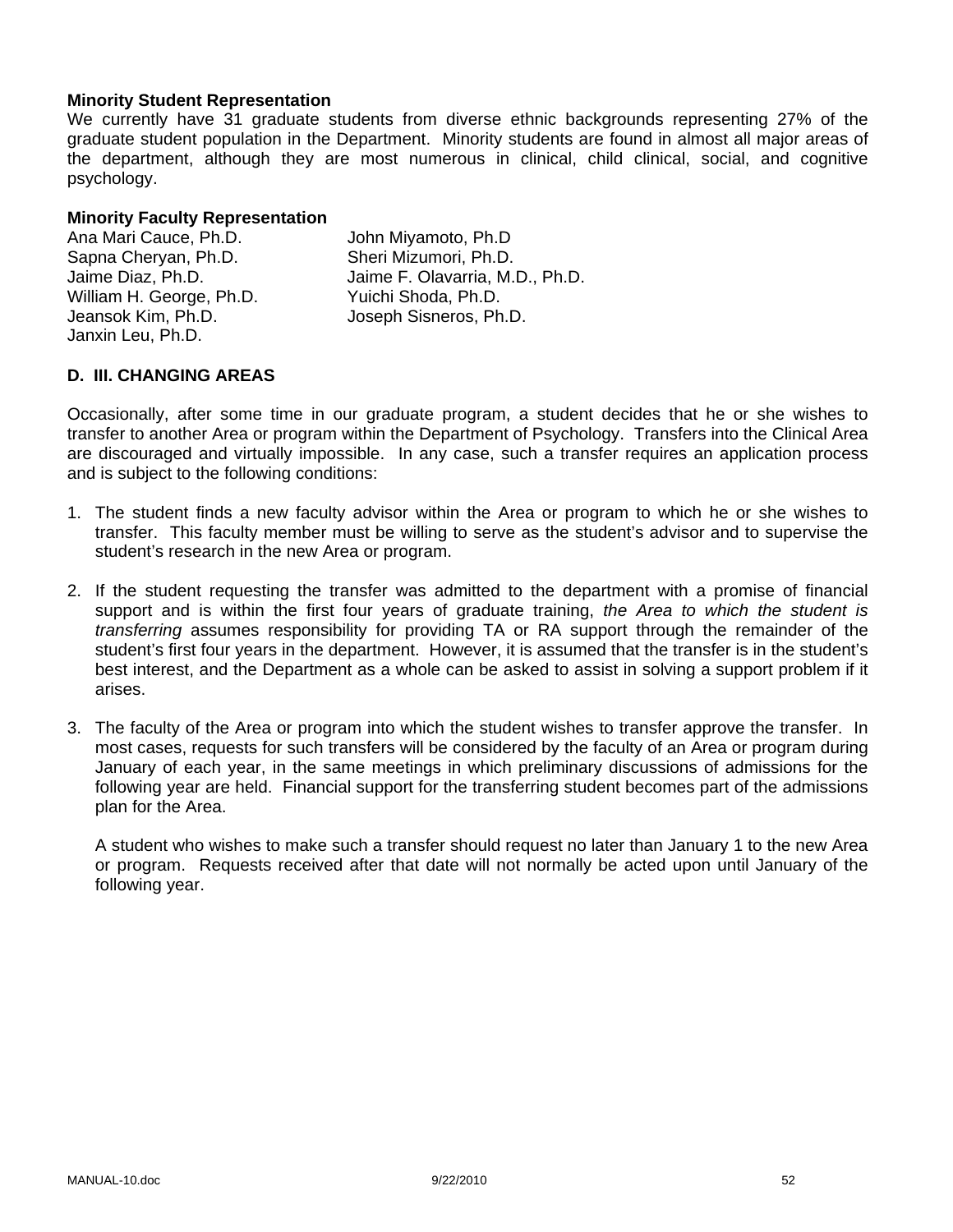# **D. IV. ON-LEAVE STATUS**

**Each quarter (except summer) you must either register for classes or petition for on-leave status.** The on-leave petition is found on the website below ("Graduate School On-Leave Information") and approval signature may be obtained from the Graduate Program Office, Guthrie 127 after providing your letter (see section below "Psychology Department On-Leave Policy"). Bring your completed form to Schmitz 225 Registration Office with your \$35 fee payment. Please submit no later than by the 5th calendar day of the quarter in which you begin your leave period. If you have already registered for that quarter, you must officially withdraw *before* the first day of classes in order to receive the on-leave status. See http://www.washington.edu/students/reg/calendar.html for more details or call 206-543-4000.

#### *Graduate School On-Leave Information*

http://www.grad.washington.edu/stsv/leave.htm

#### *Psychology Department On-Leave Policy*

- ♦ 1 year of leave will be granted automatically, provided the student is in good standing, the student's primary and secondary advisors and the Director of Graduate Training agrees, and subject to departmental and university restrictions. A letter signed by the student and both primary and secondary supervisors stating the reason for leave and the expected date of return should be given to the GTC representative before the beginning of leave. If the student is not in good standing, arrangements for leave must be made in the same way as for extensions of leave beyond 1 year.
- ♦ Extensions of leave beyond 1 year will require the following on an annual basis (this process should be initiated 10 weeks before the administrative deadline for the initiation of the desired leave extension (the beginning of the final quarter of the current leave).
	- o A meeting with the student's primary and secondary advisors and the current area GTC representative.
- ♦ Requests for on-leave extension must be made by the student in a letter written to the area GTC Representative, explaining why an extension to the 1 year limit should be granted and including a proposed date of return.
	- o Valid reasons for extended leave would include such factors as temporary medical, personal, financial or family commitments/difficulties that impede performance of typical graduate training responsibilities OR internship/teaching/temporary work opportunities that would significantly further the student's academic training and professional career. In some cases appropriate documentation may be requested of the student by their supervisor, the GTC representative or the Director of Graduate training.
	- o Evidence of a serious intention on the part of the student to finish their PhD including a proposed date of return and a timeline for completion of the remaining training milestones.
- ♦ The GTC rep or the student's primary advisor will circulate this letter and an email to all area faculty and to the Director of Graduate Training recommending whether or not leave should be extended. If any member of the area disagrees with this recommendation then the matter will be put to an area vote. If the Director of Graduate Training disagrees with the recommendation then leave will not be granted.

Extensions of leave will not be granted to students who have begun other careers and are unlikely to return to the program.

Please see page 71 for the Template for On-Leave status request letter.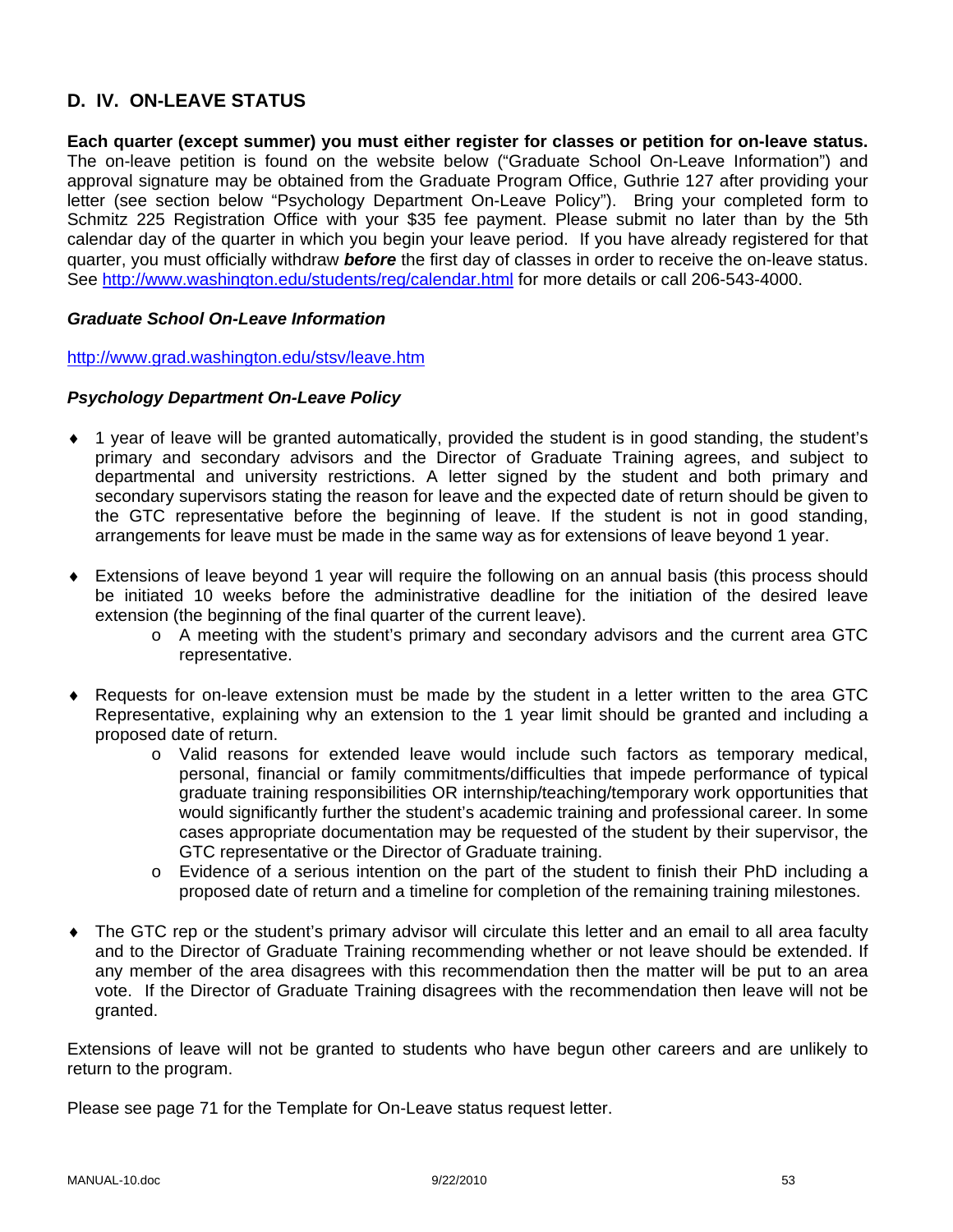### *Procedure for re-enrollment*

UPON EXPIRATION OF YOUR LEAVE period, you may either petition to extend your leave or, if you wish to enroll, simply register for courses before the beginning of the quarter in which you wish to return.

## YOU MUST EITHER BE **REGISTERED** OR **OFFICIALLY ON-LEAVE** EACH ACADEMIC QUARTER.

Failure to register or extend your leave of absence will result in dropping you from University enrollment. You must then re-apply to the Graduate School and submit an application fee before the application deadline. Moreover, readmission is not automatic, but must be approved.

If you were registered or officially on-leave during the 3 previous academic quarters, then you need not register or go on-leave for summer quarter. (If you were on-leave the previous summer and all 3 academic quarters as well, then you DO need to register or extend your on-leave status.) However, it is recommended that you notify the Registration Office of your status.

## **D. V. GRIEVANCE PROCEDURE**

The Psychology Department is committed to supporting graduate students and working to resolve any problems and/or conflicts that may arise. Students are encouraged to address situations proactively. It is recommended that you attempt to resolve any problems or conflicts informally. At this level, the subject remains confidential.

Depending upon the nature of your concern, the appropriate avenue for addressing the situation may vary. Within the department it may be best to confer with your advisor(s) first. If this is not appropriate, or you do not reach a satisfactory resolution, see your Area Representative, your Area Coordinator (Area Head) or the Graduate Training Coordinator, and finally, the Department Chair. At any time, you may also contact the Departmental Ombudspersons for advice. C. Fagan and M. Linehan are the appointed Ombudspersons for 2010-2011.

If necessary, however, a formal complaint may be made in writing. Once a statement is put in writing it becomes part of the record and at that point is available to anyone with an interest in the subject, including those involved in the situation. This can be done either within or outside the department.

If you fail to resolve the difficulties within the department, there are avenues available to you outside the department as well; for example, the Human Rights Education and Research Network (http://depts.washington.edu/hrights/, 425-352-5421) and the Ombudsman for Sexual Harassment (http://www.washington.edu/about/ombudsman/, 206-543-6028). Consult with these outside offices after you have failed to resolve your difficulties within the department.

There is also a detailed grievance procedure in your union contract (http://www.washington.edu/admin/hr/laborrel/contracts/uaw/addons/). Please consult with your local representative if the measures above do not result in satisfaction.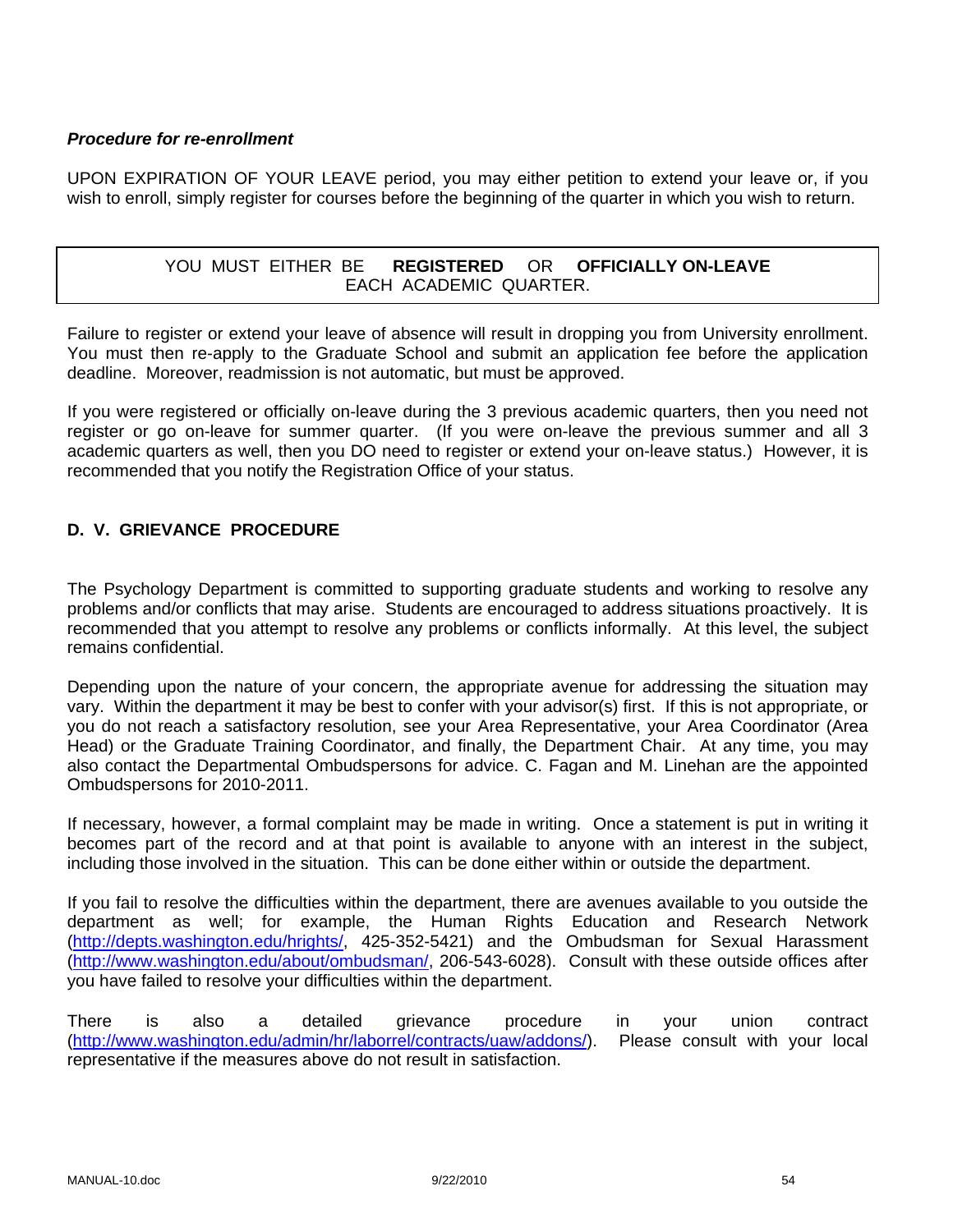### **D. VI. UNIVERSITY POLICY REGARDING SCHOLARLY INTEGRITY**

Because of the importance of issues of scholarly or scientific misconduct to the operations of the University and because significant expertise is required to address such issues, the University has established an Office of Scholarly Integrity (OSI) under the Vice Provost (http://www.washington.edu/provost/ap/osi/, 206-543-6617). This Office assumes primary responsibility for investigating and resolving allegations of scientific and scholarly misconduct by its faculty, staff, and students. Please refer to Executive Order #61 and to the University Handbook, Volume IV, Part 9, Chapter 1 (http://www.washington.edu/faculty/facsenate/handbook/Volume4.html) and your union contract for further information.

Inappropriate activities include:

Intentional misrepresentation of credentials Falsification of data **Plagiarism** Abuse of confidentiality Deliberate violation of regulations applicable to research Other practices that seriously deviate from those commonly accepted by the scientific community in proposing, carrying out, or reporting results

### **D. VII. Mentoring Resources for Graduate Students**

Mentoring focuses on the human relationships, commitments, and resources that help graduate students find success and fulfillment in their academic and professional pursuits. The following websites lists numerous resources for both students and faculty.

Mentoring Resources for Graduate Students and Faculty http://www.grad.washington.edu/mentoring/

Guidelines for Good Practice in Graduate Education http://www.grad.washington.edu/mentoring/good-practice/index.shtml

Center for Instructional Development and Research—Mentoring Resources: http://depts.washington.edu/cidrweb/resources/mentoringtools.html

Center for Workforce Development http://www.engr.washington.edu/cwd/CWDMentoring.html

Students are also encouraged to meet with the Director of Graduate Training, or the Chair as appropriate, to discuss mentoring as needed.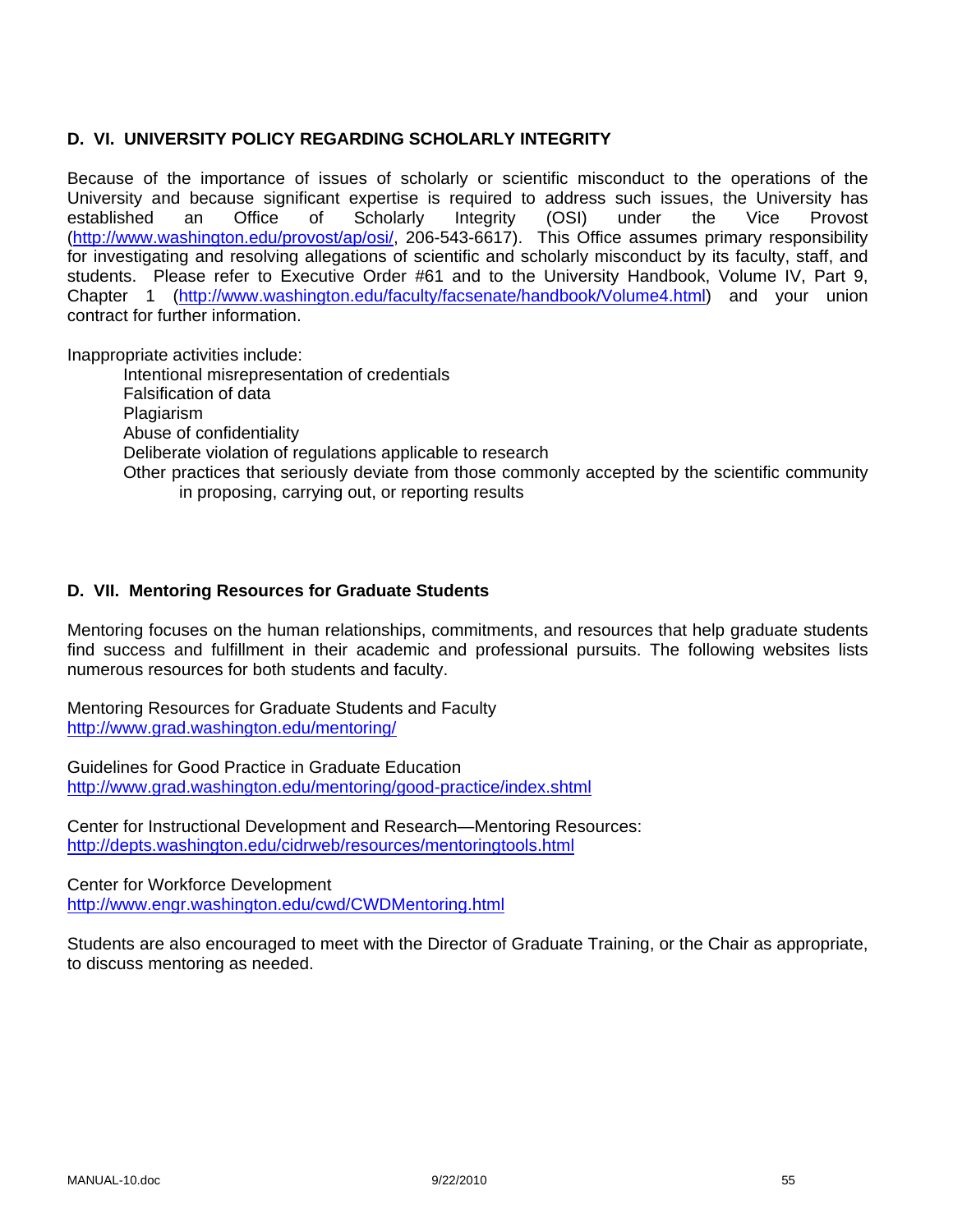# **E. FUNDING AND MONEY MATTERS**

### **E. I. TA and RA Policy**

#### **a. TA Assignment Procedures**

Many of these procedures are now governed by the union contract between the UW and the graduate students' representative UAW. For details see: http://www.washington.edu/admin/hr/laborrel/contracts/uaw/addons/

- 1. In the fall of each year, the Psychology Department surveys the courses to be taught in the following year and the grants pending and makes an estimate of the number of TA and RA slots likely to be available. This estimate is used, in conjunction with commitments already made to continuing students, in deciding how many new graduate students will be accepted for the following year. Definite offers of support are not made to new students until the funds for each position are assured.
- 2. Each quarter, all current graduate students and faculty are asked to state preferences for funding and assistance for the following quarter via Catalyst survey. Preferences for Autumn Quarter are collected during Summer Quarter. New first year students serving as TAs are automatically assigned a course.
- 3. Make sure to submit the TA request Catalyst survey by the deadline listed when the quarterly request email is sent
- 4. Based on stated preferences, and funding priorities (see Priorities, page 57), formal appointment offers are made for both TA and RA positions just prior to the beginning of the quarter for which they are effective. It is not possible to make these any further in advance primarily due to the uncertainty of course registration and research funds.
- 5. *Students on Probation.* If a student is on External Warn, Probation, or Final Probation status with the Graduate School, he or she cannot be a candidate for a TA Fellow or Lead TA position. If a student is on internal warn status, he or she can only be appointed to the Lead TA or TA Fellow positions after consultation with, and approval of, the student's advisor(s) and the Director of Graduate Training. After each meeting of the Graduate Training Committee (GTC), the faculty member in charge of recruiting and assigning the Lead TA and TA Fellow positions will be informed about students who are currently not in good standing (or are in questionable standing) in our program.

**SUMMER QUARTER WARNING**: The promise of support given to incoming students is for the regular academic year. Summer Quarter operates on a separate budget and is outside of this promise. Therefore, most students have to look elsewhere for summer support. It follows that the TA priority system, being based on the promise of a support letter, does NOT apply to Summer Quarter. The most important criteria in selecting for summer TAs are competence, instructor preference, and student preference.

There are only one-fourth as many Teaching Assistantships available during Summer Quarter as there are during each of the three quarters of the academic year. This does not include several courses taught entirely by senior graduate students. Hence, we can NOT give TAs to all those graduate students who request them for Summer Quarter. You should consult your advisor and the faculty member who heads your area for other possible sources of Summer Quarter financial support.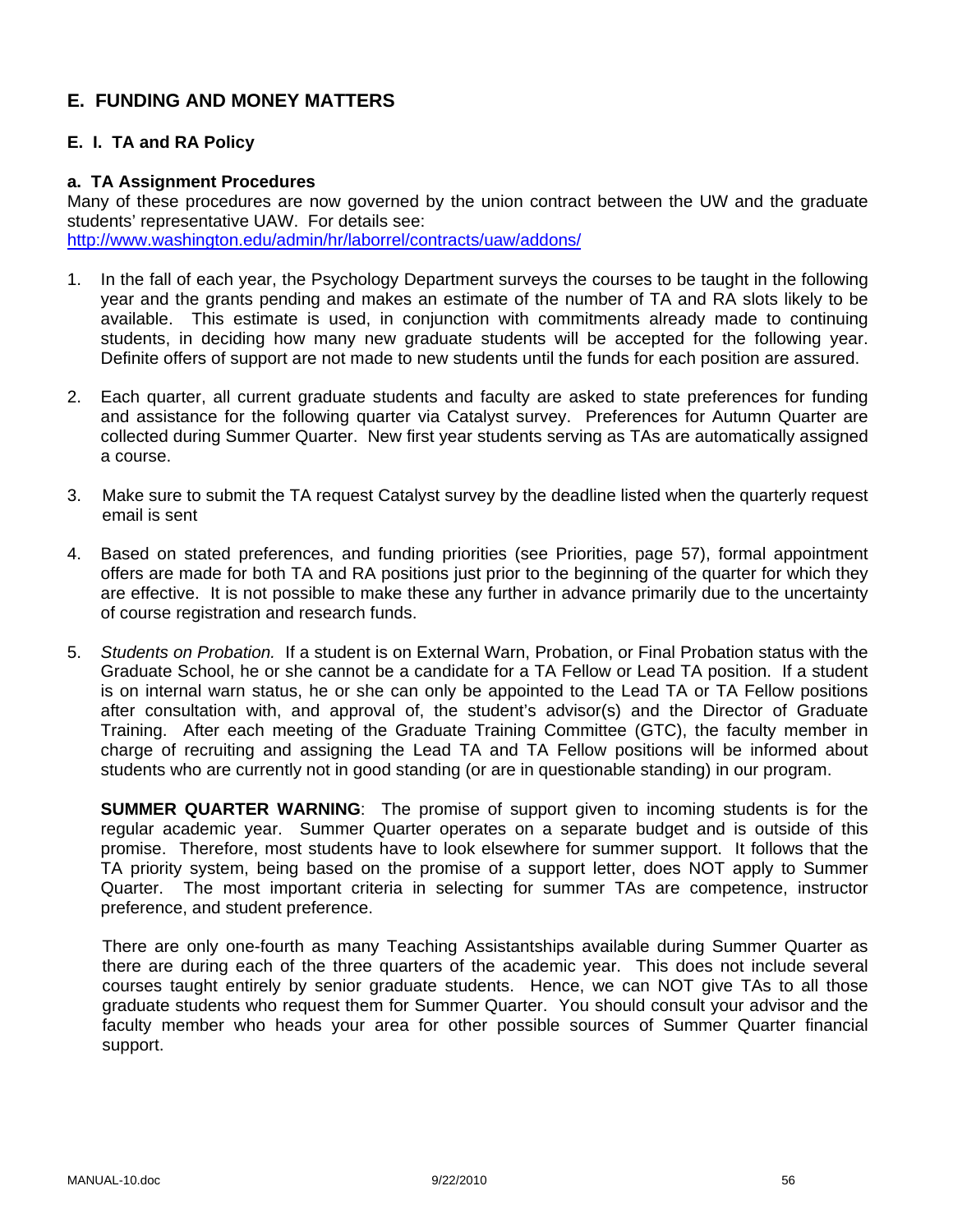Graduate students who rely on TAs should, from the beginning of the year, work on alternative sources of summer support. If, for example, you are offered a Research Assistantship that supports you in some but not all of the four quarters, if possible, try to arrange for the RAship during summer quarter as one of those quarters. (See also, Summer Quarter Warning, page 56 and Summer Employment, page 62)

# **E. I. b. TA Assignment Priorities**

Teaching Assistantship assignments are made near the end of the quarter prior to the actual appointment. This process requires students to complete a Catalyst survey on which they specify their requests for TA positions for the following quarter. TAs are then assigned courses by the Director of Graduate Training in collaboration with the Graduate Program Advisor and graduate student volunteers, according to the following criteria: a) the student's qualifications to teach the course, b) the student's priority ranking (see below), c) the preferences of the instructor (from among qualified potential TAs) and of the graduate students (from among available courses), and d) the student's demonstrated teaching ability. The overriding consideration in assigning TAs is the quality and enhancement of instruction.

The following priority system is applied in the TA assignment process:

- Priority I First-year students who were given an explicit promise of support during that year as an inducement to enter the program. These students are top priority for TAs only in the Autumn, Winter, and Spring Quarters of their first year. In Summer Quarter, they are on a par with students in Priority II and III. Only Priority I students are guaranteed a TAship during the academic year.
- Priority II Second-, Third-, and Fourth-year students who were admitted with explicit promises of support or, who were later placed at this priority level by the faculty in their area or program, and who are not on Probation or Final Probation with the Graduate School.

In some cases, Priority III students may be given preference over Priority II students in making TA assignments, e.g., courses requiring special knowledge or skills such as statistics or clinical seminars.

Priority III Students who were admitted with no promise of support, students beyond their 4th year of study, and students on Probation or Final Probation.

#### *An internal action, i.e., department watch or warn status, does not affect a student's priority level.*

As far as possible, student and instructor requests for positions will be matched within the guidelines shown above. Instructors and students are given up to six choices of requests for appointments. If the first choice request is not possible, attempt is made to provide the second or third choice. As instructors are held responsible for the conduct of courses, every effort is made to provide them with the personnel they request. Any student who is assigned to a class that he or she did not request can contact the Director of Graduate Training to discuss the assignment or request a review of the assignment.

*TA Evaluations and Priorities for Future TA Assignments*: As the assignment of TAs is primarily to provide undergraduate teaching services, formal evaluation of students in terms of their competence as TAs will be considered in the making of future assignments. All TAs teaching quiz sections **must** be evaluated by the students in their classes. In addition, instructors will be requested to evaluate their TAs each quarter. Evaluations, along with formal letters of appointment for each TA, will be placed in a separate folder for each student and will be made available for review upon request.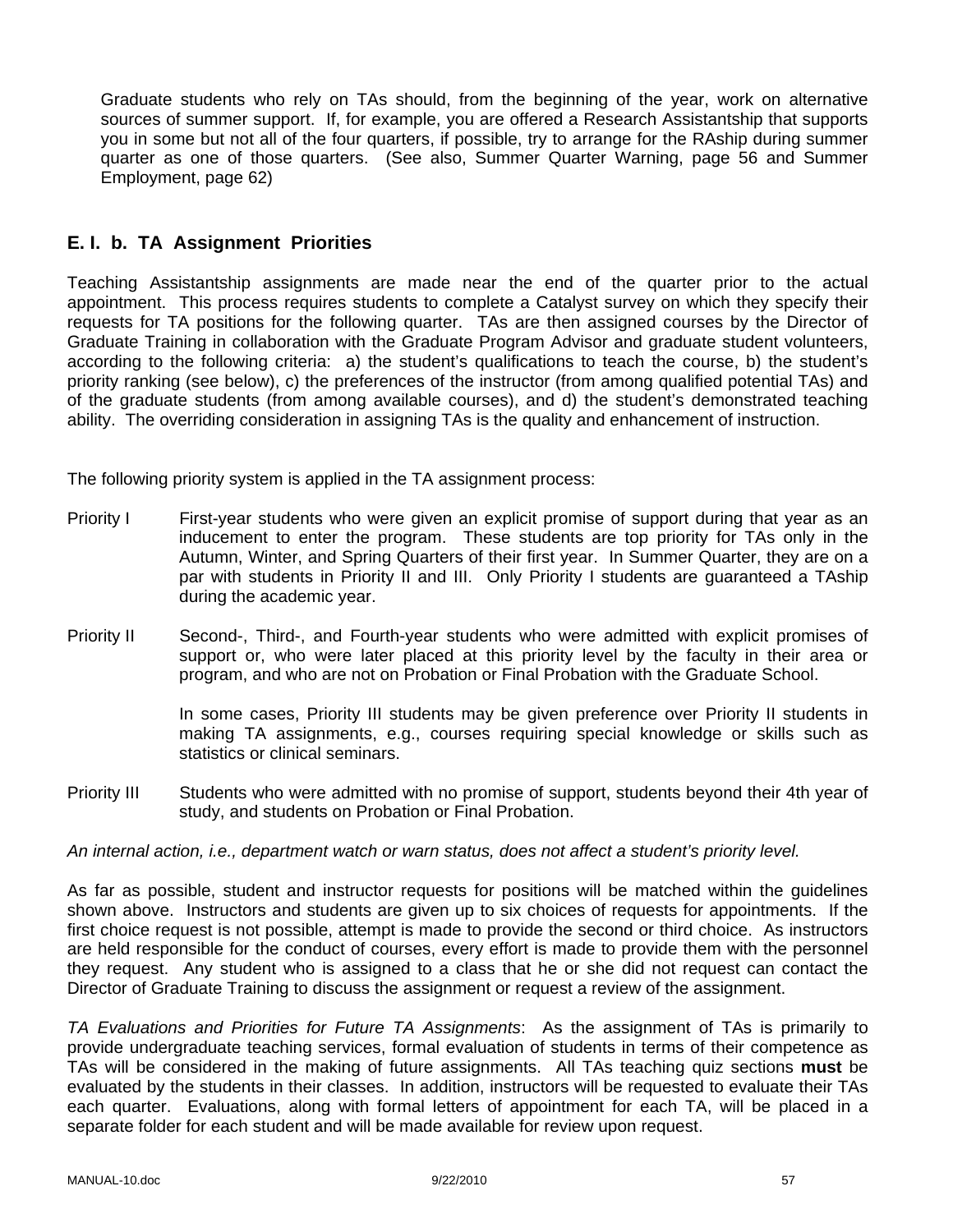### **E.I. c. Teaching Experience Requirement**

Since the Psychology Department has required that students obtain teaching experience if they wish to receive recommendations for teaching jobs, students requesting TA positions who have not previously held such a position will have some priority over students who have been teaching regularly. This, of course, will be weighed with other factors, including the needs of the course in question.

Evening and summer appointments are of two general kinds: assistant to the instructor of the course in large classes or laboratories; or instructor of the course. In the former case, we restrict the level to the payroll rate determined by the student's progress in the program (look for salary levels under Appointment Ranks section, page 59). In the latter instance, we appoint the graduate student at the Pre-doctoral Teaching Associate II regardless of program status. For budgetary reasons, we are limited to a very small number of such positions to cover both kinds of appointments.

### **E.I. d. Research Assistantships**

If a student is requested by the Principal Investigator (PI) and wishes to accept the appointment, that student will be awarded the RA position. This is done because PIs are responsible for the conduct of the research. If the PI does not have a particular request, students are sent by the Director of Graduate Training to interview for the position, based on the same priorities that are stated for assigning Teaching Assistantships.

The RAs' responsibilities are to the PI and the respective research project providing the salary (which may or may not coincide with the student's own personal research interests). **These appointments should never be confused with fellowships which allow the student research freedom**.

#### **E.I. e. Fellowships and Traineeships**

Clinical Psychology traineeships typically are given to first year students to help them handle a heavy first year course load. Other fellowships and traineeships which may be under Departmental control are awarded by the Chair, after consultation with appropriate faculty and as dictated by the conditions of the fellowship in question.

Graduate students are encouraged to apply for any other advertised fellowship or traineeships for which they are eligible. Watch the Departmental newsletter, or your e-mail, for announcements of awards, internships, etc., being offered by other agencies. See information on-line at: http://www.lib.washington.edu/gfis

In many instances, all or part of the student's tuition and fees are paid by the fellowship or training grant. *Questions concerning payment of tuition should be clarified before the onset of the appointment.*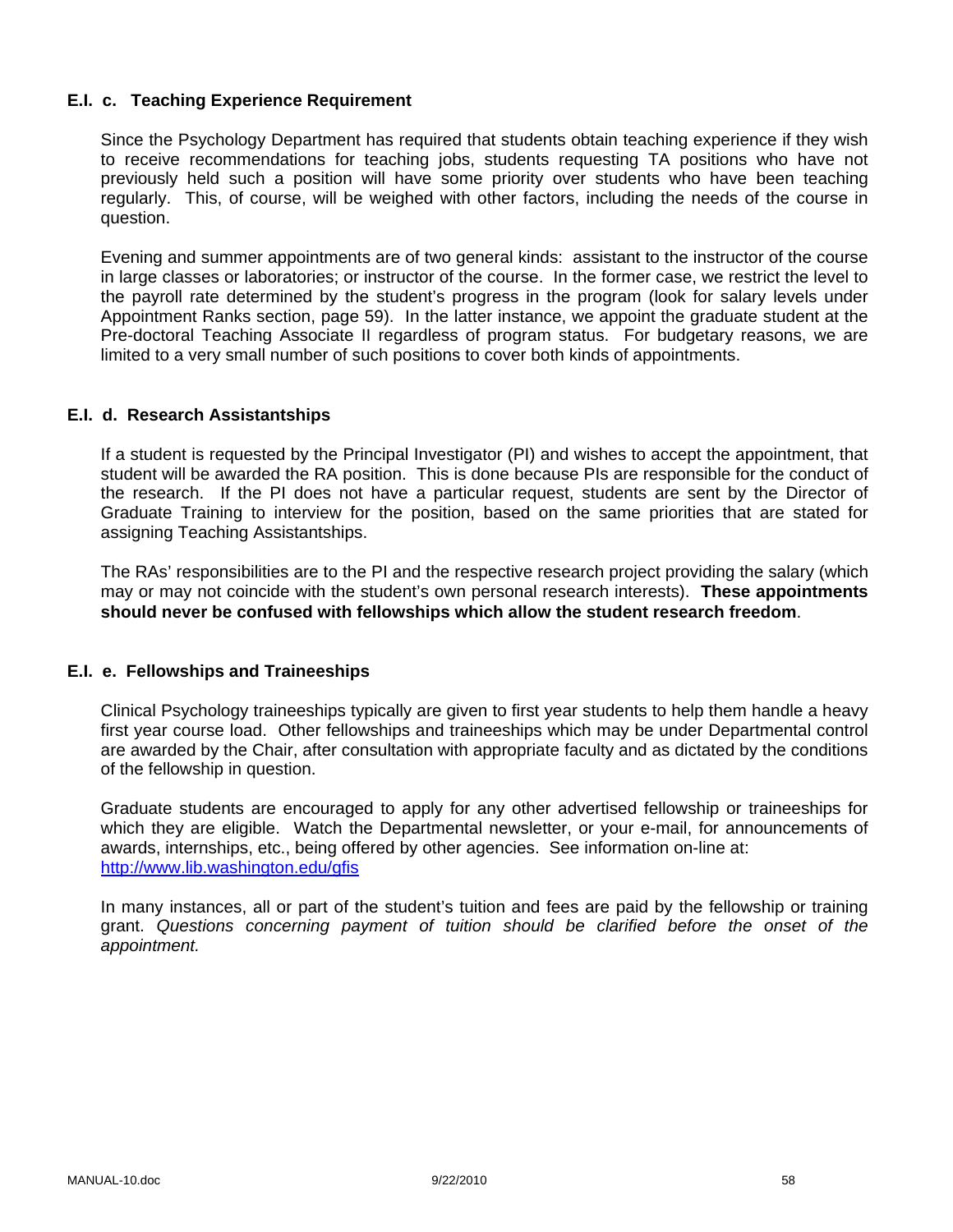### **D. II. Payroll Procedures**

### **E. II. a. Payroll**

Assignments to TA positions are made on a quarterly basis only. After the TA or RA assignment has been made and the level established, employment forms are prepared by Merly Jones (G-126). The payroll form (Personnel Action Form, PAF) must be completed for all employees. Students for whom this is a new appointment must complete and sign the Employee Personnel Data / Campus Contact Data Form, a W-4 form, a Conviction / Criminal History form, and INS form I-9 (Employment Eligibility Verification).

**Income Tax Information.** You will receive a W-2 form (statement of income and taxes withheld) in January following the calendar year worked. If you were on the payroll during the months of November or December, your W-2 will be distributed to your mailbox in Guthrie. If you are off the payroll during the last couple months of the calendar year through the time that the W-2's are issued, then your W-2 would be sent to your permanent address. **Please be sure to keep your mailing information current via MyUW.**

### **E. II. b. Paydays and Paychecks**

Paychecks for salaried, monthly, and hourly appointees (TAs, RAs, Fellows, Trainees) are issued on the  $10<sup>th</sup>$  and 25<sup>th</sup> of each month. Time sheets for hourly employees are to be submitted on the 1<sup>st</sup> and 16<sup>th</sup> days of the month, with payday following on the  $25<sup>th</sup>$  and the following on the 10<sup>th</sup> of the next month. Checks are picked up by the "home department," reviewed for accuracy and completeness, and are usually available in the Psychology Department by 11:00 a.m. on the respective payday. Confirmation for those who have direct deposit are available on the UW website at MyUW. Actual paychecks are mailed to the employee's home address on file.

Each employee has a "home department" where the individual's composite check, money from all sources and issued each payroll, is sent. Sometimes things go awry and expected paychecks are missing or incorrect. Reasons range from late submission of payroll papers or time sheets, to balkiness of a sickly computer. Any question concerning your paycheck should be directed to the Payroll Coordinator, Merly Jones (G-126). Emergency checks can be arranged, and in most cases take about a week.

#### **E. II. c. Appointment Ranks**

The University has two main types of pay scales for TAs and RAs. They can be found in the general catalog under the graduate school appointment section or see: http://www.grad.washington.edu/fellow/salaryschedule.htm for a list of monthly salaries. Below is a summary of our most common appointment ranks.

| <b>TAs</b>                                           | RAs                                           | <b>Status</b>                                                 |
|------------------------------------------------------|-----------------------------------------------|---------------------------------------------------------------|
| <b>Predoctoral Teaching</b><br>Associate I (PDTAI)   | Predoctoral Research<br>Associate I (PDRAI)   | 1 <sup>st</sup> year and up, until you pass generals          |
| <b>Predoctoral Teaching</b><br>Associate II (PDTAII) | Predoctoral Research<br>Associate II (PDRAII) | Ph.C. (Candidate) Status Awarded<br>i.e., General Exam Passed |
| Predoctoral Instructor                               | <b>Predoctoral Researcher</b>                 | to be determined                                              |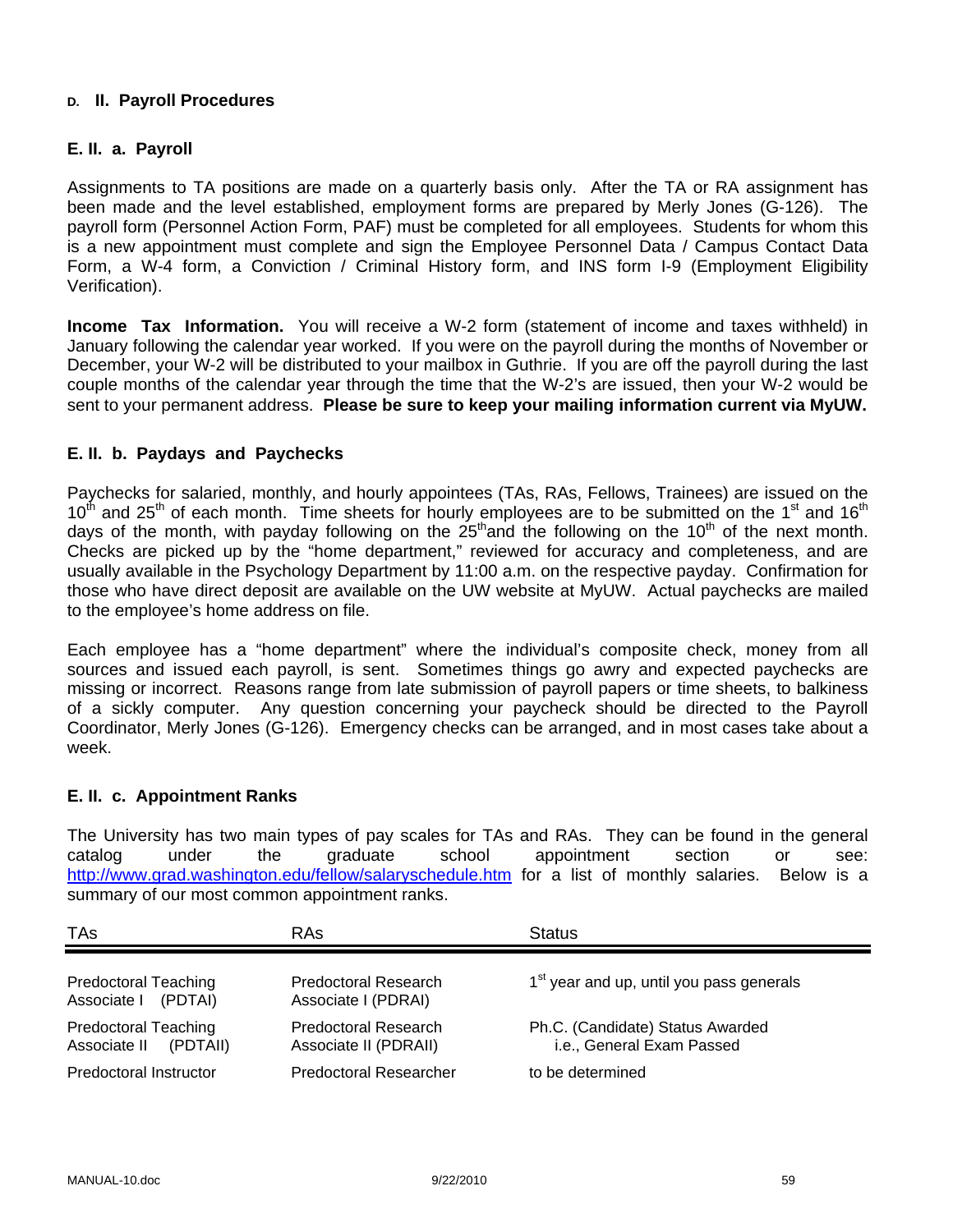The Psychology Department petitioned and received permission to pay our students at a higher level than that of other departments on campus. This is called the variable rate scale and can be found at: http://www.grad.washington.edu/fellow/salaryschedule.htm. As a result, we now have only two (higher) pay levels. The first level will be paid to all students until such time as they pass their general exam. The second level will be paid to all students who have successfully passed the general exam to attain Ph.C. status. To clarify, the second level grade will begin the quarter the Ph.C. status is awarded by the Graduate School. If you complete your generals during a school break, your Ph.C. will be conferred at the end of the following quarter (that is, your raise won't go into effect for a full quarter). Please keep the quarterly deadlines in mind as you schedule your generals.

Your salary level as an RA is determined by the Principal Investigator (PI) of the grant budget funding your RAship. Factors affecting your salary level include your graduate student classification (see TA appointment ranks above), your duties on the project, and the amount of money available in the grant. Usually, faculty project directors budget sufficient funds to provide for the higher pay levels. You cannot, however, be paid more than your level justifies; you could be paid less. Discuss your salary level with the PI of the grant.

The funding level at which you are hired at the beginning of the quarter is in effect for the entire quarter of your appointment. If you become eligible for the second pay level during the quarter, you will not be promoted to the higher salary until your Ph.C. status is awarded and you hold a TA/RA appointment.

### **E. II. d. Standard Deductions from TA/RA Paychecks**

- 1. Federal Withholding Tax on salary
- 2. "Medical Aid" (state accident/health insurance termed "Workingman's Compensation" to provide for on-the-job injuries.) This deduction is quite small so it is the least painful of these deductions. In cases of injury during the period of your service appointment, contact the Administrator (G-119), who has the appropriate claim forms.
- 3. Union Dues: All TA/RAs are obligated to pay union dues. These are automatically deducted for employees upon written authorization by the individual employee. Recognized payroll deduction authorization cards may be submitted to the Employer's Payroll Office. Importantly, students who are being paid hourly rates rather than TA/RA appointments may be eligible to stop making dues payments, but it is the sole responsibility of the employee to file a written notice with the Employer's Payroll Office and also to file written notice with the Union (Washington Federation of State Employees, 1212 Jefferson Street, Suite 300, Olympia, Washington 98501) thirty (30) calendar days prior to the effective day of the month following the 30-day period above. See the union contract for more details.

#### **E. II. e. Standard Appointment Periods**

1. Teaching assistantships, as stated earlier, are made on a quarterly basis only, and have arbitrary payroll dates which do not coincide with the actual instructional period of the quarter. These payroll periods are as follows:

| Autumn | Sept. 16 - Dec. 15 (3 months)                      |
|--------|----------------------------------------------------|
| Winter | Dec. 16 - Mar. 15 (3 months)                       |
| Spring | Mar. $16$ - June 15 $(3 \text{ months})$           |
| Summer | June 16 - Aug. 15 (TAs) or June 16 - Sept 15 (RAs) |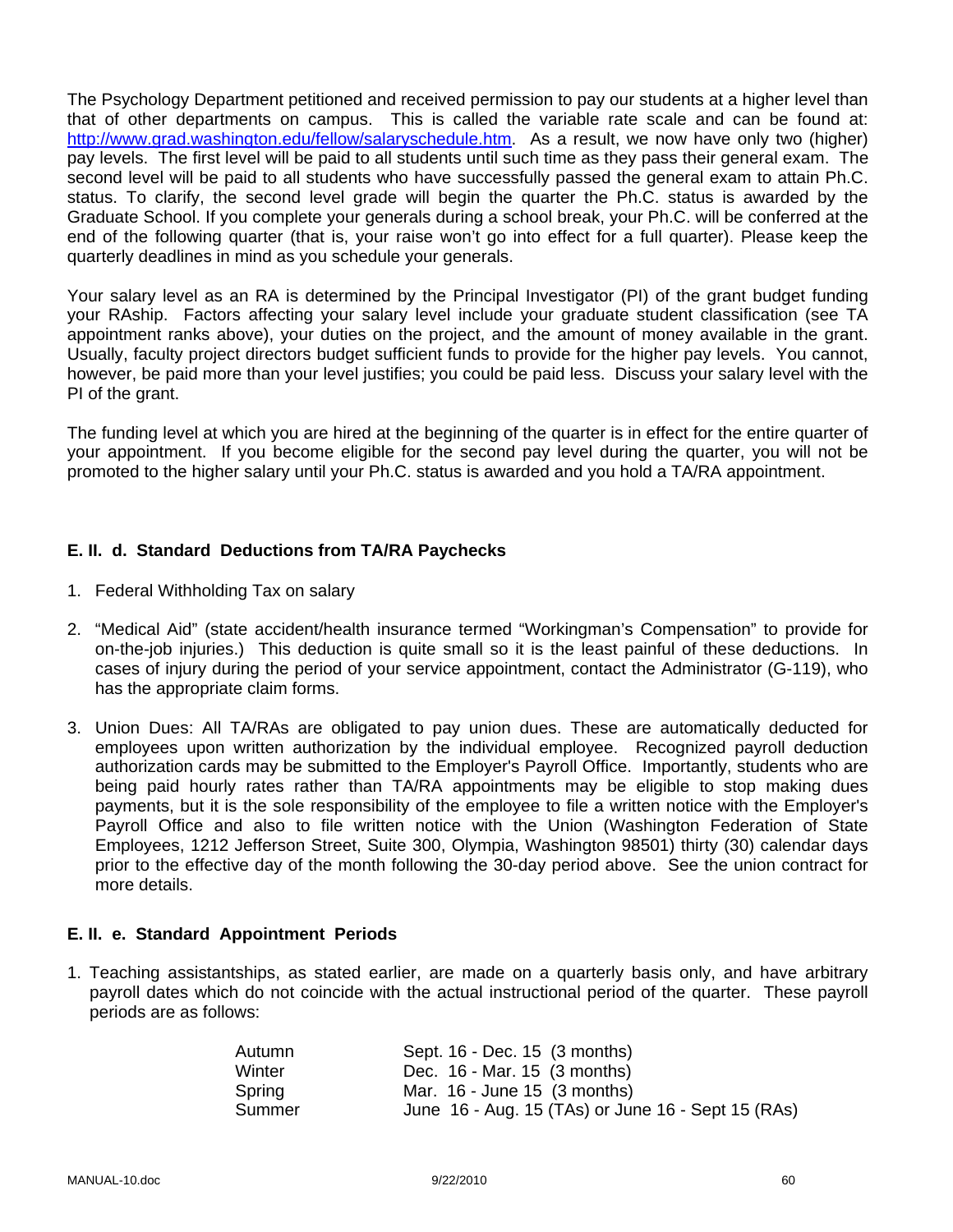The TA's responsibility is to the course and the instructor to whom he/she is assigned for the entire quarter which the above appointment periods represent, not to exceed 220 hours during the pay period hours and excluding the one week of vacation per payroll period as authorized in the union contract. There is now a provision for vacation which should generally be taken during quarter breaks. This does not carry over into future years.

2. Research assistantships can be for any period, but usually follow the quarterly dates as in the TA appointments. The standard practice is to make RA appointments for full or half months, although there is no regulation prohibiting the appointment for irregular periods, in which cases payment is computed on a daily basis from the monthly rate. However, the RA, unlike the TA, is expected to be on duty during the actual period of the appointment, not to exceed 220 hours and excluding the one week of vacation per payroll period as authorized in the union contract.

For further information please consult your union contract at http://www.washington.edu/admin/hr/laborrel/contracts/uaw/addons/

*Qualifying for a Tuition Waiver*: During Autumn, Winter, and Spring Quarters (the academic year) both RAs and TAs must be employed full time (20 hours per week) and be on the active payroll for at least five of the six pay periods in order to qualify for a tuition waiver. You must also be registered for a minimum of 10 credits per quarter to qualify – see below.

# **E. III. TUITION AND RESIDENCY**

#### **E. III. a. Tuition**

Full-time graduate tuition effective 2010-2011 is as follows: resident - \$3,817/quarter or non-resident - \$8,263/quarter. http://www.washington.edu/admin/pb/home/opb-tuition.htm

#### **E. III. b. Residency**

If you are currently a non-resident who expects to be eligible for resident status after living here for at least one year, *please apply for residency during Spring Quarter of your first year*. This is essential for students appointed as teaching or research assistants during their graduate training. Each year the Department is allocated a limited number of non-resident tuition waivers, almost half of which go to firstyear students. If the number of non-resident students with TA/RA support exceeds the number of waivers allotted, some graduate students will be required to pay full non-resident tuition.

To obtain resident status, you must submit a formal application. This process takes time and should be started early. The application is available on-line at http://depts.washington.edu/registra/forms. Many criteria must be met (such as registering to vote, obtaining a Washington State driver's license and registering your car.) A list of all the documents needed is available at: the following website: http://www.washington.edu/students/reg/residency.html. Residence applications and further information are also available at the Residence Classification Office, 264 Schmitz Hall (phone: 206-543-5932).

Due to restrictions in granting of residency to out of state "students" by the State of Washington, please pay careful attention to the distinction between stating that you reside in Washington solely for school versus with the intent to live in Washington for other purposes.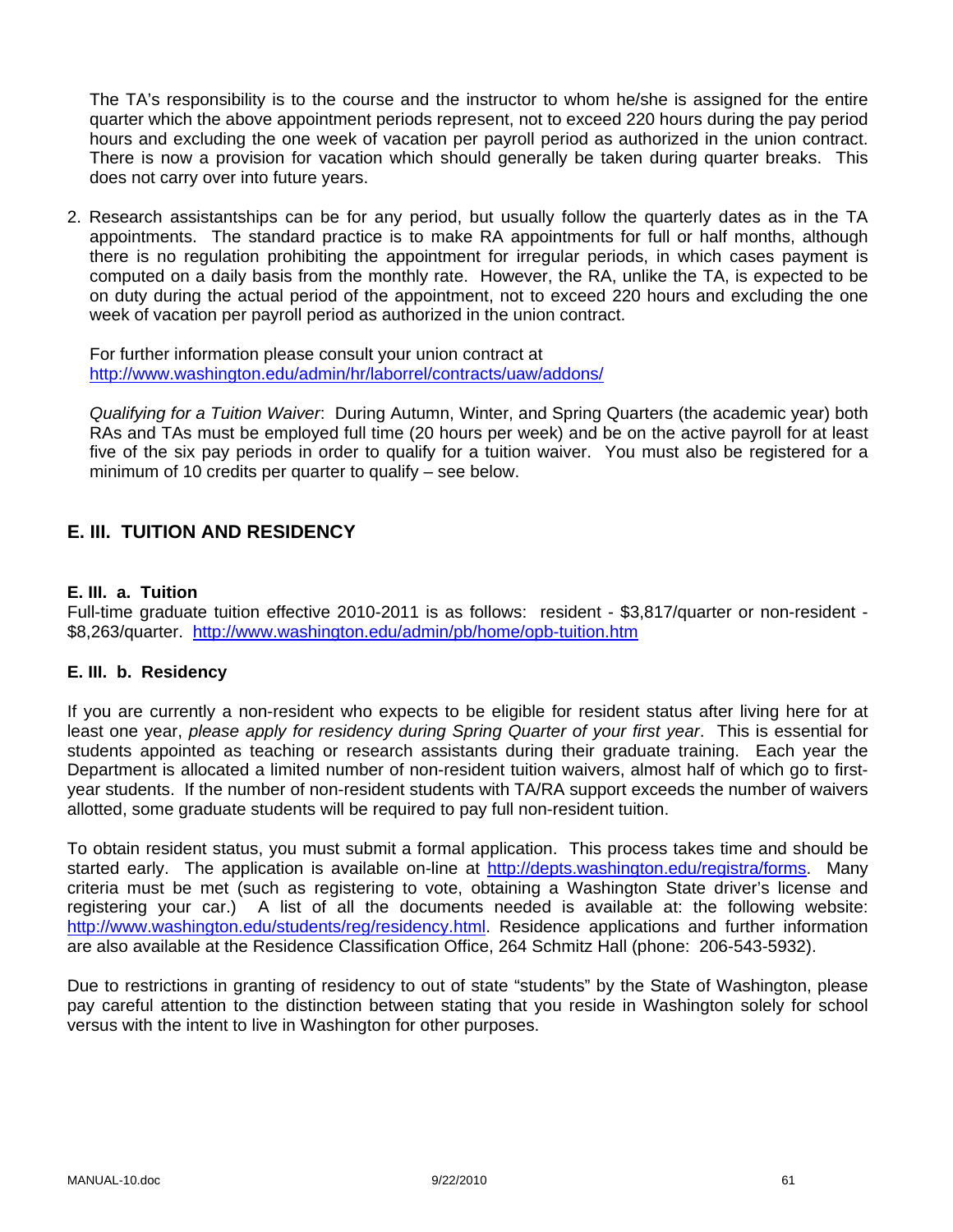### **E. III. c. Payment of Tuition and Fees**

One of the eligibility requirements for holding TA/RA positions is full-time registration of a minimum of 10 graduate credits per quarter. Exception: For Summer Quarter only, the minimum is 2 graduate credits. See: Registration Requirements chart on page 11. If you have a student loan you may be required to register for the full 10 credits during the Summer Quarter as well. If you are unsure, please check with Student Fiscal Services in Schmitz 129 and speak with a counselor. http://f2.washington.edu/fm/sfs/

Most of the tuition and fees will be automatically paid for any TA or RA who is appointed to a 50% or greater position (i.e., 20 hours or more per week). However, you will receive a bill for certain fees that must be paid by Friday of the third week of the quarter. Failure to pay these fees by the deadline will result in an additional "late payment fee" being assessed to your account. See the Academic Calendar or the General Catalog for deadlines and rates. http://www.washington.edu/students/reg/calendar.html

### **EVEN IF YOUR TUITION BILL IS INCORRECT, BE SURE TO PAY THE REQUIRED STUDENT FEES PRIOR TO THE DUE DATE.**

## **E. IV. SUMMER EMPLOYMENT AND SUPPLEMENTAL INCOME**

#### **E. IV. a. Summer Employment**

The number of summer TA positions available is nearly one fourth of those available during the academic year. It is, therefore, important for graduate students to plan ahead for alternative funding in the form of RA, fellowship, or traineeship appointments, and even to prepare small research grant applications to such on-campus facilities as the Alcohol and Drug Abuse Institute, the Graduate School Research Fund, etc., by contacting their faculty advisors, training grant directors, and, in the case of grant applications, Phillip Burger, the Associate Administrator. (See page 15, for more information on funding opportunities.)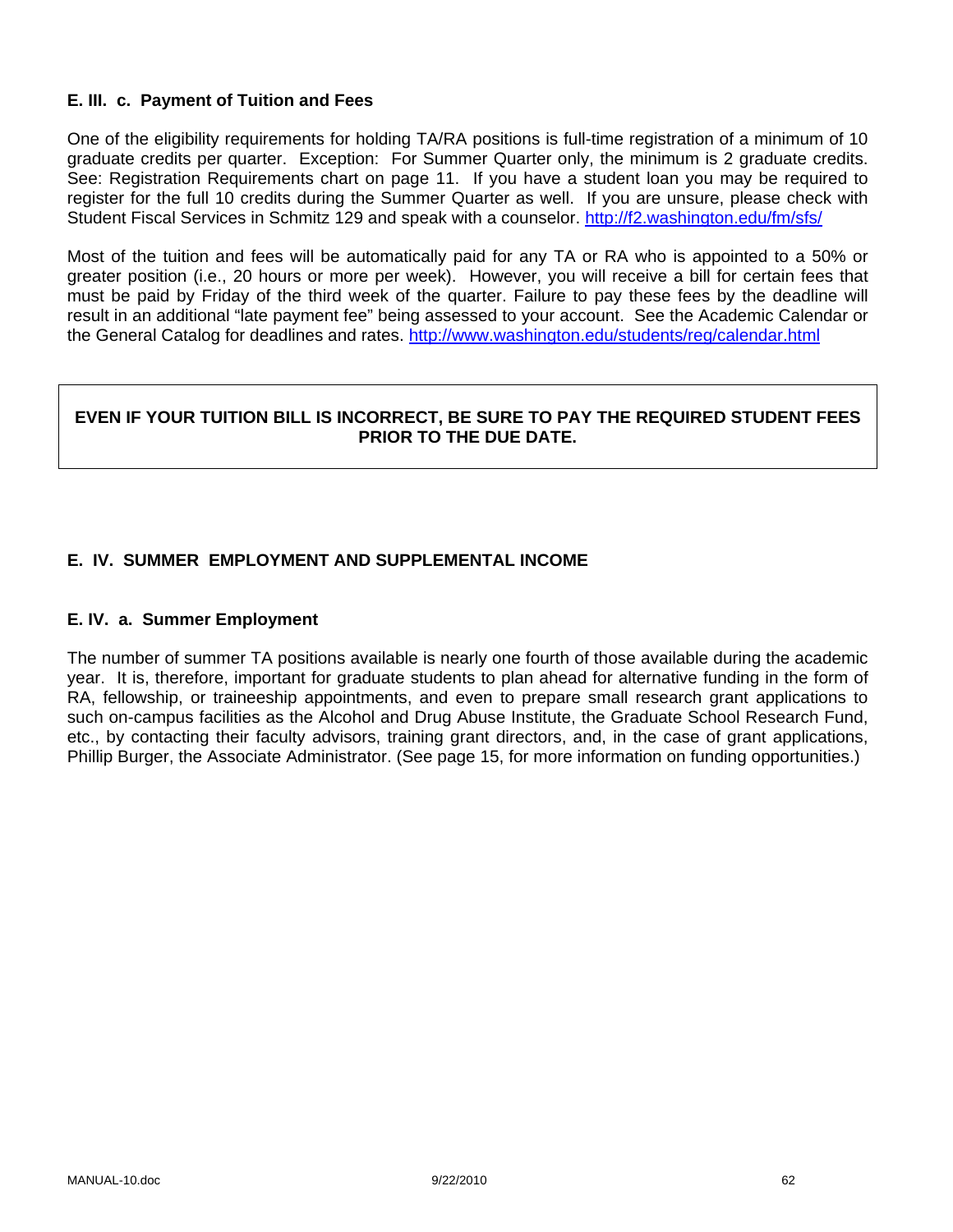# **Template for First Year Planning Meeting**

The purpose of this template is to help new graduate students and their advisors prepare for a discussion of the student's plans for the first year. Be sure to schedule the meeting as soon as possible. Use this template to provoke your thinking, and jot down notes before the meeting. This is also the time to check in with your co-advisor and get his/her thoughts on your plan. A good time to do this is after talking with your advisor but before finalizing the written version of the plan. The final written version is due on Friday of the first week of classes.

### **Template for signatures:**

| [Type your name under this line]              |            |
|-----------------------------------------------|------------|
| [Type your advisor's name under this line]    | Advisor    |
| [Type your co-advisor's name under this line] | Co-Advisor |

### **1. Long-term goals**

- a. Where do your interests lie within Psychology? (Be as specific as you can.)
- b. What are your goals for the coming 10 year period (e.g., after graduate school, do you want to teach? Do research? Work in industry? Postdoc? Other? Undecided, keep XX range of options open?)
- c. What new skills/knowledge are most needed to take you toward your goals. Which of them can you acquire this year, and how?

#### **2. Plans for the coming year**

- a. Research
	- I. Research projects to be initiated?
	- II. Any writing to be done?
	- III. Research presentations planned (e.g., Journal clubs? Research Festival?)
	- IV. Clinical students: What is a realistic research plan, given your heavy course load?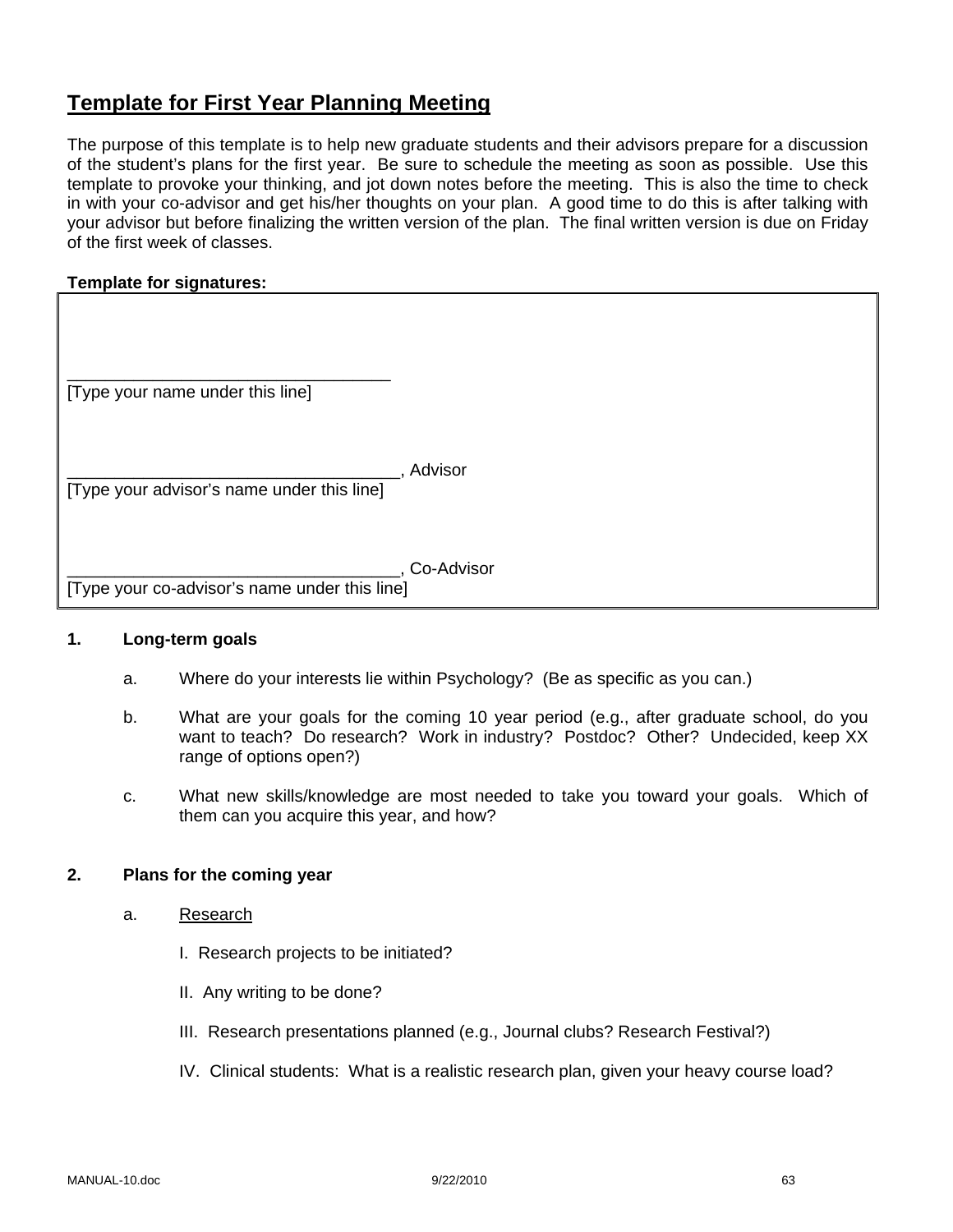- b. Coursework (Check the time schedule for conflicts)
	- I. Required courses to be taken
	- II. Other courses/seminars to be taken
- c. Development of teaching skills
	- I. Courses you hope to TA
	- II. Other teaching practice (e.g., Journal club presentations? Other?)
- d. Attendance at professional meetings? \$\$\$?
- e. Apply for outside funding (grants, fellowships)

#### **3. Advisor and co-advisor**

- a. Given your goals, are you in the right research group with the right advisor?
- b. If you need to change, how and when could it be done gracefully?
- c. What about your co-advisor? Any change needed?
- d. Will any faculty sabbaticals/leaves interfere with your plans?

### **4. Writing up your first year plan**

After you have talked to you advisor, check in with your co-advisor for additional suggestions. Then draft a first year plan (say, 1-2 pages in length). Include spaces for three signatures (yours, your advisor's, and your co-advisor's), as shown below. Give the draft to your advisor for comments. When the plan is finished, get the three signatures. Make four copies: for yourself, your advisor, your co-advisor, and the Graduate Training Committee (give this one to Jeanny Mai). Nancy Kenney, the Director of Graduate Training, will review the plans for the Graduate Training Committee. Finished plans are due by Friday of the first week of classes (earlier is better).

\* \* \* \* \* \* \* \* \* \* \* \* \* \* \* \* \* \* \* \*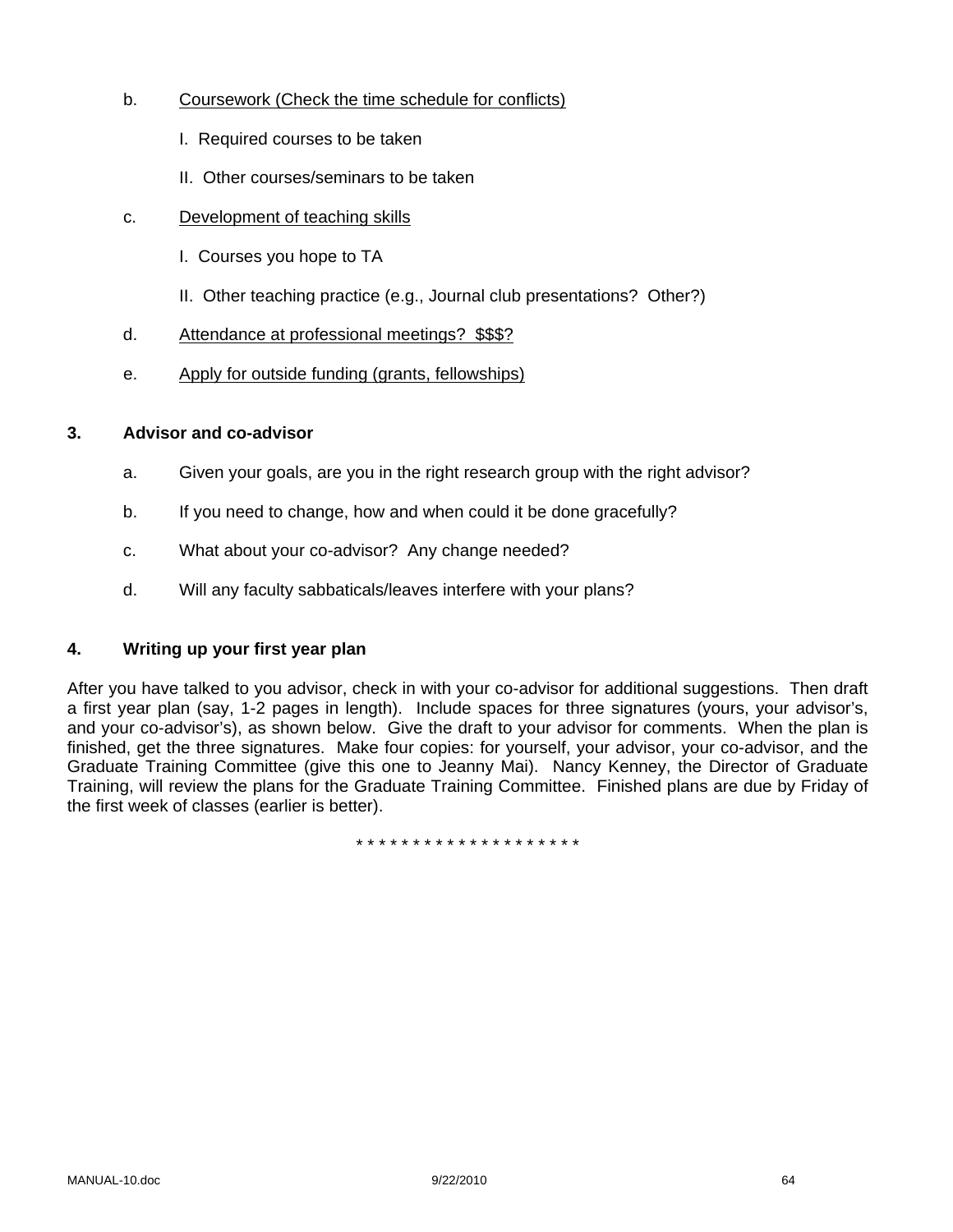# **Template for annual planning/evaluation meeting**

The purpose of this template is to help graduate students and advisors prepare for their annual planning/evaluation meeting. We suggest that the student use this template to jot down notes before the meeting. Not all parts of the template will be relevant for all students -- just use the parts that are relevant for you.

### **1. Template for signatures**

| Annual Plan                 |                  | Deadline: May 29 to Advisor |
|-----------------------------|------------------|-----------------------------|
| Student Name typed here:    | (signature here) | Date:                       |
| Advisor Name typed here:    | (signature here) | Date:                       |
| Co-Advisor Name typed here: | (signature here) | Date:                       |

### **2. Long-term goals**

- A. Describe your goals for the coming 5-10 year period (e.g., Do you want to teach? What range of courses? Do research in academia? In another setting? A postdoc? On what topics? Work in industry? Other? Want to keep a range of options open?)
- B. What new skills/accomplishments/knowledge are most needed to take you toward your goals (e.g., writing, speaking, critiquing the literature)? What will you be doing to improve these skills?
- C. Prepare an updated CV (curriculum vitae). Include courses taken, courses TA'd or taught, service, awards, publications, etc. Advanced students might also develop a statement of research and teaching interests.

### **3. Accomplishments during the past year - (***Comparison to last year's Plan can be very instructive!***)**

#### A. Research

 Conferences attended Research projects planned/underway/completed Writing underway/completed/submitted/accepted for publication Applications for funding prepared and/or submitted Research presentations (e.g., Research Festival; journal clubs; colloquia; national meetings)

B. Coursework

 Required courses taken Other courses/seminars taken

C. Development of teaching skills Courses TA'd Courses taught Other teaching practice (e.g. journal club presentations, guest lectures, etc.)

D. Development of writing skills

 What writing resources have you used? (e.g. writing clubs, Psychology Librarian, faculty writing Office hours, etc.)

 1st or 2nd year project completed Dissertation proposal accepted? Required coursework completed Dissertation completed? Committee formed Committee of the Committee of the Committee of the Committee of the Committee of the Committee General exam scheduled/taken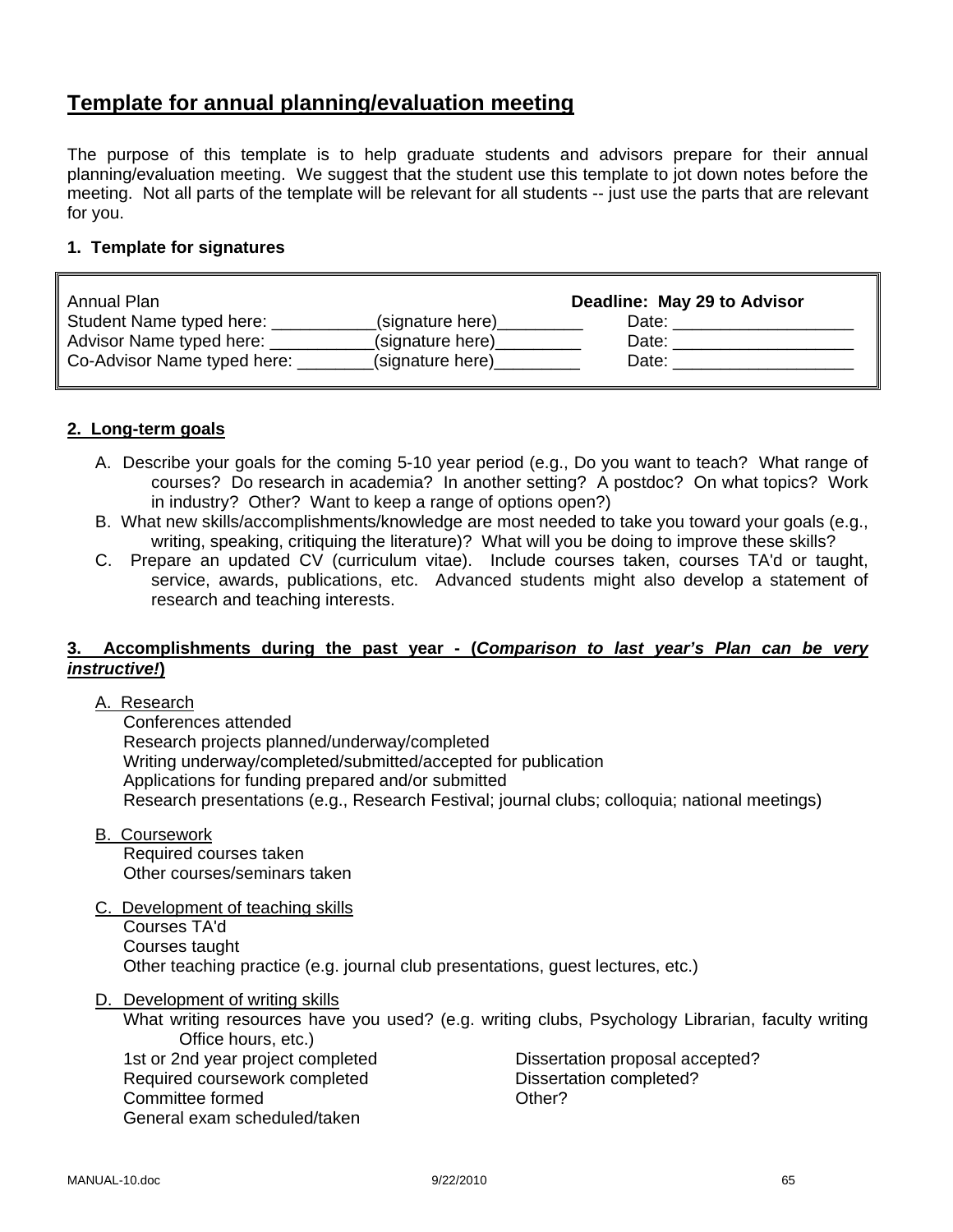- E. Development of clinical skills (clinical students only)
- F. Departmental, University, Community, or National service
- G. Awards

### **4. Plans for the coming year**

#### A. Research

 Research projects to be initiated/completed Writing to be initiated/completed Research presentations planned (e.g., colloquia; invited presentations; talks at meetings)

#### B. Coursework

 Required courses to be taken Other courses/seminars to be taken How will these courses help you achieve your long-term goals?

### C. Development of teaching skills

 Courses you hope to TA Courses you hope to teach Other teaching practice (e.g. journal club presentations, guest lectures, etc.)

#### D. Development of writing skills What writing resources do you plan to use? (e.g. writing clubs, Psychology Librarian, faculty writing office hours, etc.)

#### E. Development of clinical skills Clinical practicum training

- F. Milestones to be met Complete required coursework Form committee Begin reading for Generals Schedule/take Generals Develop dissertation proposal Complete dissertation
- G. Application for outside funding?
- H. Departmental, University or National service (optional, but start thinking about this)

#### **5. Advisor/co-advisor/committee**

Given your goals, are you in the right research group with the right advisor? If you need to change, how and when could it be done gracefully?

Given your advancing knowledge and skills, are you ready to move up to higher level responsibilities (e.g., more involvement in planning research projects; high-level data management and interpretation; writing)?

(Before you have a Committee) What about your co-advisor? Any change needed?

Plan to have your committee formed by the end of your second year in the program, or shortly thereafter.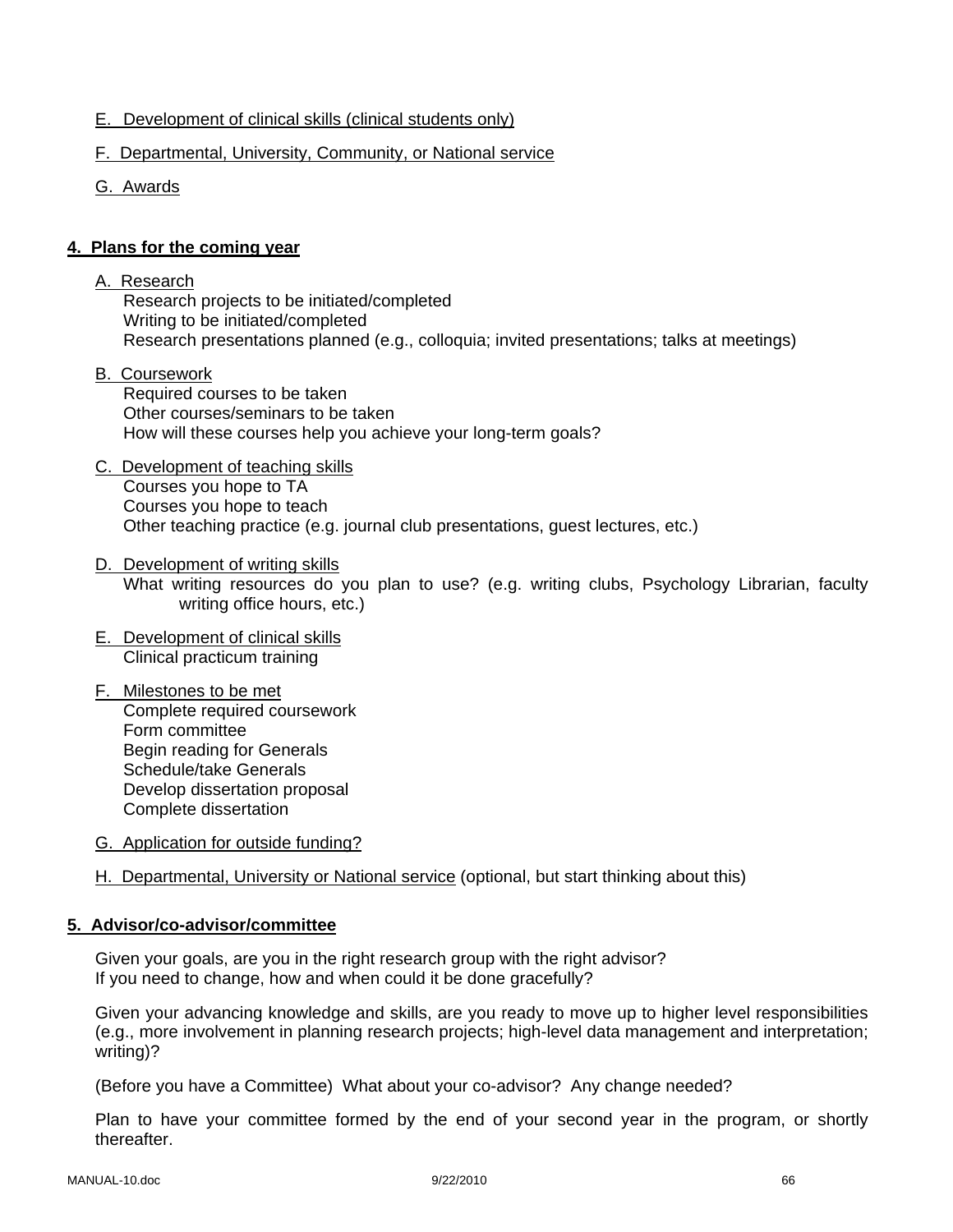(When you have a Committee): Is your Committee still functional given your goals? Any changes needed?

Will any faculty sabbaticals/leaves interfere with your time plan?

#### **6. Writing up the annual plan**

**After consultation with your advisor and co-advisor, you should write up your annual plan. You should review it with your advisor and co-advisor, and come to agreement on a final draft. The final draft should be signed by all three of you. It needs to go forward with your advisor's draft of your feedback/evaluation letter, in time to be reviewed by the Area in early June. So**  please get it to your Advisor by approximately May 29<sup>tht</sup>.

Summary: Deadline – end of May – Annual Plan to Advisor Signatures required on Annual Plan – THREE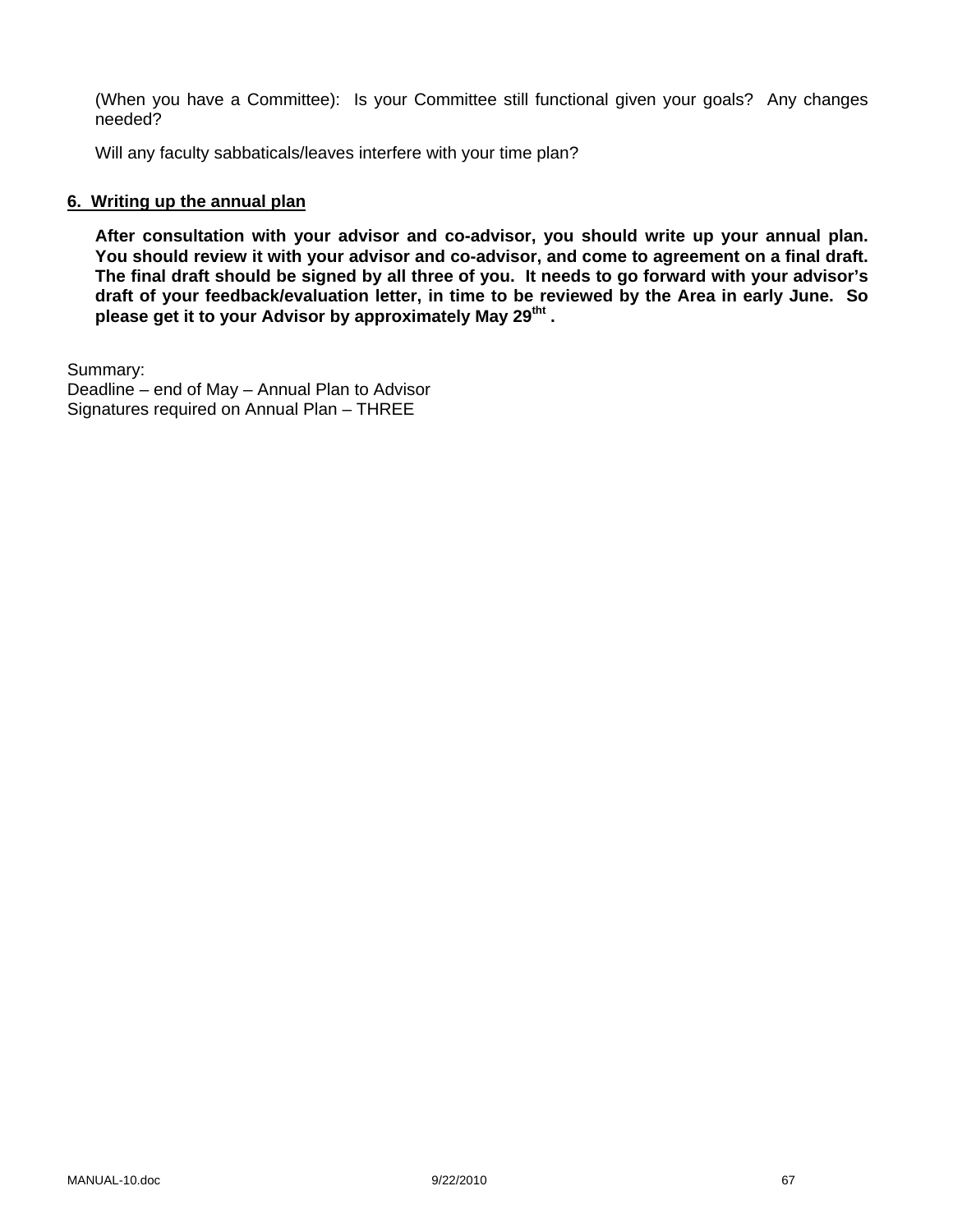# **Template for faculty feedback/evaluation letter**

The purpose of this template is to assist faculty members in preparing annual evaluation letters for graduate students. The template should be used selectively -- Not all topics need to be included for every student every year. Please ignore anything irrelevant. If there are serious problems, be sure to mention them in your letter.

### **1. Template for signatures**

| Annual Feedback/Evaluation Letter |                  | Deadline June 5 to GTC Rep |
|-----------------------------------|------------------|----------------------------|
| Advisor Name typed here:          | (signature here) | Date:                      |
| GTC Rep Name typed here:          | (signature here) | Date:                      |

### **2. Long-term goals**

 *What are the student's goals? Has his/her activity served his/her goals well? What new skills are most needed to move toward these goals?*

e.g. "We understand that your career goal is to teach and do research in a University Psychology department. If this is so, you will need to fill in a broader background in Psychology, and gain some teaching experience....

 "We understand that your career goal is to gain a position at a major neurobiology research institute. If this is so, you will need to fill in a broader range of neurobiological techniques....a lab rotation with XX is recommended....

 "We understand that your goal is to return to your position at Microsoft full time. Given this goal, you might want to expand your knowledge of XX, and/or develop a minor in the Business School....

#### **3. Progress this year**

#### A. Research progress and time line

 *What has the student accomplished? Is it more or less than what was expected? If less, what obstacles were overcome or continue to stand in the way? How will these be addressed in the future? Do his/her accomplishments serve his/her goals? Be sure to emphasize positive accomplishments.*

 e.g. "We are pleased to hear that your first year project will result in a first-authored publication, and we encourage you to write it up and submit it in a timely fashion....

 "We are pleased that you made a presentation at XX meeting, and that it was well received. We are also very pleased to know that one of your papers has been accepted by XX journal. These are noteworthy accomplishments, and you are rapidly building the kind of *vita* that should stand you in good stead for the academic job market....

 "Over the last year we understand that your research has gone more slowly than expected because of problems with XX. We are optimistic that your new subject recruitment strategy will lead to more rapid progress. We understand that you now hope to complete data collection by XX and that you are planning to defend in June....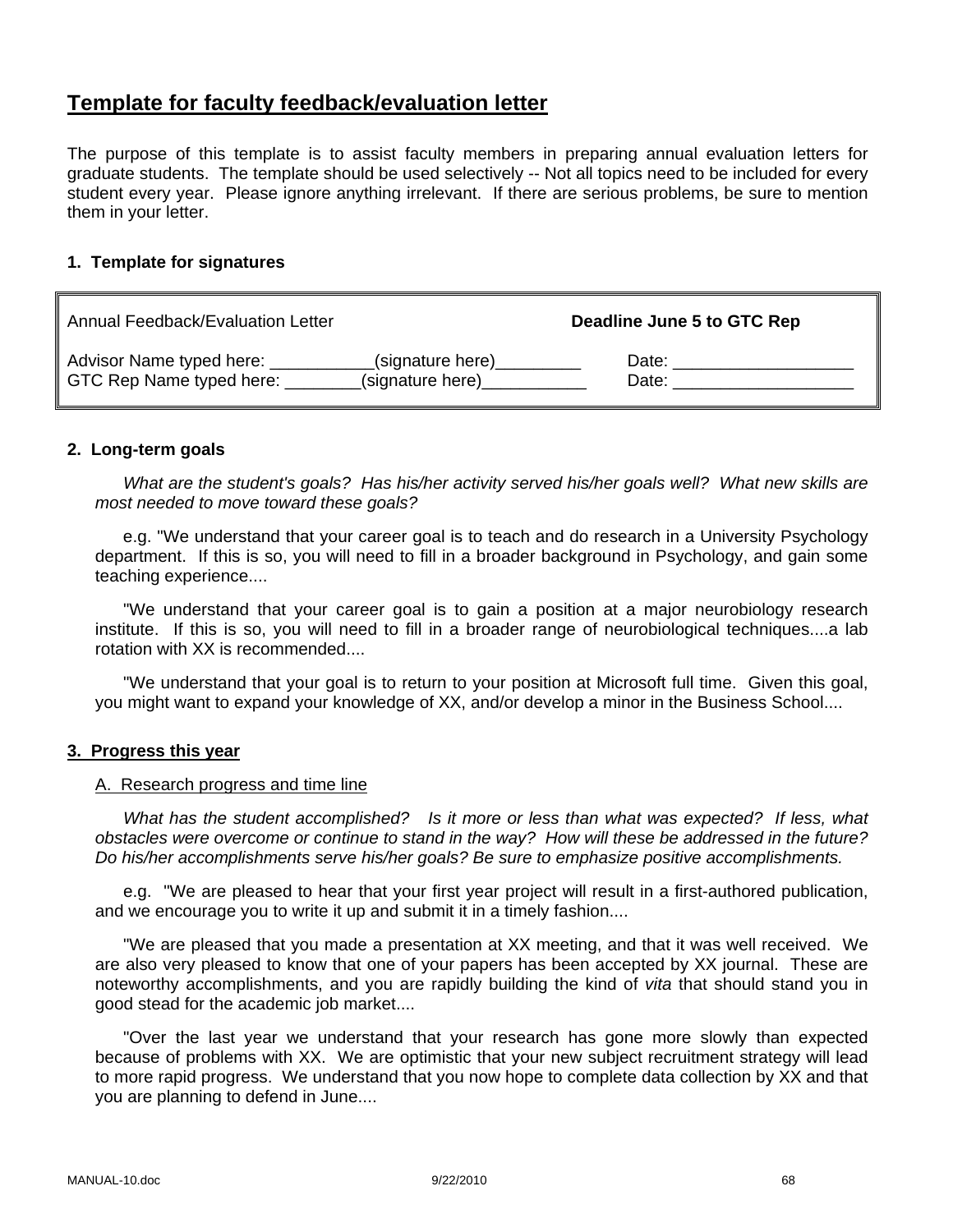#### B. Coursework/milestones

 **Is required coursework on track? Is the student taking/participating in additional seminars/coursework that will serve his/her goals? Is there sufficient breadth of exposure? What possible additional lines of research should be pursued and what courses would be needed to achieve that? What departmental/grad school milestones have been accomplished?**

 e.g. "We are pleased to see that you have completed all of your required courses, and have continued your training in statistical and quantitative methods consistent with your goal of research in social psychology....

 "We note that last year we asked you to form your Committee, and that you have not done so. For this reason we are asking the Graduate Training Committee to review your record for possible disciplinary action.... Please form your committee immediately....

#### C. Development of teaching skills

#### *Is the student getting sufficient teaching training/experience to fulfill his/her goals?*

 "Congratulations on the quality of your TA performance.... The faculty who have worked with you appreciate the extra time that you give to students having a difficult time with the material.... The lecture you gave in XX course was absolutely first rate....

 "We note that you have been working as an RA the last three years and have not yet attained any significant teaching experience. This seems fine given your goal of being employed in industry, but be aware that you are limiting your future choices....

 "We suggest that you attend the four sessions for first-time TAs conducted by the lead TA, and the class on Teaching Psychology offered by Dr. Mike Passer and the lead TA in Spring quarter....

#### D. Development of writing skills

E. Development of outside funding?

#### F. Departmental, University or National service

#### *Does it make sense for this student to work on a service record?*

 e.g. "Thank you very much for serving on the Clinical Search Committee this year. You might wish to add this service to your service record on your *vita*....

 "Considering your goal to teach and do research in a major Psychology department, you might wish to begin to build up a record of departmental, university, or community service....

#### G. Awards or other special recognition

"Congratulations on ....

\*\*\*\*\*\*\*\*\*\*

An annual plan and a draft of an evaluation letter for each of your students should be forwarded to your GTC Area Rep by June 1, for discussion at the final Area meeting in the spring. Feedback and suggestions from other Area faculty should be incorporated into your letter. The final letter should be signed by both the advisor and the Area Graduate Training Committee member, and forwarded to Jeanny by mid-June. Jeanny does not type the final letters. She only distributes them to the students.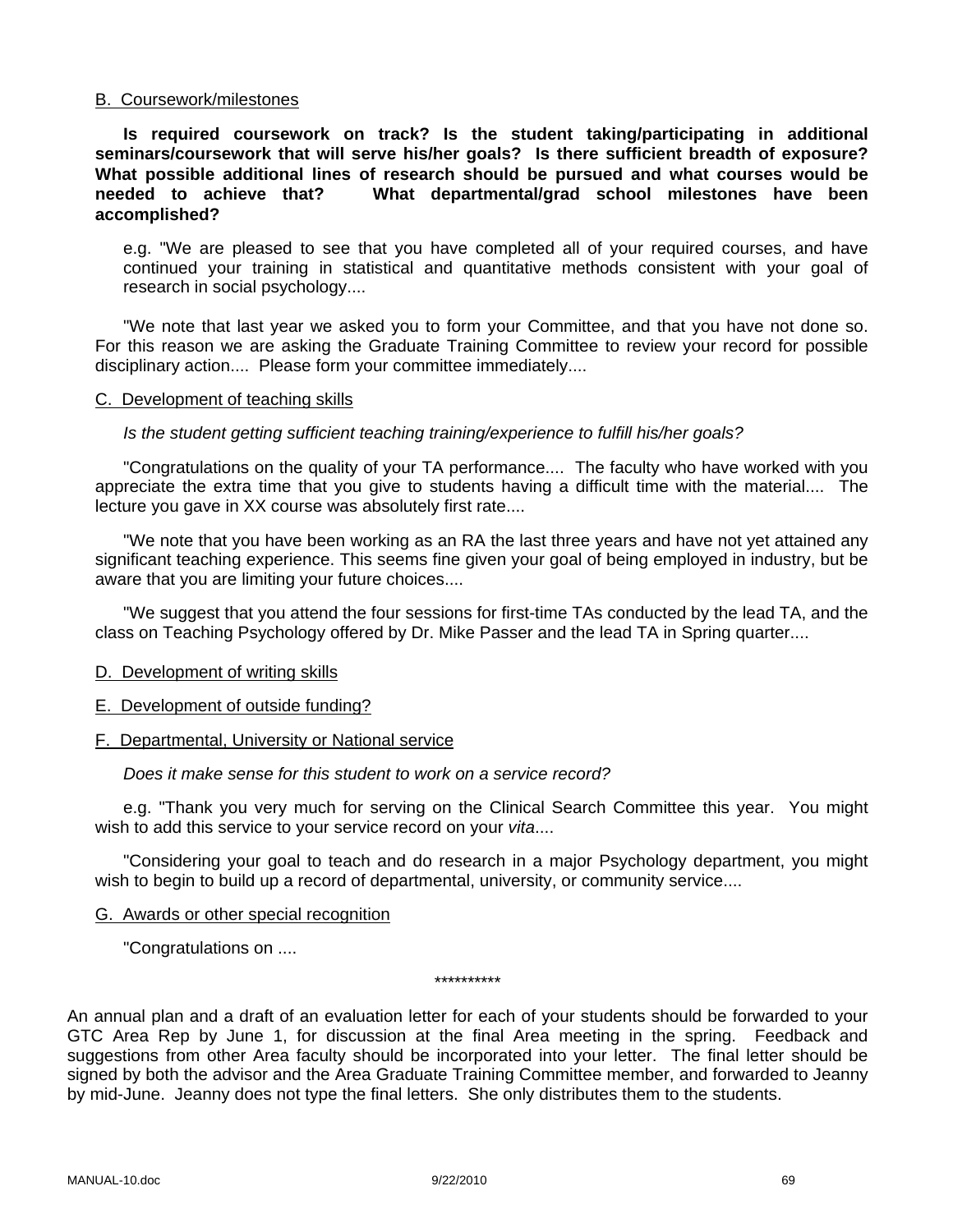The plans and letters will be reviewed by the Director of Graduate Training, Nancy Kenney. Any cases in which the student is judged not to be making sufficient progress, or in which other serious concerns are expressed, should be called to Nancy's attention, and will be reviewed by the GTC at its June meeting.

#### Summary:

June 1 – Plans and draft letters due to GTC Rep Mid-June – Finished Plans and letters due in Jeanny's office (G-127). July 1 – Finalized letters are distributed to students